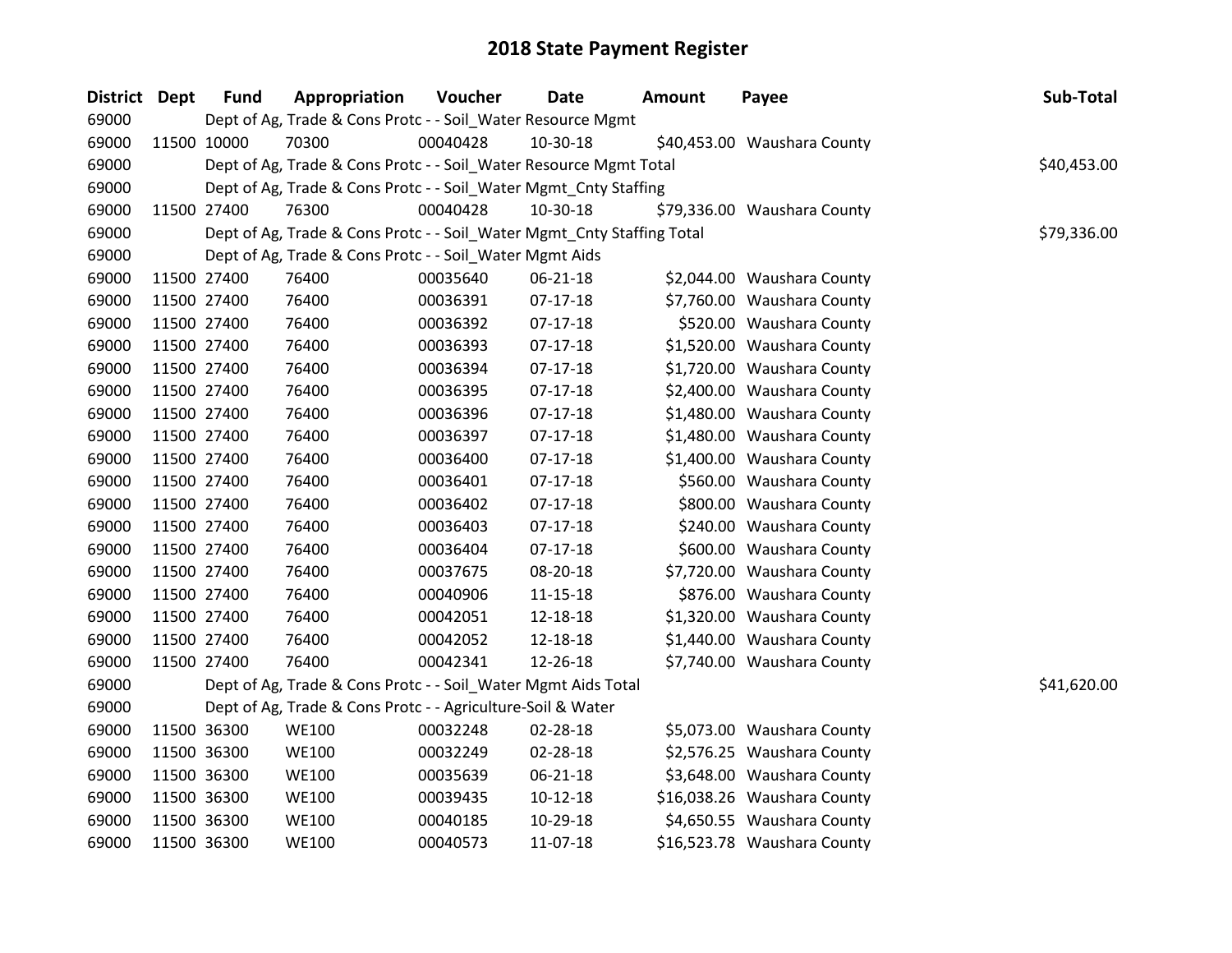| District Dept |             | <b>Fund</b> | Appropriation                                                         | Voucher  | <b>Date</b>    | <b>Amount</b> | Payee                      | Sub-Total   |
|---------------|-------------|-------------|-----------------------------------------------------------------------|----------|----------------|---------------|----------------------------|-------------|
| 69000         | 11500 36300 |             | <b>WE100</b>                                                          | 00041431 | 12-10-18       |               | \$1,636.00 Waushara County |             |
| 69000         |             |             | Dept of Ag, Trade & Cons Protc - - Agriculture-Soil & Water Total     |          |                |               |                            | \$50,145.84 |
| 69000         |             |             | Dept of Safety & Prof Services - - Powts Replacement Rehab            |          |                |               |                            |             |
| 69000         | 16500 10000 |             | 23600                                                                 | 00016200 | 03-06-18       |               | \$2,900.00 Waushara County |             |
| 69000         | 16500 10000 |             | 23600                                                                 | 00027347 | 11-29-18       |               | \$5,850.00 Waushara County |             |
| 69000         |             |             | Dept of Safety & Prof Services - - Powts Replacement Rehab Total      |          |                |               |                            | \$8,750.00  |
| 69000         |             |             | Wisconsin Historical Society - - General Program Operations-Prf       |          |                |               |                            |             |
| 69000         | 24500 10000 |             | 14100                                                                 | 00019641 | 10-09-18       |               | \$90.00 Waushara County    |             |
| 69000         |             |             | Wisconsin Historical Society - - General Program Operations-Prf Total |          |                |               |                            | \$90.00     |
| 69000         |             |             | Dept of Natural Resources - - Gen Program Ops-State Funds             |          |                |               |                            |             |
| 69000         |             | 37000 21200 | 16100                                                                 | 00204675 | $01 - 10 - 18$ |               | \$20.00 Waushara County    |             |
| 69000         |             | 37000 21200 | 16100                                                                 | 00204677 | $01 - 10 - 18$ |               | \$105.00 Waushara County   |             |
| 69000         |             | 37000 21200 | 16100                                                                 | 00222179 | 03-29-18       |               | \$30.00 Waushara County    |             |
| 69000         |             | 37000 21200 | 16100                                                                 | 00237723 | 05-18-18       |               | \$5.00 Waushara County     |             |
| 69000         |             | 37000 21200 | 16100                                                                 | 00250788 | 07-26-18       |               | \$110.00 Waushara County   |             |
| 69000         |             | 37000 21200 | 16100                                                                 | 00268820 | 10-05-18       |               | \$454.97 Waushara County   |             |
| 69000         |             | 37000 21200 | 16100                                                                 | 00271039 | 10-19-18       |               | \$25.00 Waushara County    |             |
| 69000         | 37000 21200 |             | 16100                                                                 | 00280971 | 11-26-18       |               | \$30.00 Waushara County    |             |
| 69000         |             |             | Dept of Natural Resources - - Gen Program Ops-State Funds Total       |          |                |               |                            | \$779.97    |
| 69000         |             |             | Dept of Natural Resources - - General Program Operations --           |          |                |               |                            |             |
| 69000         |             | 37000 21200 | 25400                                                                 | 00218737 | 03-07-18       |               | \$480.00 Waushara County   |             |
| 69000         |             | 37000 21200 | 25400                                                                 | 00249881 | 07-10-18       |               | \$750.00 Waushara County   |             |
| 69000         |             | 37000 21200 | 25400                                                                 | 00282612 | 12-03-18       |               | \$660.00 Waushara County   |             |
| 69000         | 37000 21200 |             | 25400                                                                 | 00286326 | 12-27-18       |               | \$1,380.00 Waushara County |             |
| 69000         |             |             | Dept of Natural Resources - - General Program Operations -- Total     |          |                |               |                            | \$3,270.00  |
| 69000         |             |             | Dept of Natural Resources - - Gpo--State Funds                        |          |                |               |                            |             |
| 69000         |             | 37000 21200 | 36100                                                                 | 00231259 | $05 - 11 - 18$ |               | \$420.75 Waushara County   |             |
| 69000         |             |             | Dept of Natural Resources - - Gpo--State Funds Total                  |          |                |               |                            | \$420.75    |
| 69000         |             |             | Dept of Natural Resources - - Education And Safety Programs           |          |                |               |                            |             |
| 69000         | 37000 21200 |             | 36900                                                                 | 00246760 | $07 - 25 - 18$ |               | \$25.00 Waushara County    |             |
| 69000         |             |             | Dept of Natural Resources - - Education And Safety Programs Total     |          |                |               |                            | \$25.00     |
| 69000         |             |             | Dept of Natural Resources - - Gpo-State Funds                         |          |                |               |                            |             |
| 69000         |             | 37000 21200 | 45900                                                                 | 00204678 | $01 - 05 - 18$ |               | \$25.00 Waushara County    |             |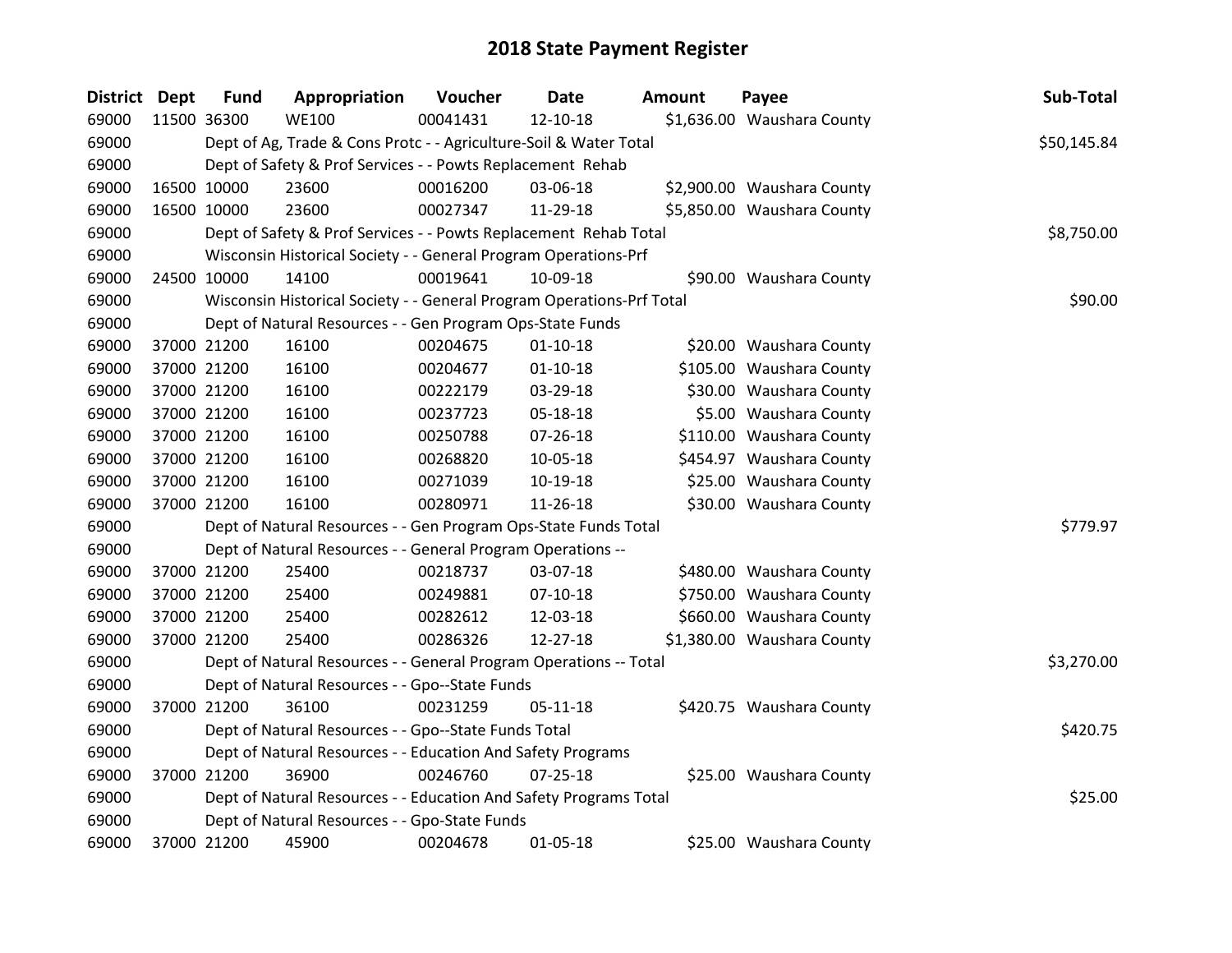| District Dept |             | <b>Fund</b> | Appropriation                                                      | Voucher  | <b>Date</b>    | <b>Amount</b> | Payee                       | Sub-Total   |
|---------------|-------------|-------------|--------------------------------------------------------------------|----------|----------------|---------------|-----------------------------|-------------|
| 69000         |             |             | Dept of Natural Resources - - Gpo-State Funds Total                |          |                |               |                             | \$25.00     |
| 69000         |             |             | Dept of Natural Resources - - Venison Processing                   |          |                |               |                             |             |
| 69000         |             | 37000 21200 | 54900                                                              | 00222319 | 03-29-18       |               | \$3,280.00 Waushara County  |             |
| 69000         |             | 37000 21200 | 54900                                                              | 00285267 | 12-28-18       |               | \$180.00 Waushara County    |             |
| 69000         |             |             | Dept of Natural Resources - - Venison Processing Total             |          |                |               |                             | \$3,460.00  |
| 69000         |             |             | Dept of Natural Resources - - Wildlife Damage Claims & Abat        |          |                |               |                             |             |
| 69000         |             | 37000 21200 | 55300                                                              | 00204915 | $01 - 04 - 18$ |               | \$8,606.07 Waushara County  |             |
| 69000         |             | 37000 21200 | 55300                                                              | 00222319 | 03-29-18       |               | \$41,262.80 Waushara County |             |
| 69000         | 37000 21200 |             | 55300                                                              | 00285267 | 12-28-18       |               | \$18,510.00 Waushara County |             |
| 69000         |             |             | Dept of Natural Resources - - Wildlife Damage Claims & Abat Total  |          |                |               |                             | \$68,378.87 |
| 69000         |             |             | Dept of Natural Resources - - Resaids - County Cons Aids           |          |                |               |                             |             |
| 69000         |             | 37000 21200 | 56300                                                              | 00270799 | $10-03-18$     |               | \$1,696.00 Waushara County  |             |
| 69000         |             |             | Dept of Natural Resources - - Resaids - County Cons Aids Total     |          |                |               |                             | \$1,696.00  |
| 69000         |             |             | Dept of Natural Resources - - Resaids - Forest CropInd & Mfl       |          |                |               |                             |             |
| 69000         |             | 37000 21200 | 56600                                                              | 00267489 | 09-17-18       |               | \$18,574.39 Waushara County |             |
| 69000         |             |             | Dept of Natural Resources - - Resaids - Forest CropInd & Mfl Total |          |                |               |                             | \$18,574.39 |
| 69000         |             |             | Dept of Natural Resources - - Ra- Snowmobile Trail Areas           |          |                |               |                             |             |
| 69000         |             | 37000 21200 | 57500                                                              | 00260035 | $08 - 21 - 18$ |               | \$64,301.24 Waushara County |             |
| 69000         |             |             | Dept of Natural Resources - - Ra- Snowmobile Trail Areas Total     |          |                |               |                             | \$64,301.24 |
| 69000         |             |             | Dept of Natural Resources - - Gpo--State Funds                     |          |                |               |                             |             |
| 69000         |             | 37000 21200 | 86100                                                              | 00277458 | 11-05-18       |               | \$23.00 Waushara County     |             |
| 69000         |             |             | Dept of Natural Resources - - Gpo--State Funds Total               |          |                |               |                             | \$23.00     |
| 69000         |             |             | Dept of Natural Resources - - Fin Asst For Responsible Units       |          |                |               |                             |             |
| 69000         |             | 37000 27400 | 67000                                                              | 00235218 | $05-11-18$     |               | \$80,934.38 Waushara County |             |
| 69000         |             |             | Dept of Natural Resources - - Fin Asst For Responsible Units Total |          |                |               |                             | \$80,934.38 |
| 69000         |             |             | Dept of Natural Resources - - Recycling Consolidation Grants       |          |                |               |                             |             |
| 69000         |             | 37000 27400 | 67300                                                              | 00235218 | $05-11-18$     |               | \$6,102.31 Waushara County  |             |
| 69000         |             |             | Dept of Natural Resources - - Recycling Consolidation Grants Total |          |                |               |                             | \$6,102.31  |
| 69000         |             |             | Dept of Natural Resources - - Land Acquisition                     |          |                |               |                             |             |
| 69000         | 37000 36300 |             | TA100                                                              | 00206779 | $01 - 11 - 18$ |               | \$60.00 Waushara County     |             |
| 69000         |             | 37000 36300 | TA100                                                              | 00216949 | 02-28-18       |               | \$30.00 Waushara County     |             |
| 69000         | 37000 36300 |             | TA100                                                              | 00241178 | 06-08-18       |               | \$2.00 Waushara County      |             |
| 69000         | 37000 36300 |             | <b>TA100</b>                                                       | 00242844 | 06-13-18       |               | \$30.00 Waushara County     |             |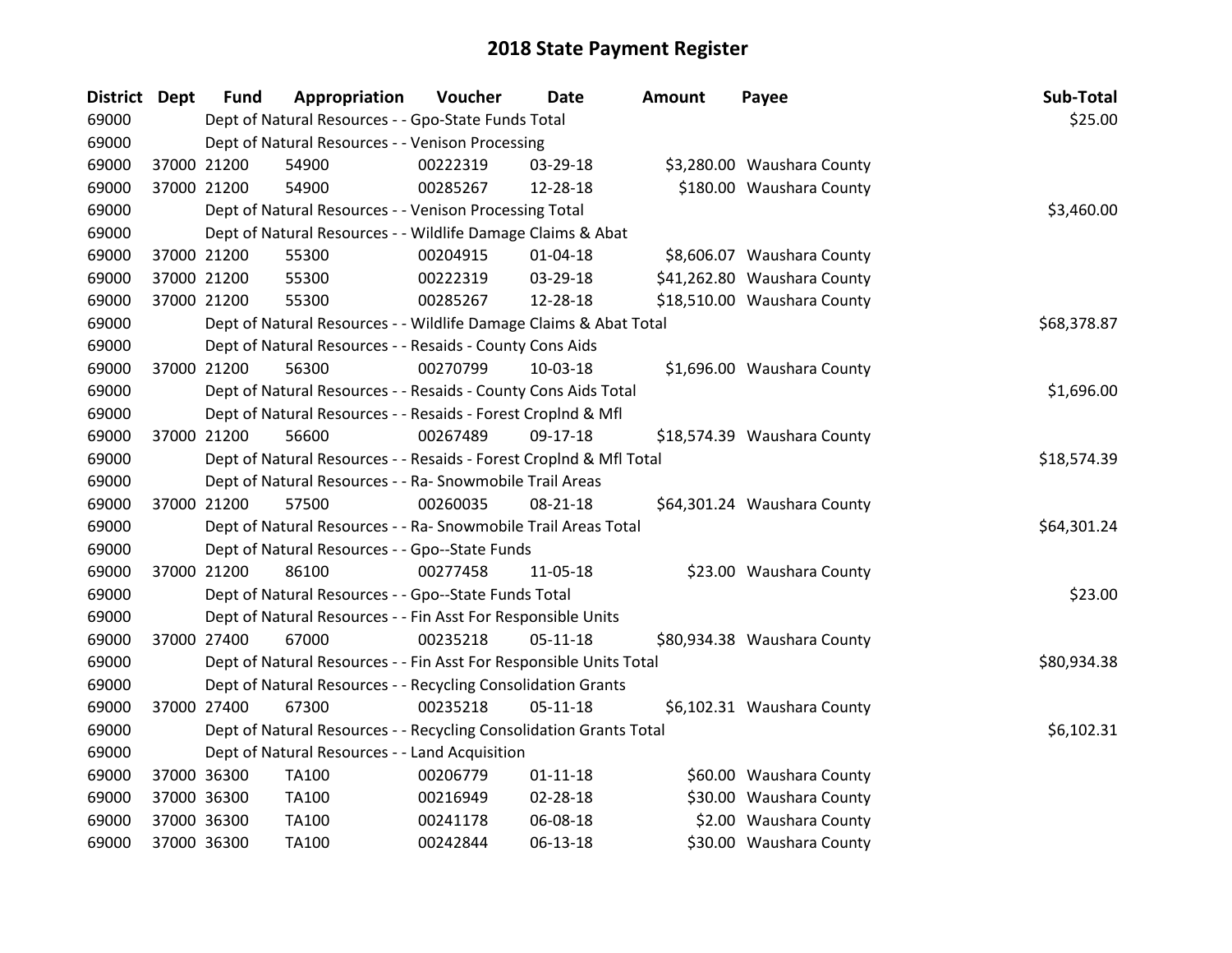| District Dept | <b>Fund</b> | Appropriation                                            | Voucher  | <b>Date</b>    | <b>Amount</b> | Payee                        | Sub-Total    |
|---------------|-------------|----------------------------------------------------------|----------|----------------|---------------|------------------------------|--------------|
| 69000         | 37000 36300 | TA100                                                    | 00249103 | 07-03-18       |               | \$30.00 Waushara County      |              |
| 69000         | 37000 36300 | TA100                                                    | 00249852 | $07-10-18$     |               | \$2.00 Waushara County       |              |
| 69000         | 37000 36300 | TA100                                                    | 00256515 | 08-07-18       |               | \$30.00 Waushara County      |              |
| 69000         |             | Dept of Natural Resources - - Land Acquisition Total     |          |                |               |                              | \$184.00     |
| 69000         |             | WI Dept of Transportation - - Eldly&Disa Co/Aid Sf       |          |                |               |                              |              |
| 69000         | 39500 21100 | 16800                                                    | 00229681 | $03 - 14 - 18$ |               | \$79,008.00 Waushara County  |              |
| 69000         |             | WI Dept of Transportation - - Eldly&Disa Co/Aid Sf Total |          |                |               |                              | \$79,008.00  |
| 69000         |             | WI Dept of Transportation - - Hwy Sfty Loc Aid Ffd       |          |                |               |                              |              |
| 69000         | 39500 21100 | 18500                                                    | 00224359 | 03-09-18       |               | \$3,899.40 Waushara County   |              |
| 69000         | 39500 21100 | 18500                                                    | 00247514 | 04-27-18       |               | \$3,606.91 Waushara County   |              |
| 69000         | 39500 21100 | 18500                                                    | 00247515 | $04 - 27 - 18$ |               | \$3,699.31 Waushara County   |              |
| 69000         | 39500 21100 | 18500                                                    | 00256391 | 06-06-18       |               | \$4,817.14 Waushara County   |              |
| 69000         | 39500 21100 | 18500                                                    | 00276222 | 07-20-18       |               | \$3,606.33 Waushara County   |              |
| 69000         | 39500 21100 | 18500                                                    | 00278158 | 08-01-18       |               | \$3,377.98 Waushara County   |              |
| 69000         | 39500 21100 | 18500                                                    | 00278159 | 08-01-18       |               | \$3,504.93 Waushara County   |              |
| 69000         | 39500 21100 | 18500                                                    | 00291922 | 09-12-18       |               | \$6,866.12 Waushara County   |              |
| 69000         | 39500 21100 | 18500                                                    | 00299109 | 09-24-18       |               | \$6,593.44 Waushara County   |              |
| 69000         | 39500 21100 | 18500                                                    | 00311871 | 10-18-18       |               | \$3,901.28 Waushara County   |              |
| 69000         |             | WI Dept of Transportation - - Hwy Sfty Loc Aid Ffd Total |          |                |               |                              | \$43,872.84  |
| 69000         |             | WI Dept of Transportation - - Trans Aids To Co.-Sf       |          |                |               |                              |              |
| 69000         | 39500 21100 | 19000                                                    | 00203681 | $01 - 02 - 18$ |               | \$230,913.29 Waushara County |              |
| 69000         | 39500 21100 | 19000                                                    | 00267889 | 07-02-18       |               | \$461,826.58 Waushara County |              |
| 69000         | 39500 21100 | 19000                                                    | 00301941 | $10-01-18$     |               | \$230,913.32 Waushara County |              |
| 69000         |             | WI Dept of Transportation - - Trans Aids To Co.-Sf Total |          |                |               |                              | \$923,653.19 |
| 69000         |             | WI Dept of Transportation - - Local Rds, Grants Sf       |          |                |               |                              |              |
| 69000         | 39500 21100 | 27000                                                    | 00233882 | 03-27-18       |               | \$18,130.38 Waushara County  |              |
| 69000         |             | WI Dept of Transportation - - Local Rds, Grants Sf Total |          |                |               |                              | \$18,130.38  |
| 69000         |             | WI Dept of Transportation - - Loc Rd Imp Prg St Fd       |          |                |               |                              |              |
| 69000         | 39500 21100 | 27800                                                    | 00233884 | 03-27-18       |               | \$129,056.02 Waushara County |              |
| 69000         | 39500 21100 | 27800                                                    | 00278878 | 07-25-18       |               | \$3,955.98 Waushara County   |              |
| 69000         |             | WI Dept of Transportation - - Loc Rd Imp Prg St Fd Total |          |                |               |                              | \$133,012.00 |
| 69000         |             | WI Dept of Transportation - - St Hwy Rehab, Sf           |          |                |               |                              |              |
| 69000         | 39500 21100 | 36300                                                    | 00212889 | $01 - 18 - 18$ |               | \$243.00 Waushara County     |              |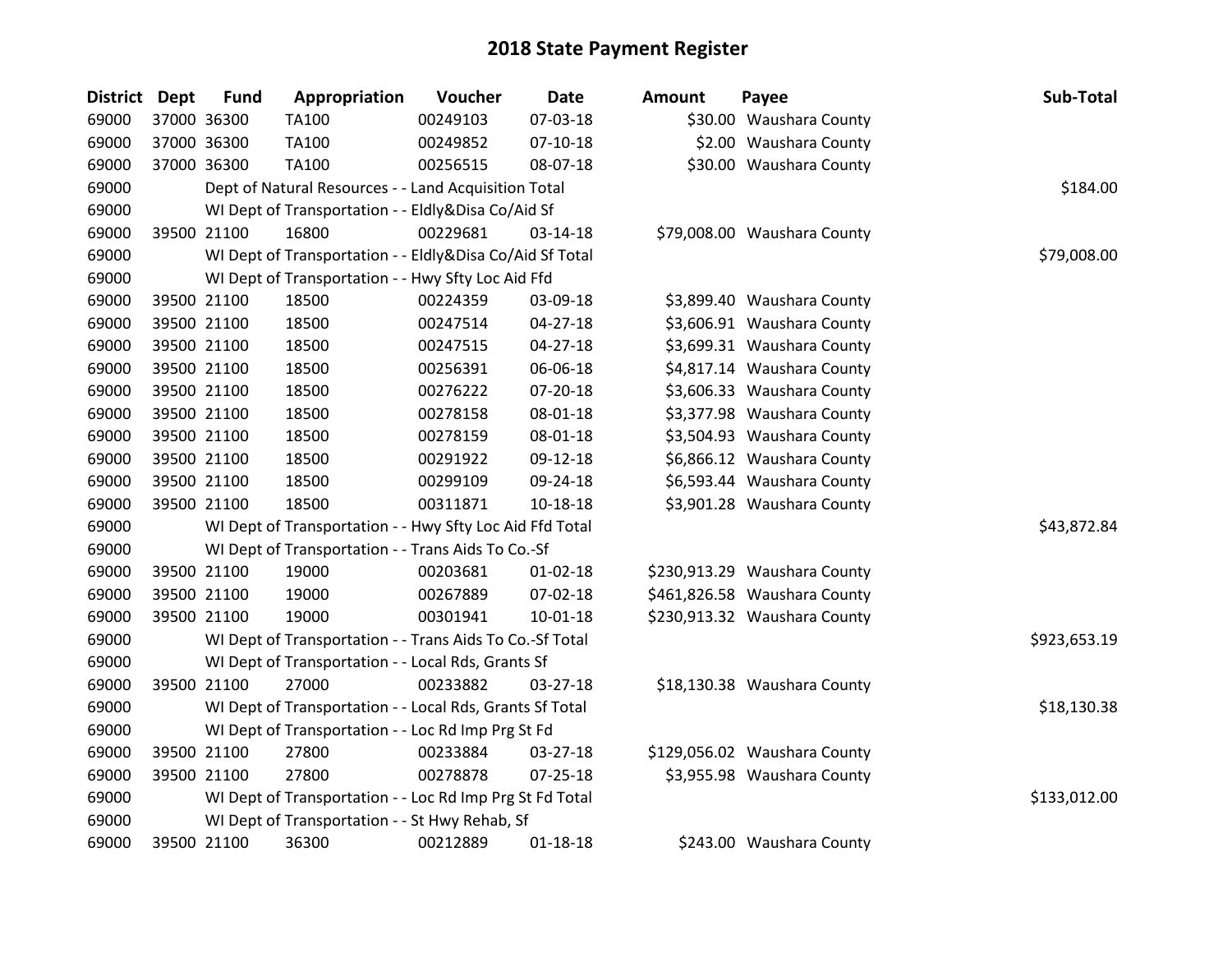| District Dept | <b>Fund</b> | Appropriation                                           | Voucher  | <b>Date</b>    | <b>Amount</b> | Payee                        | Sub-Total    |
|---------------|-------------|---------------------------------------------------------|----------|----------------|---------------|------------------------------|--------------|
| 69000         | 39500 21100 | 36300                                                   | 00221631 | $02 - 13 - 18$ |               | \$459.00 Waushara County     |              |
| 69000         | 39500 21100 | 36300                                                   | 00321488 | 11-30-18       |               | \$21.00 Waushara County      |              |
| 69000         |             | WI Dept of Transportation - - St Hwy Rehab, Sf Total    |          |                |               |                              | \$723.00     |
| 69000         |             | WI Dept of Transportation - - Hwy Mgmt & Opers Sf       |          |                |               |                              |              |
| 69000         | 39500 21100 | 36500                                                   | 00219353 | 02-06-18       |               | \$1,336.84 Waushara County   |              |
| 69000         | 39500 21100 | 36500                                                   | 00229102 | 03-12-18       |               | \$854.62 Waushara County     |              |
| 69000         | 39500 21100 | 36500                                                   | 00233719 | 03-23-18       |               | \$9,727.29 Waushara County   |              |
| 69000         | 39500 21100 | 36500                                                   | 00238631 | 04-04-18       |               | \$3,500.12 Waushara County   |              |
| 69000         | 39500 21100 | 36500                                                   | 00239931 | 04-06-18       |               | \$691.87 Waushara County     |              |
| 69000         | 39500 21100 | 36500                                                   | 00257269 | 05-25-18       |               | \$2,474.61 Waushara County   |              |
| 69000         | 39500 21100 | 36500                                                   | 00258504 | 05-31-18       |               | \$2,665.09 Waushara County   |              |
| 69000         | 39500 21100 | 36500                                                   | 00286987 | 08-16-18       |               | \$1,822.37 Waushara County   |              |
| 69000         | 39500 21100 | 36500                                                   | 00292380 | 08-30-18       |               | \$828.28 Waushara County     |              |
| 69000         | 39500 21100 | 36500                                                   | 00295370 | 09-12-18       |               | \$1,004.37 Waushara County   |              |
| 69000         | 39500 21100 | 36500                                                   | 00308511 | 10-09-18       |               | \$467.91 Waushara County     |              |
| 69000         | 39500 21100 | 36500                                                   | 00318793 | 11-05-18       |               | \$79,784.74 Waushara County  |              |
| 69000         | 39500 21100 | 36500                                                   | 00328599 | 12-04-18       |               | \$47,742.19 Waushara County  |              |
| 69000         | 39500 21100 | 36500                                                   | 00334479 | 12-26-18       |               | \$169.34 Waushara County     |              |
| 69000         |             | WI Dept of Transportation - - Hwy Mgmt & Opers Sf Total |          |                |               |                              | \$153,069.64 |
| 69000         |             | WI Dept of Transportation - - Routine Maint Sf          |          |                |               |                              |              |
| 69000         | 39500 21100 | 36800                                                   | 00219353 | 02-06-18       |               | \$62,878.69 Waushara County  |              |
| 69000         | 39500 21100 | 36800                                                   | 00229102 | 03-12-18       |               | \$112,173.48 Waushara County |              |
| 69000         | 39500 21100 | 36800                                                   | 00233719 | 03-23-18       |               | \$2,694.19 Waushara County   |              |
| 69000         | 39500 21100 | 36800                                                   | 00238631 | 04-04-18       |               | \$71,122.45 Waushara County  |              |
| 69000         | 39500 21100 | 36800                                                   | 00239931 | 04-06-18       |               | \$95,192.81 Waushara County  |              |
| 69000         | 39500 21100 | 36800                                                   | 00257269 | 05-25-18       |               | \$110,175.27 Waushara County |              |
| 69000         | 39500 21100 | 36800                                                   | 00258504 | 05-31-18       |               | \$141,356.81 Waushara County |              |
| 69000         | 39500 21100 | 36800                                                   | 00286987 | 08-16-18       |               | \$27,085.25 Waushara County  |              |
| 69000         | 39500 21100 | 36800                                                   | 00288527 | 08-20-18       |               | \$98,595.75 Waushara County  |              |
| 69000         | 39500 21100 | 36800                                                   | 00291268 | 08-29-18       |               | \$1,249.95 Waushara County   |              |
| 69000         | 39500 21100 | 36800                                                   | 00292380 | 08-30-18       |               | \$42,003.37 Waushara County  |              |
| 69000         | 39500 21100 | 36800                                                   | 00295370 | 09-12-18       |               | \$61,732.43 Waushara County  |              |
| 69000         | 39500 21100 | 36800                                                   | 00308511 | 10-09-18       |               | \$89,358.40 Waushara County  |              |
|               |             |                                                         |          |                |               |                              |              |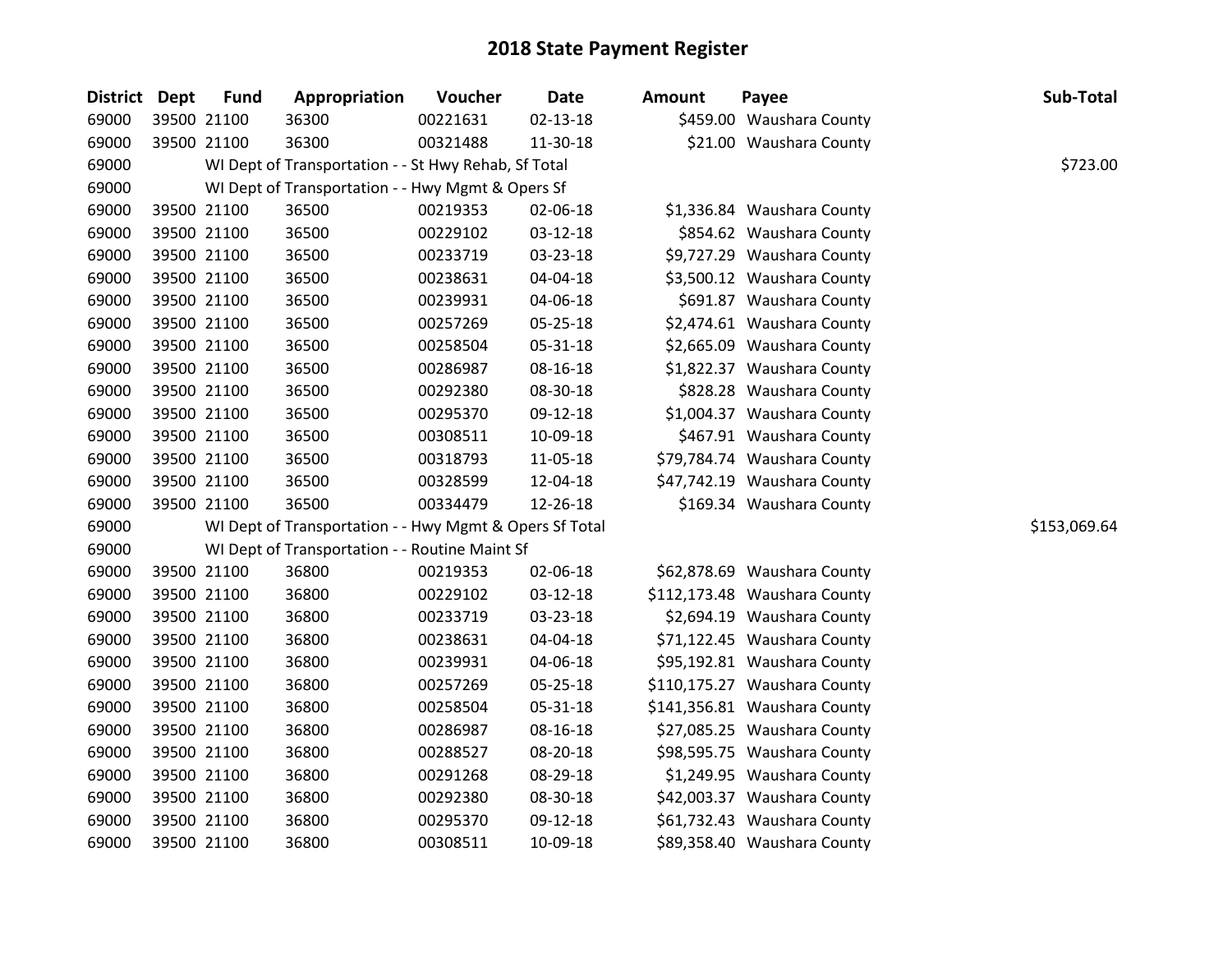| District Dept | <b>Fund</b> | Appropriation                                                      | Voucher  | <b>Date</b>    | Amount | Payee                                                                                                   | Sub-Total      |
|---------------|-------------|--------------------------------------------------------------------|----------|----------------|--------|---------------------------------------------------------------------------------------------------------|----------------|
| 69000         | 39500 21100 | 36800                                                              | 00312317 | $10 - 18 - 18$ |        | \$26,413.39 Waushara County                                                                             |                |
| 69000         | 39500 21100 | 36800                                                              | 00318793 | 11-05-18       |        | \$72,984.21 Waushara County                                                                             |                |
| 69000         | 39500 21100 | 36800                                                              | 00328599 | 12-04-18       |        | \$73,441.34 Waushara County                                                                             |                |
| 69000         |             | WI Dept of Transportation - - Routine Maint Sf Total               |          |                |        |                                                                                                         | \$1,088,457.79 |
| 69000         |             | WI Dept of Transportation - - Hwy Mgmt & Opers Ff                  |          |                |        |                                                                                                         |                |
| 69000         | 39500 21100 | 38500                                                              | 00257269 | 05-25-18       |        | \$1,166.83 Waushara County                                                                              |                |
| 69000         | 39500 21100 | 38500                                                              | 00258504 | 05-31-18       |        | \$2,026.90 Waushara County                                                                              |                |
| 69000         |             | WI Dept of Transportation - - Hwy Mgmt & Opers Ff Total            |          |                |        |                                                                                                         | \$3,193.73     |
| 69000         |             | WI Dept of Transportation - - Transpor Safety Ff                   |          |                |        |                                                                                                         |                |
| 69000         | 39500 21100 | 58200                                                              | 00230492 | $03 - 16 - 18$ |        | \$83.90 Waushara County                                                                                 |                |
| 69000         |             | WI Dept of Transportation - - Transpor Safety Ff Total             |          |                |        |                                                                                                         | \$83.90        |
| 69000         |             | Department of Corrections - - General Program Operations           |          |                |        |                                                                                                         |                |
| 69000         | 41000 10000 | 10100                                                              | 00221203 | $07-11-18$     |        | \$6.25 Waushara County                                                                                  |                |
| 69000         | 41000 10000 | 10100                                                              | 00233129 | 09-19-18       |        | \$40.00 Waushara County                                                                                 |                |
| 69000         | 41000 10000 | 10100                                                              | 00243493 | 11-09-18       |        | \$63.96 Waushara County                                                                                 |                |
| 69000         | 41000 10000 | 10100                                                              | 00247338 | $11 - 13 - 18$ |        | \$23.00 Waushara County                                                                                 |                |
| 69000         |             | Department of Corrections - - General Program Operations Total     |          |                |        |                                                                                                         | \$133.21       |
| 69000         |             | Department of Corrections - - Institutional Repair And Maint       |          |                |        |                                                                                                         |                |
| 69000         | 41000 10000 | 11000                                                              | 00185480 | $02 - 01 - 18$ |        | \$421.63 Waushara County                                                                                |                |
| 69000         |             | Department of Corrections - - Institutional Repair And Maint Total |          |                |        |                                                                                                         | \$421.63       |
| 69000         |             | Department of Corrections - - Corrections Contracts And Agre       |          |                |        |                                                                                                         |                |
| 69000         | 41000 10000 | 11400                                                              | 00197413 | 03-23-18       |        | \$514.60 Waushara County                                                                                |                |
| 69000         | 41000 10000 | 11400                                                              | 00204733 | 04-26-18       |        | \$1,595.26 Waushara County                                                                              |                |
| 69000         | 41000 10000 | 11400                                                              | 00212235 | 05-31-18       |        | \$3,036.14 Waushara County                                                                              |                |
| 69000         | 41000 10000 | 11400                                                              | 00218673 | 07-02-18       |        | \$6,432.50 Waushara County                                                                              |                |
| 69000         | 41000 10000 | 11400                                                              | 00220839 | $07-10-18$     |        | \$6,947.10 Waushara County                                                                              |                |
| 69000         | 41000 10000 | 11400                                                              | 00231382 | 08-28-18       |        | \$5,043.08 Waushara County                                                                              |                |
| 69000         | 41000 10000 | 11400                                                              | 00237137 | 10-05-18       |        | \$5,094.54 Waushara County                                                                              |                |
| 69000         | 41000 10000 | 11400                                                              | 00246590 | 11-07-18       |        | \$6,020.82 Waushara County                                                                              |                |
| 69000         | 41000 10000 | 11400                                                              | 00251966 | 12-06-18       |        | \$6,329.58 Waushara County                                                                              |                |
| 69000         |             | Department of Corrections - - Corrections Contracts And Agre Total |          |                |        |                                                                                                         | \$41,013.62    |
| 69000         |             |                                                                    |          |                |        | Department of Corrections - - Reimbursing Counties For Probation, Extended Supervision And Parole Holds |                |
| 69000         | 41000 10000 | 11600                                                              | 00246278 | 11-02-18       |        | \$12,276.00 Waushara County                                                                             |                |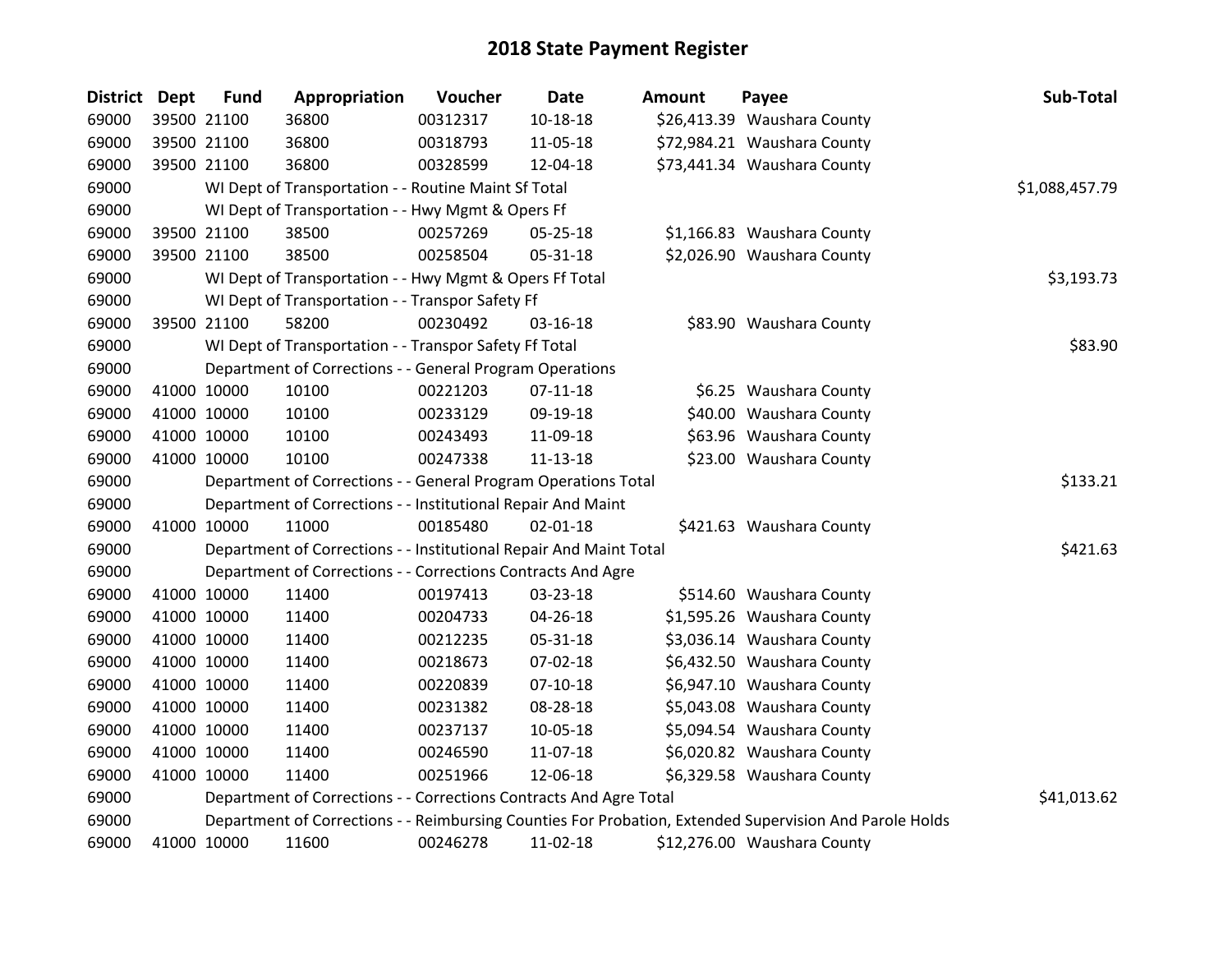| District Dept | <b>Fund</b> | Appropriation                                                                   | Voucher   | <b>Date</b>    | Amount | Payee                                                                                                         | Sub-Total      |
|---------------|-------------|---------------------------------------------------------------------------------|-----------|----------------|--------|---------------------------------------------------------------------------------------------------------------|----------------|
| 69000         |             |                                                                                 |           |                |        | Department of Corrections - - Reimbursing Counties For Probation, Extended Supervision And Parole Holds Total | \$12,276.00    |
| 69000         |             | Department of Corrections - - Probation, Parole And Extended                    |           |                |        |                                                                                                               |                |
| 69000         | 41000 10000 | 18700                                                                           | 00246278  | $11-02-18$     |        | \$924.00 Waushara County                                                                                      |                |
| 69000         |             | Department of Corrections - - Probation, Parole And Extended Total              |           |                |        |                                                                                                               | \$924.00       |
| 69000         |             | Department of Health Services - - State/Federal Aids                            |           |                |        |                                                                                                               |                |
| 69000         | 43500 10000 | 00000                                                                           | 90808     | $01 - 02 - 18$ |        | \$197,608.00 Waushara County                                                                                  |                |
| 69000         | 43500 10000 | 00000                                                                           | 90809     | 02-01-18       |        | \$149,367.00 Waushara County                                                                                  |                |
| 69000         | 43500 10000 | 00000                                                                           | 90810     | 03-01-18       |        | \$134,748.00 Waushara County                                                                                  |                |
| 69000         | 43500 10000 | 00000                                                                           | 90812     | 04-02-18       |        | \$245,944.00 Waushara County                                                                                  |                |
| 69000         | 43500 10000 | 00000                                                                           | 90813     | 05-01-18       |        | \$217,974.00 Waushara County                                                                                  |                |
| 69000         | 43500 10000 | 00000                                                                           | 90814     | 06-01-18       |        | \$147,566.00 Waushara County                                                                                  |                |
| 69000         | 43500 10000 | 00000                                                                           | 90815     | $06-12-18$     |        | \$19,728.00 Waushara County                                                                                   |                |
| 69000         | 43500 10000 | 00000                                                                           | 90900     | 07-02-18       |        | \$712,762.00 Waushara County                                                                                  |                |
| 69000         | 43500 10000 | 00000                                                                           | 90901     | 08-01-18       |        | \$155,746.00 Waushara County                                                                                  |                |
| 69000         | 43500 10000 | 00000                                                                           | 90902     | 09-04-18       |        | \$200,942.00 Waushara County                                                                                  |                |
| 69000         | 43500 10000 | 00000                                                                           | 90903     | 10-01-18       |        | \$164,856.00 Waushara County                                                                                  |                |
| 69000         | 43500 10000 | 00000                                                                           | 90904     | 11-01-18       |        | \$115,198.00 Waushara County                                                                                  |                |
| 69000         | 43500 10000 | 00000                                                                           | 90905     | 12-03-18       |        | \$116,762.00 Waushara County                                                                                  |                |
| 69000         |             | Department of Health Services - - State/Federal Aids Total                      |           |                |        |                                                                                                               | \$2,579,201.00 |
| 69000         |             | Department of Health Services - - Federal Project Aids                          |           |                |        |                                                                                                               |                |
| 69000         | 43500 10000 | 15000                                                                           | 00202029  | $04 - 27 - 18$ |        | \$1,500.00 Waushara County                                                                                    |                |
| 69000         |             | Department of Health Services - - Federal Project Aids Total                    |           |                |        |                                                                                                               | \$1,500.00     |
| 69000         |             | Department of Health Services - - Prepaid Medical Transport Reimbursement       |           |                |        |                                                                                                               |                |
| 69000         | 43500 10000 | 16300                                                                           | AMBULANCE | 11-08-18       |        | \$46,849.25 Waushara County                                                                                   |                |
| 69000         |             | Department of Health Services - - Prepaid Medical Transport Reimbursement Total |           |                |        |                                                                                                               | \$46,849.25    |
| 69000         |             | Department of Health Services - - General Program Operations                    |           |                |        |                                                                                                               |                |
| 69000         | 43500 10000 | 40100                                                                           | 00183454  | $01 - 31 - 18$ |        | \$15.00 Waushara County                                                                                       |                |
| 69000         | 43500 10000 | 40100                                                                           | 00187955  | $02 - 21 - 18$ |        | \$1.00 Waushara County                                                                                        |                |
| 69000         | 43500 10000 | 40100                                                                           | 00187956  | $02 - 21 - 18$ |        | \$15.00 Waushara County                                                                                       |                |
| 69000         | 43500 10000 | 40100                                                                           | 00191135  | 03-07-18       |        | \$15.00 Waushara County                                                                                       |                |
| 69000         | 43500 10000 | 40100                                                                           | 00192718  | 03-14-18       |        | \$1.50 Waushara County                                                                                        |                |
| 69000         | 43500 10000 | 40100                                                                           | 00197279  | 04-04-18       |        | \$1.00 Waushara County                                                                                        |                |
| 69000         | 43500 10000 | 40100                                                                           | 00204814  | 05-09-18       |        | \$1.50 Waushara County                                                                                        |                |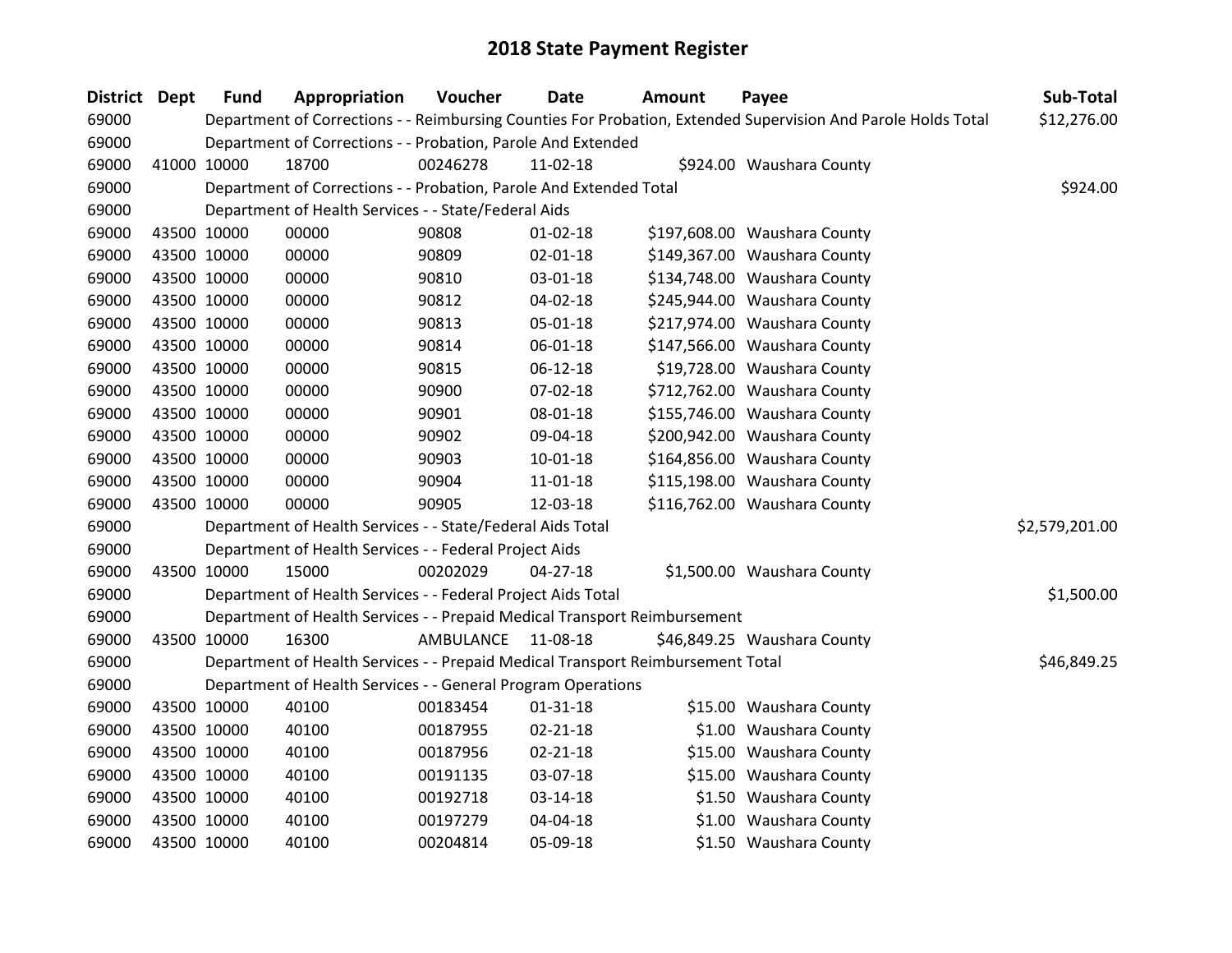| District Dept |             | <b>Fund</b> | Appropriation                                                          | Voucher  | <b>Date</b>    | <b>Amount</b> | Payee                       | Sub-Total |
|---------------|-------------|-------------|------------------------------------------------------------------------|----------|----------------|---------------|-----------------------------|-----------|
| 69000         |             | 43500 10000 | 40100                                                                  | 00204818 | 05-09-18       |               | \$3.00 Waushara County      |           |
| 69000         |             | 43500 10000 | 40100                                                                  | 00206470 | 05-16-18       |               | \$1.50 Waushara County      |           |
| 69000         | 43500 10000 |             | 40100                                                                  | 00212207 | 06-14-18       |               | \$1.00 Waushara County      |           |
| 69000         |             | 43500 10000 | 40100                                                                  | 00224688 | 08-08-18       |               | \$1.00 Waushara County      |           |
| 69000         |             | 43500 10000 | 40100                                                                  | 00224689 | 08-08-18       |               | \$15.00 Waushara County     |           |
| 69000         |             | 43500 10000 | 40100                                                                  | 00236513 | 10-03-18       |               | \$1.50 Waushara County      |           |
| 69000         |             | 43500 10000 | 40100                                                                  | 00243693 | 11-07-18       |               | \$1.50 Waushara County      |           |
| 69000         |             |             | Department of Health Services - - General Program Operations Total     |          |                |               |                             | \$74.50   |
| 69000         |             |             | Department of Health Services - - Medical Assistance State Admin       |          |                |               |                             |           |
| 69000         |             | 43500 10000 | 44000                                                                  | 00183454 | $01 - 31 - 18$ |               | \$15.00 Waushara County     |           |
| 69000         |             | 43500 10000 | 44000                                                                  | 00187955 | 02-21-18       |               | \$1.00 Waushara County      |           |
| 69000         |             | 43500 10000 | 44000                                                                  | 00187956 | 02-21-18       |               | \$15.00 Waushara County     |           |
| 69000         |             | 43500 10000 | 44000                                                                  | 00191135 | 03-07-18       |               | \$15.00 Waushara County     |           |
| 69000         |             | 43500 10000 | 44000                                                                  | 00192718 | 03-14-18       |               | \$1.50 Waushara County      |           |
| 69000         |             | 43500 10000 | 44000                                                                  | 00197279 | 04-04-18       |               | \$1.00 Waushara County      |           |
| 69000         |             | 43500 10000 | 44000                                                                  | 00204814 | 05-09-18       |               | \$1.50 Waushara County      |           |
| 69000         |             | 43500 10000 | 44000                                                                  | 00204818 | 05-09-18       |               | \$3.00 Waushara County      |           |
| 69000         |             | 43500 10000 | 44000                                                                  | 00206470 | 05-16-18       |               | \$1.50 Waushara County      |           |
| 69000         |             | 43500 10000 | 44000                                                                  | 00212207 | 06-14-18       |               | \$1.00 Waushara County      |           |
| 69000         |             | 43500 10000 | 44000                                                                  | 00220040 | 07-19-18       |               | \$3.00 Waushara County      |           |
| 69000         |             | 43500 10000 | 44000                                                                  | 00224688 | 08-08-18       |               | \$1.00 Waushara County      |           |
| 69000         |             | 43500 10000 | 44000                                                                  | 00224689 | 08-08-18       |               | \$15.00 Waushara County     |           |
| 69000         | 43500 10000 |             | 44000                                                                  | 00236513 | 10-03-18       |               | \$1.50 Waushara County      |           |
| 69000         |             | 43500 10000 | 44000                                                                  | 00243693 | 11-07-18       |               | \$1.50 Waushara County      |           |
| 69000         |             |             | Department of Health Services - - Medical Assistance State Admin Total |          |                |               |                             | \$77.50   |
| 69000         |             |             | Dept of Children and Families - - Fees For Administrative Servic       |          |                |               |                             |           |
| 69000         |             | 43700 10000 | 23100                                                                  | 00033834 | $01-19-18$     |               | \$65.00 Waushara County     |           |
| 69000         |             | 43700 10000 | 23100                                                                  | 00038293 | 04-18-18       |               | \$85.00 Waushara County     |           |
| 69000         |             | 43700 10000 | 23100                                                                  | 00042354 | $07-17-18$     |               | \$105.00 Waushara County    |           |
| 69000         |             | 43700 10000 | 23100                                                                  | 00045822 | 10-18-18       |               | \$25.00 Waushara County     |           |
| 69000         |             |             | Dept of Children and Families - - Fees For Administrative Servic Total |          |                |               |                             | \$280.00  |
| 69000         |             |             | Dept of Children and Families - - General Aids                         |          |                |               |                             |           |
| 69000         |             | 43700 10000 | 99000                                                                  | 00033228 | $01 - 05 - 18$ |               | \$16,811.71 Waushara County |           |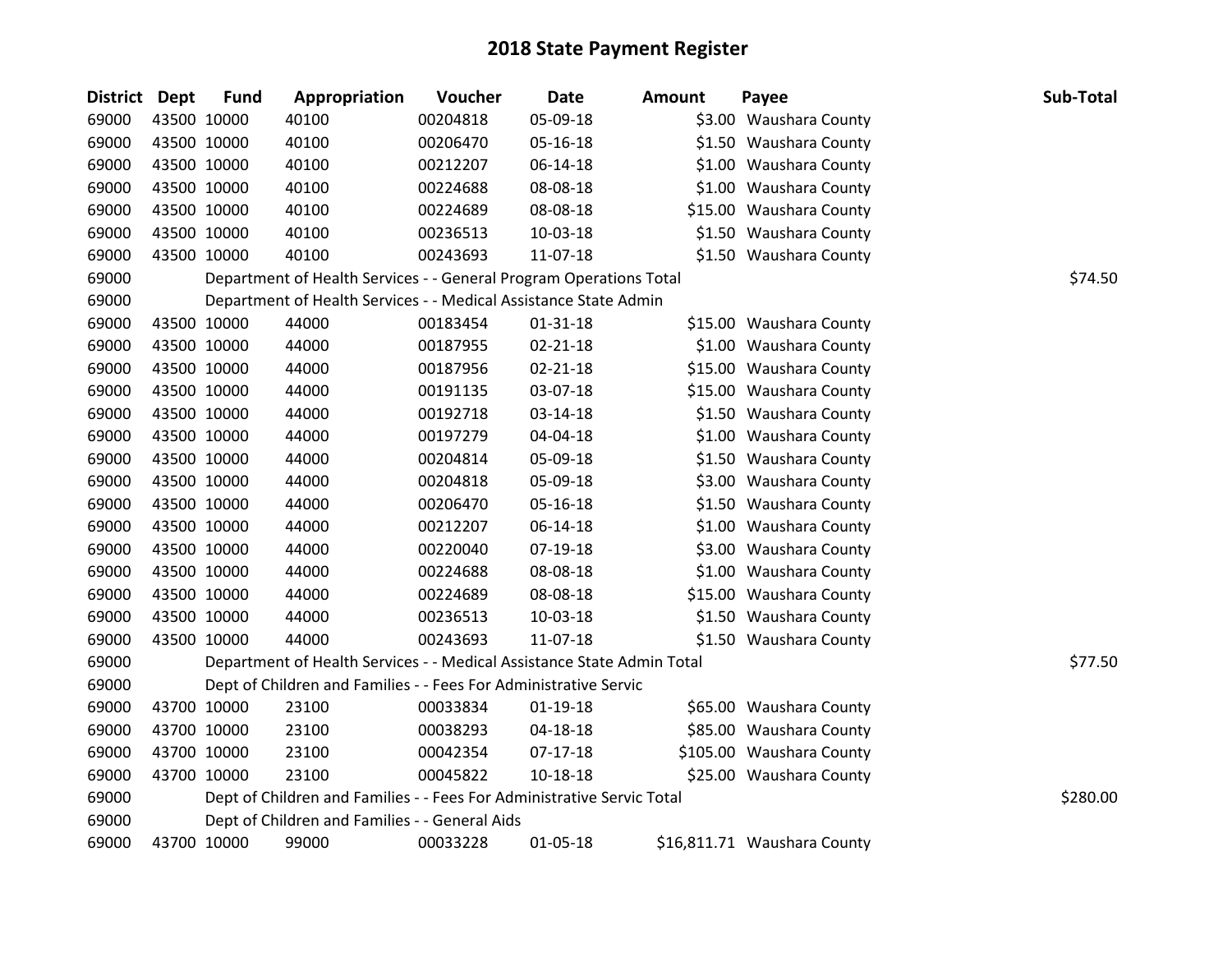| District Dept |             | <b>Fund</b> | Appropriation                                        | Voucher  | <b>Date</b>    | <b>Amount</b> | Payee                        | Sub-Total      |
|---------------|-------------|-------------|------------------------------------------------------|----------|----------------|---------------|------------------------------|----------------|
| 69000         | 43700 10000 |             | 99000                                                | 00034150 | 01-30-18       |               | \$60,499.72 Waushara County  |                |
| 69000         |             | 43700 10000 | 99000                                                | 00034339 | 02-05-18       |               | \$19,694.08 Waushara County  |                |
| 69000         |             | 43700 10000 | 99000                                                | 00034381 | 02-05-18       |               | \$4,480.00 Waushara County   |                |
| 69000         | 43700 10000 |             | 99000                                                | 00034667 | 02-13-18       |               | \$137.03 Waushara County     |                |
| 69000         |             | 43700 10000 | 99000                                                | 00034890 | $02 - 21 - 18$ |               | \$134.19 Waushara County     |                |
| 69000         |             | 43700 10000 | 99000                                                | 00035043 | $02 - 21 - 18$ |               | \$384.20 Waushara County     |                |
| 69000         |             | 43700 10000 | 99000                                                | 00035146 | 02-21-18       |               | \$498.89 Waushara County     |                |
| 69000         |             | 43700 10000 | 99000                                                | 00035276 | $02 - 22 - 18$ |               | \$460.19 Waushara County     |                |
| 69000         |             | 43700 10000 | 99000                                                | 00035676 | 03-05-18       |               | \$97,208.27 Waushara County  |                |
| 69000         |             | 43700 10000 | 99000                                                | 00037099 | 04-03-18       |               | \$2,514.97 Waushara County   |                |
| 69000         | 43700 10000 |             | 99000                                                | 00037602 | 04-05-18       |               | \$142,245.81 Waushara County |                |
| 69000         |             | 43700 10000 | 99000                                                | 00038841 | 04-30-18       |               | \$71,931.44 Waushara County  |                |
| 69000         |             | 43700 10000 | 99000                                                | 00039218 | 05-07-18       |               | \$44,471.46 Waushara County  |                |
| 69000         |             | 43700 10000 | 99000                                                | 00040638 | 06-05-18       |               | \$23,018.86 Waushara County  |                |
| 69000         |             | 43700 10000 | 99000                                                | 00041567 | 06-27-18       |               | \$6.00 Waushara County       |                |
| 69000         |             | 43700 10000 | 99000                                                | 00041648 | 06-29-18       |               | \$1,007.00 Waushara County   |                |
| 69000         |             | 43700 10000 | 99000                                                | 00041819 | 07-05-18       |               | \$20,628.44 Waushara County  |                |
| 69000         |             | 43700 10000 | 99000                                                | 00042833 | 07-31-18       |               | \$63,979.62 Waushara County  |                |
| 69000         | 43700 10000 |             | 99000                                                | 00043039 | 08-03-18       |               | \$1,581.00 Waushara County   |                |
| 69000         |             | 43700 10000 | 99000                                                | 00043129 | 08-06-18       |               | \$20,220.60 Waushara County  |                |
| 69000         |             | 43700 10000 | 99000                                                | 00043569 | 08-17-18       |               | \$2,204.00 Waushara County   |                |
| 69000         |             | 43700 10000 | 99000                                                | 00044007 | 08-29-18       |               | \$394,274.00 Waushara County |                |
| 69000         |             | 43700 10000 | 99000                                                | 00044092 | 08-30-18       |               | \$15,591.00 Waushara County  |                |
| 69000         |             | 43700 10000 | 99000                                                | 00044199 | 09-05-18       |               | \$40,185.96 Waushara County  |                |
| 69000         |             | 43700 10000 | 99000                                                | 00044447 | 09-11-18       |               | \$1,120.00 Waushara County   |                |
| 69000         | 43700 10000 |             | 99000                                                | 00045409 | 10-05-18       |               | \$15,580.76 Waushara County  |                |
| 69000         |             | 43700 10000 | 99000                                                | 00046230 | 10-30-18       |               | \$53,430.34 Waushara County  |                |
| 69000         |             | 43700 10000 | 99000                                                | 00046544 | 11-05-18       |               | \$14,584.94 Waushara County  |                |
| 69000         |             | 43700 10000 | 99000                                                | 00046581 | 11-05-18       |               | \$3,252.00 Waushara County   |                |
| 69000         | 43700 10000 |             | 99000                                                | 00047601 | 12-05-18       |               | \$13,106.81 Waushara County  |                |
| 69000         |             | 43700 10000 | 99000                                                | 00048203 | 12-27-18       |               | \$13,426.47 Waushara County  |                |
| 69000         |             |             | Dept of Children and Families - - General Aids Total |          |                |               |                              | \$1,158,669.76 |

Dept of Workforce Development - - Ui Admin Fed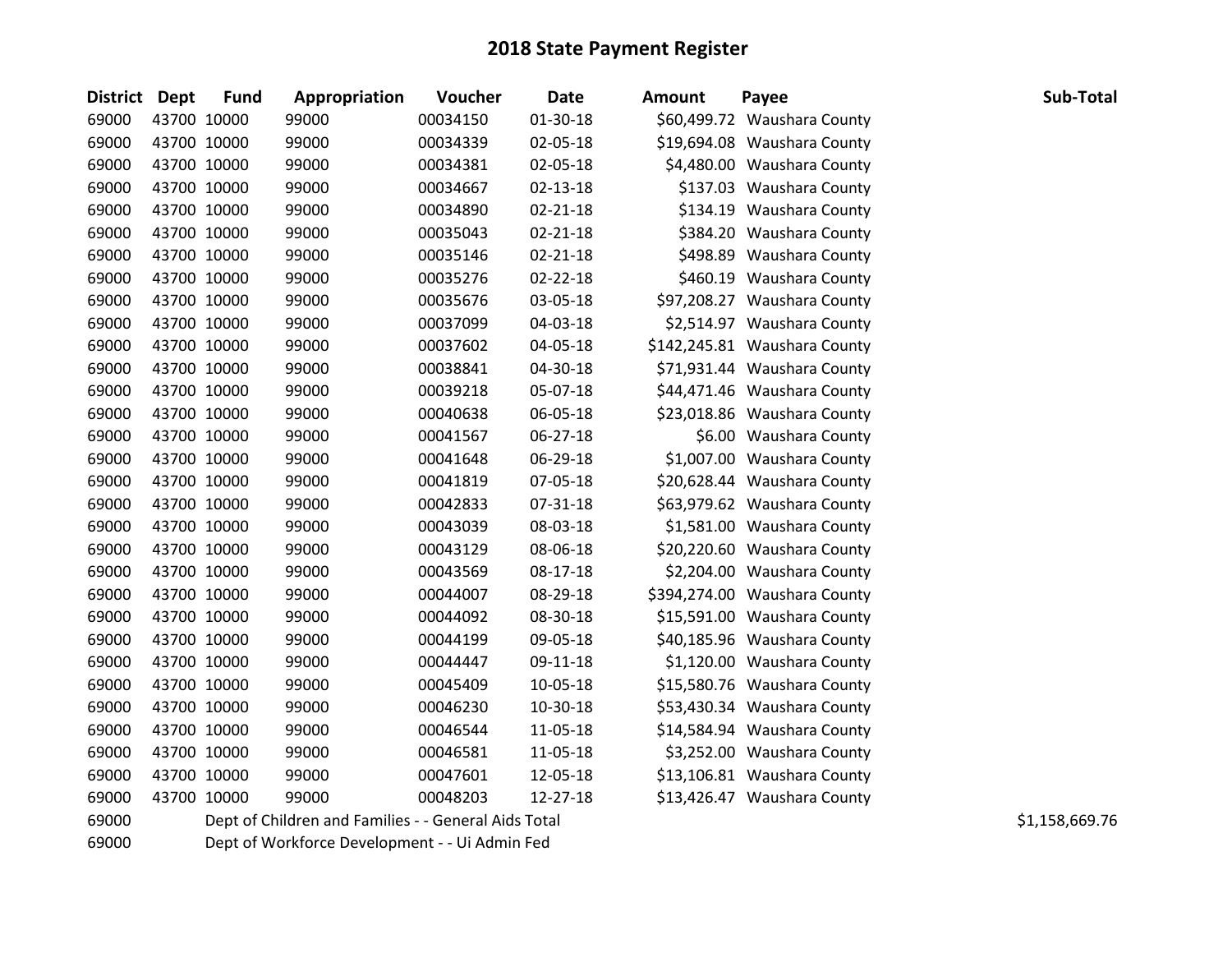| District Dept | <b>Fund</b> | Appropriation                                                         | Voucher  | Date           | <b>Amount</b> | Payee                      | Sub-Total  |
|---------------|-------------|-----------------------------------------------------------------------|----------|----------------|---------------|----------------------------|------------|
| 69000         | 44500 10000 | 15100                                                                 | 00142172 | $01 - 03 - 18$ |               | \$25.00 Waushara County    |            |
| 69000         | 44500 10000 | 15100                                                                 | 00146853 | 02-02-18       |               | \$25.00 Waushara County    |            |
| 69000         | 44500 10000 | 15100                                                                 | 00152438 | 03-02-18       |               | \$10.00 Waushara County    |            |
| 69000         | 44500 10000 | 15100                                                                 | 00157749 | 04-03-18       |               | \$15.00 Waushara County    |            |
| 69000         | 44500 10000 | 15100                                                                 | 00163068 | 05-02-18       |               | \$30.00 Waushara County    |            |
| 69000         | 44500 10000 | 15100                                                                 | 00168144 | 06-04-18       |               | \$40.00 Waushara County    |            |
| 69000         | 44500 10000 | 15100                                                                 | 00173146 | 07-03-18       |               | \$20.00 Waushara County    |            |
| 69000         | 44500 10000 | 15100                                                                 | 00178392 | 08-02-18       |               | \$20.00 Waushara County    |            |
| 69000         | 44500 10000 | 15100                                                                 | 00183449 | 09-05-18       |               | \$5.00 Waushara County     |            |
| 69000         | 44500 10000 | 15100                                                                 | 00188596 | $10-02-18$     |               | \$35.00 Waushara County    |            |
| 69000         | 44500 10000 | 15100                                                                 | 00194658 | 11-02-18       |               | \$20.00 Waushara County    |            |
| 69000         | 44500 10000 | 15100                                                                 | 00199638 | 12-04-18       |               | \$35.00 Waushara County    |            |
| 69000         |             | Dept of Workforce Development - - Ui Admin Fed Total                  |          |                |               |                            | \$280.00   |
| 69000         |             | Dept of Workforce Development - - Title Ib Aids State Gpr             |          |                |               |                            |            |
| 69000         | 44500 10000 | 50900                                                                 | 00145064 | 01-22-18       |               | \$12.78 Waushara County    |            |
| 69000         | 44500 10000 | 50900                                                                 | 00168712 | 06-11-18       |               | \$8.52 Waushara County     |            |
| 69000         | 44500 10000 | 50900                                                                 | 00174427 | $07 - 18 - 18$ |               | \$4.26 Waushara County     |            |
| 69000         |             | Dept of Workforce Development - - Title Ib Aids State Gpr Total       |          |                |               |                            | \$25.56    |
| 69000         |             | Dept of Workforce Development - - Title Ib Aids Federal Prf           |          |                |               |                            |            |
| 69000         | 44500 10000 | 54400                                                                 | 00145064 | $01 - 22 - 18$ |               | \$47.22 Waushara County    |            |
| 69000         | 44500 10000 | 54400                                                                 | 00168712 | 06-11-18       |               | \$31.48 Waushara County    |            |
| 69000         | 44500 10000 | 54400                                                                 | 00174427 | $07 - 18 - 18$ |               | \$15.74 Waushara County    |            |
| 69000         |             | Dept of Workforce Development - - Title Ib Aids Federal Prf Total     |          |                |               |                            | \$94.44    |
| 69000         |             | Dept of Workforce Development - - Wc Ops Uninsured Emplyr Admin       |          |                |               |                            |            |
| 69000         | 44500 22700 | 17700                                                                 | 00149448 | $02 - 16 - 18$ |               | \$15.00 Waushara County    |            |
| 69000         | 44500 22700 | 17700                                                                 | 00149449 | $02 - 16 - 18$ |               | \$15.00 Waushara County    |            |
| 69000         | 44500 22700 | 17700                                                                 | 00195448 | 11-09-18       |               | \$15.00 Waushara County    |            |
| 69000         |             | Dept of Workforce Development - - Wc Ops Uninsured Emplyr Admin Total |          |                |               |                            | \$45.00    |
| 69000         |             | Department of Justice - - Officer Training Reimbursement              |          |                |               |                            |            |
| 69000         | 45500 10000 | 20200                                                                 | 00040590 | $01 - 18 - 18$ |               | \$5,448.70 Waushara County |            |
| 69000         | 45500 10000 | 20200                                                                 | 00056703 | 12-13-18       |               | \$2,942.20 Waushara County |            |
| 69000         |             | Department of Justice - - Officer Training Reimbursement Total        |          |                |               |                            | \$8,390.90 |
| 69000         |             | Department of Justice - - Crime Laboratories, Dna                     |          |                |               |                            |            |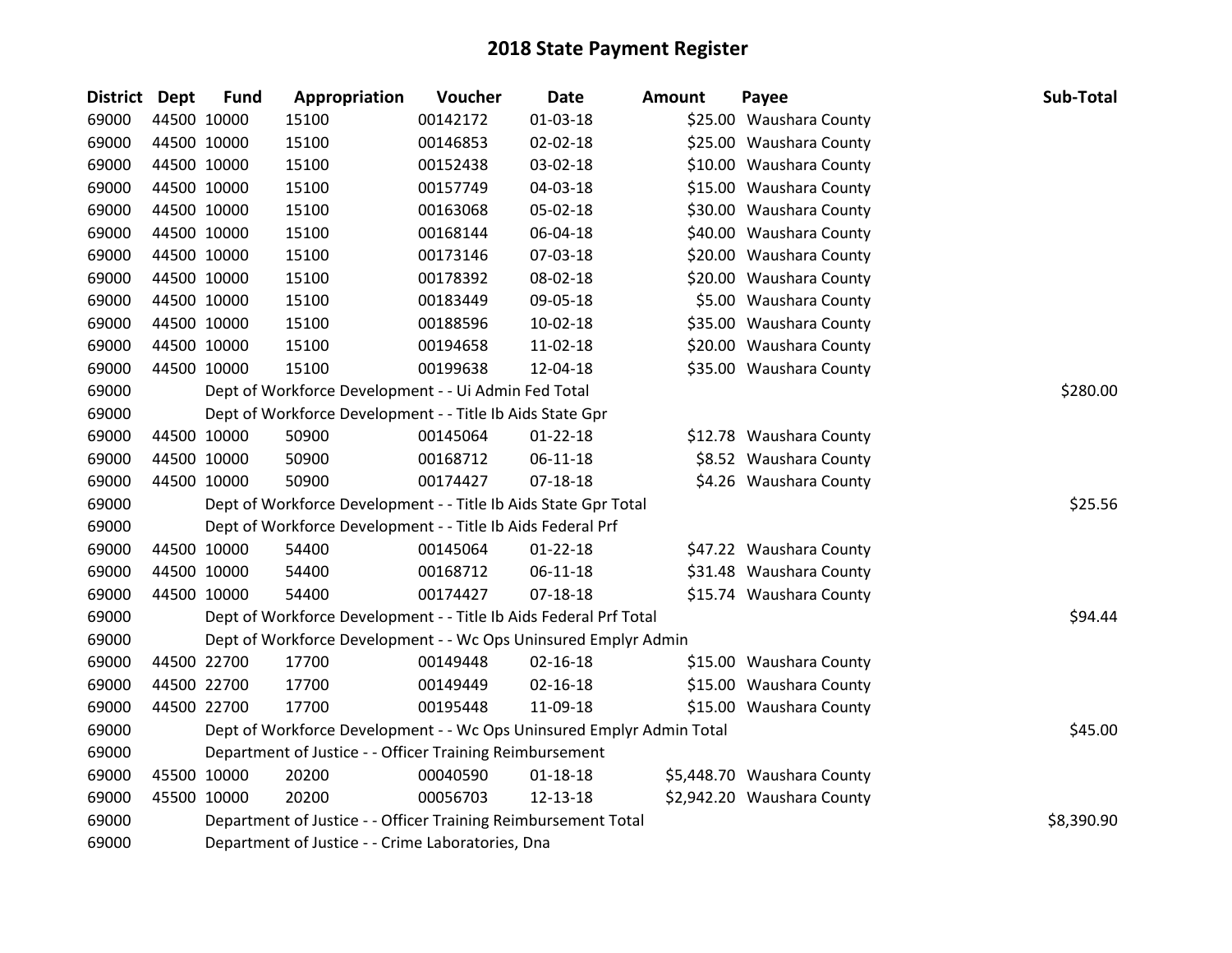| District Dept |             | <b>Fund</b> | Appropriation                                                       | Voucher  | <b>Date</b>    | <b>Amount</b> | Payee                       | Sub-Total   |
|---------------|-------------|-------------|---------------------------------------------------------------------|----------|----------------|---------------|-----------------------------|-------------|
| 69000         | 45500 10000 |             | 22100                                                               | 00049044 | 07-19-18       |               | \$3,690.00 Waushara County  |             |
| 69000         |             |             | Department of Justice - - Crime Laboratories, Dna Total             |          |                |               |                             | \$3,690.00  |
| 69000         |             |             | Department of Justice - - Law Enforcement Train, Local              |          |                |               |                             |             |
| 69000         |             | 45500 10000 | 23100                                                               | 00044369 | $04 - 11 - 18$ |               | \$2,905.84 Waushara County  |             |
| 69000         | 45500 10000 |             | 23100                                                               | 00053825 | $10 - 25 - 18$ |               | \$160.00 Waushara County    |             |
| 69000         | 45500 10000 |             | 23100                                                               | 00053826 | $10 - 25 - 18$ |               | \$6,720.00 Waushara County  |             |
| 69000         |             |             | Department of Justice - - Law Enforcement Train, Local Total        |          |                |               |                             | \$9,785.84  |
| 69000         |             |             | Department of Justice - - Federal Aid, State Operations             |          |                |               |                             |             |
| 69000         | 45500 10000 |             | 24100                                                               | 00044739 | $04 - 17 - 18$ |               | \$73.41 Waushara County     |             |
| 69000         | 45500 10000 |             | 24100                                                               | 00052656 | $10-02-18$     |               | \$119.10 Waushara County    |             |
| 69000         |             |             | Department of Justice - - Federal Aid, State Operations Total       |          |                |               |                             | \$192.51    |
| 69000         |             |             | Department of Justice - - Alt Prosecution Alcohol Drugs             |          |                |               |                             |             |
| 69000         |             | 45500 10000 | 27100                                                               | 00044921 | 04-30-18       |               | \$13,506.27 Waushara County |             |
| 69000         |             | 45500 10000 | 27100                                                               | 00050244 | 08-14-18       |               | \$25,767.84 Waushara County |             |
| 69000         | 45500 10000 |             | 27100                                                               | 00053305 | 10-26-18       |               | \$20,976.26 Waushara County |             |
| 69000         |             |             | Department of Justice - - Alt Prosecution Alcohol Drugs Total       |          |                |               |                             | \$60,250.37 |
| 69000         |             |             | Department of Justice - - Alternatives To Prosecution               |          |                |               |                             |             |
| 69000         | 45500 10000 |             | 28500                                                               | 00041433 | 02-05-18       |               | \$31,855.43 Waushara County |             |
| 69000         |             |             | Department of Justice - - Alternatives To Prosecution Total         |          |                |               |                             | \$31,855.43 |
| 69000         |             |             | Department of Justice - - Crime Victim Witness Assist               |          |                |               |                             |             |
| 69000         |             | 45500 10000 | 53200                                                               | 00043090 | 03-06-18       |               | \$17,819.17 Waushara County |             |
| 69000         | 45500 10000 |             | 53200                                                               | 00049149 | 07-19-18       |               | \$18,409.05 Waushara County |             |
| 69000         |             |             | Department of Justice - - Crime Victim Witness Assist Total         |          |                |               |                             | \$36,228.22 |
| 69000         |             |             | Department of Justice - - Federal Aid, Victim Assistance            |          |                |               |                             |             |
| 69000         | 45500 10000 |             | 54200                                                               | 00054811 | 11-05-18       |               | \$2,094.89 Waushara County  |             |
| 69000         |             |             | Department of Justice - - Federal Aid, Victim Assistance Total      |          |                |               |                             | \$2,094.89  |
| 69000         |             |             | Department of Military Affairs - - Local Emer Planning Grants       |          |                |               |                             |             |
| 69000         | 46500 10000 |             | 33700                                                               | 00038234 | $01-30-18$     |               | \$4,317.57 Waushara County  |             |
| 69000         |             |             | Department of Military Affairs - - Local Emer Planning Grants Total |          |                |               |                             | \$4,317.57  |
| 69000         |             |             | Department of Military Affairs - - Federal Aid, Local Assistance    |          |                |               |                             |             |
| 69000         | 46500 10000 |             | 34200                                                               | 00038119 | 01-30-18       |               | \$15,846.34 Waushara County |             |
| 69000         | 46500 10000 |             | 34200                                                               | 00048231 | 08-29-18       |               | \$15,779.76 Waushara County |             |
| 69000         | 46500 10000 |             | 34200                                                               | 00052514 | 11-29-18       |               | \$300.00 Waushara County    |             |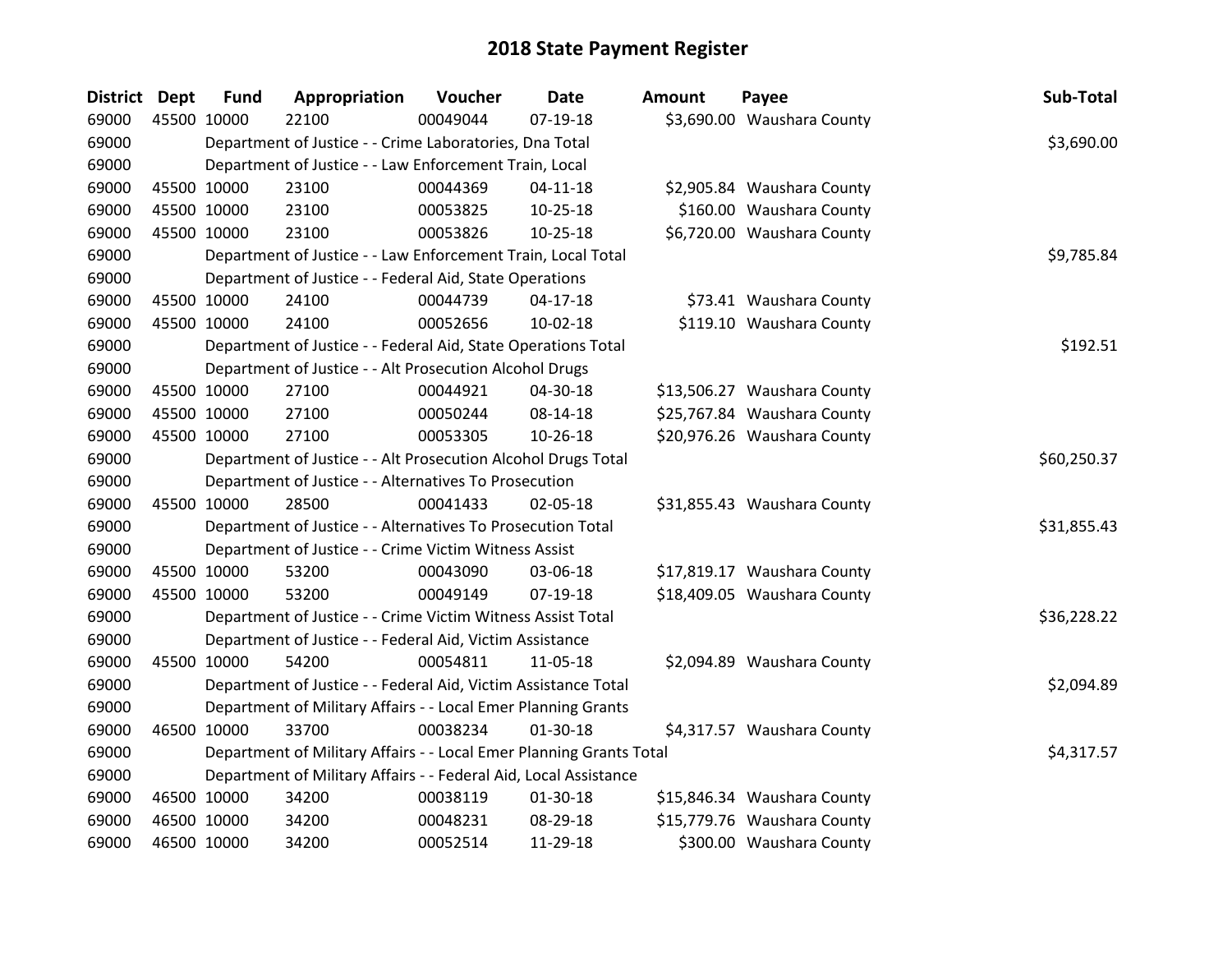| <b>District</b> | Dept | <b>Fund</b> | Appropriation                                                          | Voucher  | <b>Date</b>    | Amount | Payee                       | Sub-Total   |
|-----------------|------|-------------|------------------------------------------------------------------------|----------|----------------|--------|-----------------------------|-------------|
| 69000           |      |             | Department of Military Affairs - - Federal Aid, Local Assistance Total |          |                |        |                             | \$31,926.10 |
| 69000           |      |             | Department of Veterans Affairs - - Grants To Counties                  |          |                |        |                             |             |
| 69000           |      | 48500 15200 | 12700                                                                  | 00043078 | $02 - 16 - 18$ |        | \$1,000.00 Waushara County  |             |
| 69000           |      |             | Department of Veterans Affairs - - Grants To Counties Total            |          |                |        |                             | \$1,000.00  |
| 69000           |      |             | Department of Veterans Affairs - - County Grants                       |          |                |        |                             |             |
| 69000           |      | 48500 58200 | 26700                                                                  | 00043078 | $02 - 16 - 18$ |        | \$4,500.00 Waushara County  |             |
| 69000           |      |             | Department of Veterans Affairs - - County Grants Total                 |          |                |        |                             | \$4,500.00  |
| 69000           |      |             | Department of Veterans Affairs - - Veterans Transportation Grant       |          |                |        |                             |             |
| 69000           |      | 48500 58200 | 28000                                                                  | 00056426 | 11-16-18       |        | \$1,856.57 Waushara County  |             |
| 69000           |      |             | Department of Veterans Affairs - - Veterans Transportation Grant Total |          |                |        |                             | \$1,856.57  |
| 69000           |      |             | Department of Veterans Affairs - - County Grants                       |          |                |        |                             |             |
| 69000           |      | 48500 58300 | 37000                                                                  | 00043078 | $02 - 16 - 18$ |        | \$4,500.00 Waushara County  |             |
| 69000           |      |             | Department of Veterans Affairs - - County Grants Total                 |          |                |        |                             | \$4,500.00  |
| 69000           |      |             | Department of Administration - - Federal Aid, Local Assistance         |          |                |        |                             |             |
| 69000           |      | 50500 10000 | 15500                                                                  | 00071339 | 01-29-18       |        | \$8,183.86 Waushara County  |             |
| 69000           |      | 50500 10000 | 15500                                                                  | 00073924 | 02-28-18       |        | \$5,071.32 Waushara County  |             |
| 69000           |      | 50500 10000 | 15500                                                                  | 00077679 | $04 - 16 - 18$ |        | \$6,916.79 Waushara County  |             |
| 69000           |      | 50500 10000 | 15500                                                                  | 00079087 | 04-30-18       |        | \$13,885.94 Waushara County |             |
| 69000           |      | 50500 10000 | 15500                                                                  | 00081301 | 05-29-18       |        | \$6,328.39 Waushara County  |             |
| 69000           |      | 50500 10000 | 15500                                                                  | 00082698 | 06-14-18       |        | \$1,678.13 Waushara County  |             |
| 69000           |      | 50500 10000 | 15500                                                                  | 00092884 | 11-28-18       |        | \$2,972.60 Waushara County  |             |
| 69000           |      | 50500 10000 | 15500                                                                  | 00093778 | 12-14-18       |        | \$5,754.33 Waushara County  |             |
| 69000           |      |             | Department of Administration - - Federal Aid, Local Assistance Total   |          |                |        |                             | \$50,791.36 |
| 69000           |      |             | Department of Administration - - Low-Income Assistance Grants          |          |                |        |                             |             |
| 69000           |      | 50500 23500 | 37100                                                                  | 00071339 | $01-29-18$     |        | \$7,081.40 Waushara County  |             |
| 69000           |      | 50500 23500 | 37100                                                                  | 00073924 | 02-28-18       |        | \$4,388.15 Waushara County  |             |
| 69000           |      | 50500 23500 | 37100                                                                  | 00077679 | $04 - 16 - 18$ |        | \$4,637.70 Waushara County  |             |
| 69000           |      | 50500 23500 | 37100                                                                  | 00079087 | 04-30-18       |        | \$2,706.05 Waushara County  |             |
| 69000           |      | 50500 23500 | 37100                                                                  | 00081301 | 05-29-18       |        | \$3,638.19 Waushara County  |             |
| 69000           |      | 50500 23500 | 37100                                                                  | 00082698 | 06-14-18       |        | \$1,142.70 Waushara County  |             |
| 69000           |      | 50500 23500 | 37100                                                                  | 00085800 | 07-30-18       |        | \$73.87 Waushara County     |             |
| 69000           |      | 50500 23500 | 37100                                                                  | 00092884 | 11-28-18       |        | \$2,452.60 Waushara County  |             |
| 69000           |      | 50500 23500 | 37100                                                                  | 00093778 | 12-14-18       |        | \$2,080.96 Waushara County  |             |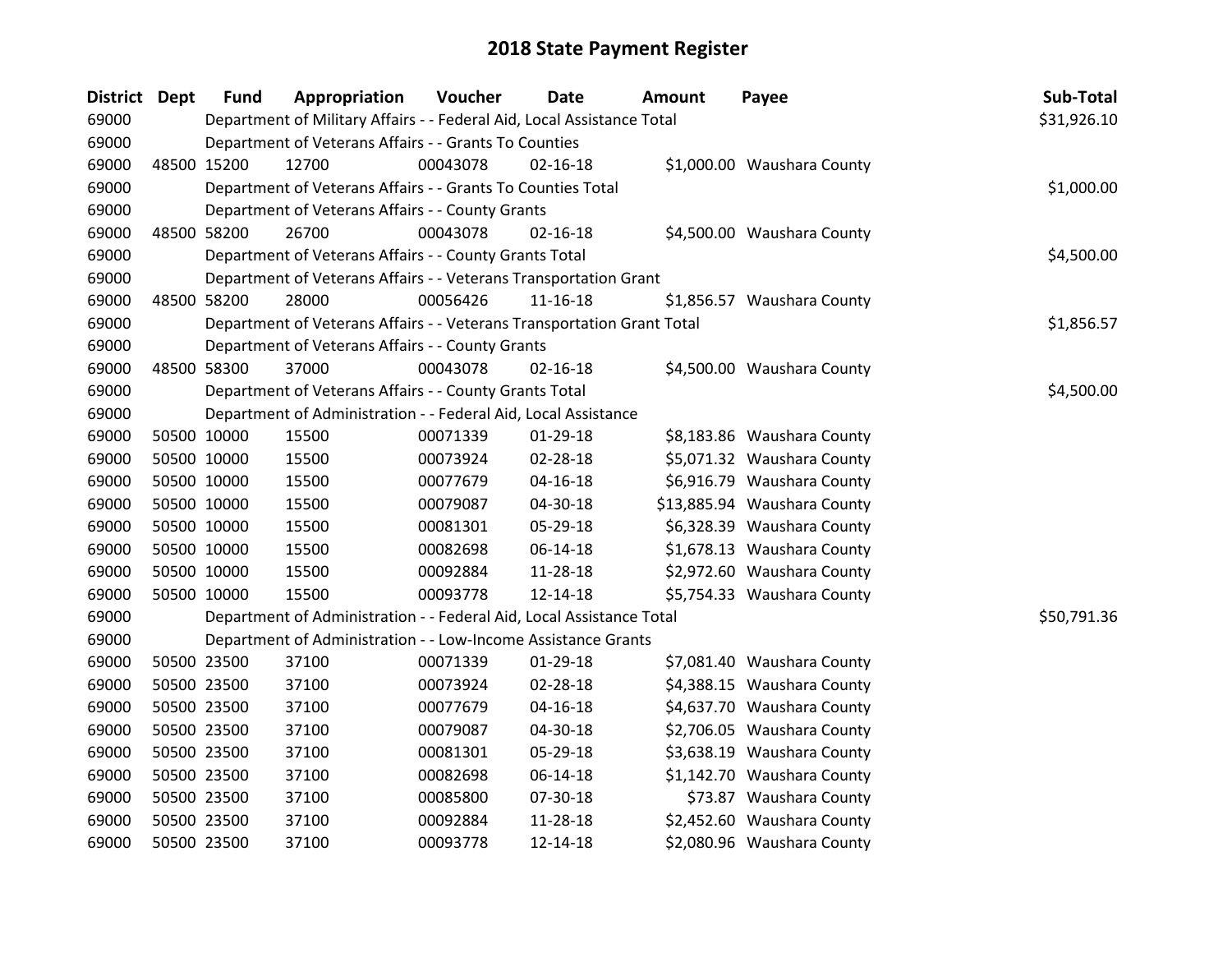| <b>District Dept</b> | <b>Fund</b> | Appropriation                                                         | Voucher  | <b>Date</b>    | <b>Amount</b> | Payee                       | Sub-Total   |
|----------------------|-------------|-----------------------------------------------------------------------|----------|----------------|---------------|-----------------------------|-------------|
| 69000                |             | Department of Administration - - Low-Income Assistance Grants Total   |          |                |               |                             | \$28,201.62 |
| 69000                |             | Department of Administration - - Land                                 |          |                |               |                             |             |
| 69000                | 50500 26900 | 16600                                                                 | 00077915 | 04-20-18       |               | \$25,000.00 Waushara County |             |
| 69000                |             | Department of Administration - - Land Total                           |          |                |               |                             | \$25,000.00 |
| 69000                |             | Department of Administration - - Land Information Program; Loca       |          |                |               |                             |             |
| 69000                | 50500 26900 | 17300                                                                 | 00073118 | $02 - 22 - 18$ |               | \$1,000.00 Waushara County  |             |
| 69000                | 50500 26900 | 17300                                                                 | 00075550 | 03-20-18       |               | \$55,792.00 Waushara County |             |
| 69000                | 50500 26900 | 17300                                                                 | 00081753 | $06 - 27 - 18$ |               | \$25,000.00 Waushara County |             |
| 69000                |             | Department of Administration - - Land Information Program; Loca Total |          |                |               |                             | \$81,792.00 |
| 69000                |             | Public Defender Board - - Trial Representation                        |          |                |               |                             |             |
| 69000                | 55000 10000 | 10300                                                                 | 00135345 | $04 - 20 - 18$ |               | \$90.00 Waushara County     |             |
| 69000                | 55000 10000 | 10300                                                                 | 00162930 | 09-27-18       |               | \$90.00 Waushara County     |             |
| 69000                |             | Public Defender Board - - Trial Representation Total                  |          |                |               |                             | \$180.00    |
| 69000                |             | Public Defender Board - - Transcript, Discovery And Int               |          |                |               |                             |             |
| 69000                | 55000 10000 | 10600                                                                 | 00127118 | 02-05-18       |               | \$34.80 Waushara County     |             |
| 69000                | 55000 10000 | 10600                                                                 | 00128226 | $02 - 13 - 18$ |               | \$1,289.80 Waushara County  |             |
| 69000                | 55000 10000 | 10600                                                                 | 00139667 | 04-30-18       |               | \$1,393.20 Waushara County  |             |
| 69000                | 55000 10000 | 10600                                                                 | 00143550 | 05-23-18       |               | \$1.40 Waushara County      |             |
| 69000                | 55000 10000 | 10600                                                                 | 00148035 | 06-22-18       |               | \$4.60 Waushara County      |             |
| 69000                | 55000 10000 | 10600                                                                 | 00151484 | $07-17-18$     |               | \$0.80 Waushara County      |             |
| 69000                | 55000 10000 | 10600                                                                 | 00152593 | 07-19-18       |               | \$554.80 Waushara County    |             |
| 69000                | 55000 10000 | 10600                                                                 | 00159528 | 09-04-18       |               | \$501.60 Waushara County    |             |
| 69000                | 55000 10000 | 10600                                                                 | 00162912 | 09-26-18       |               | \$42.20 Waushara County     |             |
| 69000                |             | Public Defender Board - - Transcript, Discovery And Int Total         |          |                |               |                             | \$3,823.20  |
| 69000                |             | Department of Revenue - - General Program Operations                  |          |                |               |                             |             |
| 69000                | 56600 10000 | 10100                                                                 | 00082610 | $02 - 01 - 18$ |               | \$105.00 Waushara County    |             |
| 69000                | 56600 10000 | 10100                                                                 | 00090100 | $03 - 12 - 18$ |               | \$92.50 Waushara County     |             |
| 69000                | 56600 10000 | 10100                                                                 | 00106790 | 08-15-18       |               | \$190.00 Waushara County    |             |
| 69000                | 56600 10000 | 10100                                                                 | 00109275 | 09-13-18       |               | \$92.50 Waushara County     |             |
| 69000                | 56600 10000 | 10100                                                                 | 00110024 | 09-27-18       |               | \$210.50 Waushara County    |             |
| 69000                | 56600 10000 | 10100                                                                 | 00111407 | 10-05-18       |               | \$210.50 Waushara County    |             |
| 69000                |             | Department of Revenue - - General Program Operations Total            |          |                |               |                             | \$901.00    |
| 69000                |             | Circuit Courts - - Circuit Court Costs                                |          |                |               |                             |             |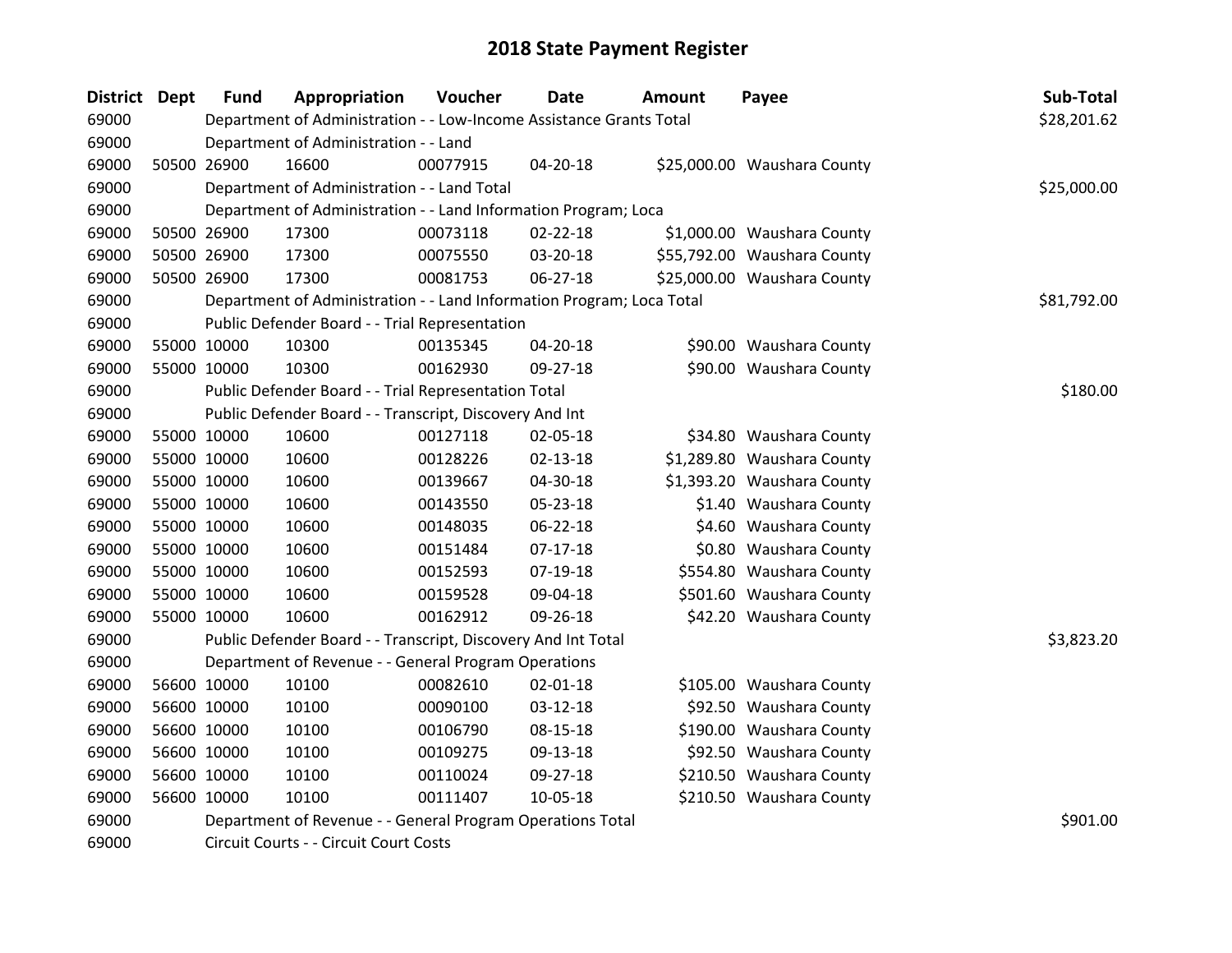| <b>District</b> | <b>Dept</b> | <b>Fund</b> | Appropriation                                                         | Voucher  | <b>Date</b>    | <b>Amount</b> | Payee                          | Sub-Total       |
|-----------------|-------------|-------------|-----------------------------------------------------------------------|----------|----------------|---------------|--------------------------------|-----------------|
| 69000           |             | 62500 10000 | 10500                                                                 | 00000535 | 01-09-18       |               | \$26,137.00 Waushara County    |                 |
| 69000           |             | 62500 10000 | 10500                                                                 | 00000600 | $02 - 13 - 18$ |               | \$550.16 Waushara County       |                 |
| 69000           | 62500 10000 |             | 10500                                                                 | 00000870 | 07-27-18       |               | \$883.56 Waushara County       |                 |
| 69000           |             | 62500 10000 | 10500                                                                 | 00001009 | 08-24-18       |               | \$53,706.91 Waushara County    |                 |
| 69000           | 62500 10000 |             | 10500                                                                 | 00001047 | 09-07-18       |               | \$1,029.78 Waushara County     |                 |
| 69000           |             |             | Circuit Courts - - Circuit Court Costs Total                          |          |                |               |                                | \$82,307.41     |
| 69000           |             |             | Shared Revenue and Tax Relief - - County And Municipal Aid            |          |                |               |                                |                 |
| 69000           |             | 83500 10000 | 10500                                                                 | 00034465 | $07 - 23 - 18$ |               | \$8,267.52 Waushara County     |                 |
| 69000           |             |             | Shared Revenue and Tax Relief - - County And Municipal Aid Total      |          |                |               |                                | \$8,267.52      |
| 69000           |             |             | Shared Revenue and Tax Relief - - Exempt Computer Aid                 |          |                |               |                                |                 |
| 69000           |             | 83500 10000 | 10900                                                                 | 00029938 | 07-23-18       |               | \$6,421.02 Waushara County     |                 |
| 69000           |             |             | Shared Revenue and Tax Relief - - Exempt Computer Aid Total           |          |                |               |                                | \$6,421.02      |
| 69000           |             |             | Shared Revenue and Tax Relief - - Utility Aid                         |          |                |               |                                |                 |
| 69000           |             | 83500 10000 | 11000                                                                 | 00034465 | $07 - 23 - 18$ |               | \$8,664.34 Waushara County     |                 |
| 69000           |             | 83500 10000 | 11000                                                                 | 00037353 | 11-19-18       |               | \$57,151.05 Waushara County    |                 |
| 69000           |             |             | Shared Revenue and Tax Relief - - Utility Aid Total                   |          |                |               |                                | \$65,815.39     |
| 69000           |             |             | Shared Revenue and Tax Relief - - School Lvy Tx/First Dollar Cr       |          |                |               |                                |                 |
| 69000           | 83500 10000 |             | 30200                                                                 | 00029711 | 07-23-18       |               | \$878,250.20 Waushara County   |                 |
| 69000           |             | 83500 10000 | 30200                                                                 | 00029860 | 07-23-18       |               | \$4,013,571.94 Waushara County |                 |
| 69000           |             |             | Shared Revenue and Tax Relief - - School Lvy Tx/First Dollar Cr Total |          |                |               |                                | \$4,891,822.14  |
| 69000           |             |             | Shared Revenue and Tax Relief - - Lottery & Gaming Credit             |          |                |               |                                |                 |
| 69000           |             | 83500 52100 | 36300                                                                 | 00027225 | 03-26-18       |               | \$719,482.94 Waushara County   |                 |
| 69000           |             |             | Shared Revenue and Tax Relief - - Lottery & Gaming Credit Total       |          |                |               |                                | \$719,482.94    |
| 69000 Total     |             |             |                                                                       |          |                |               |                                | \$12,919,033.69 |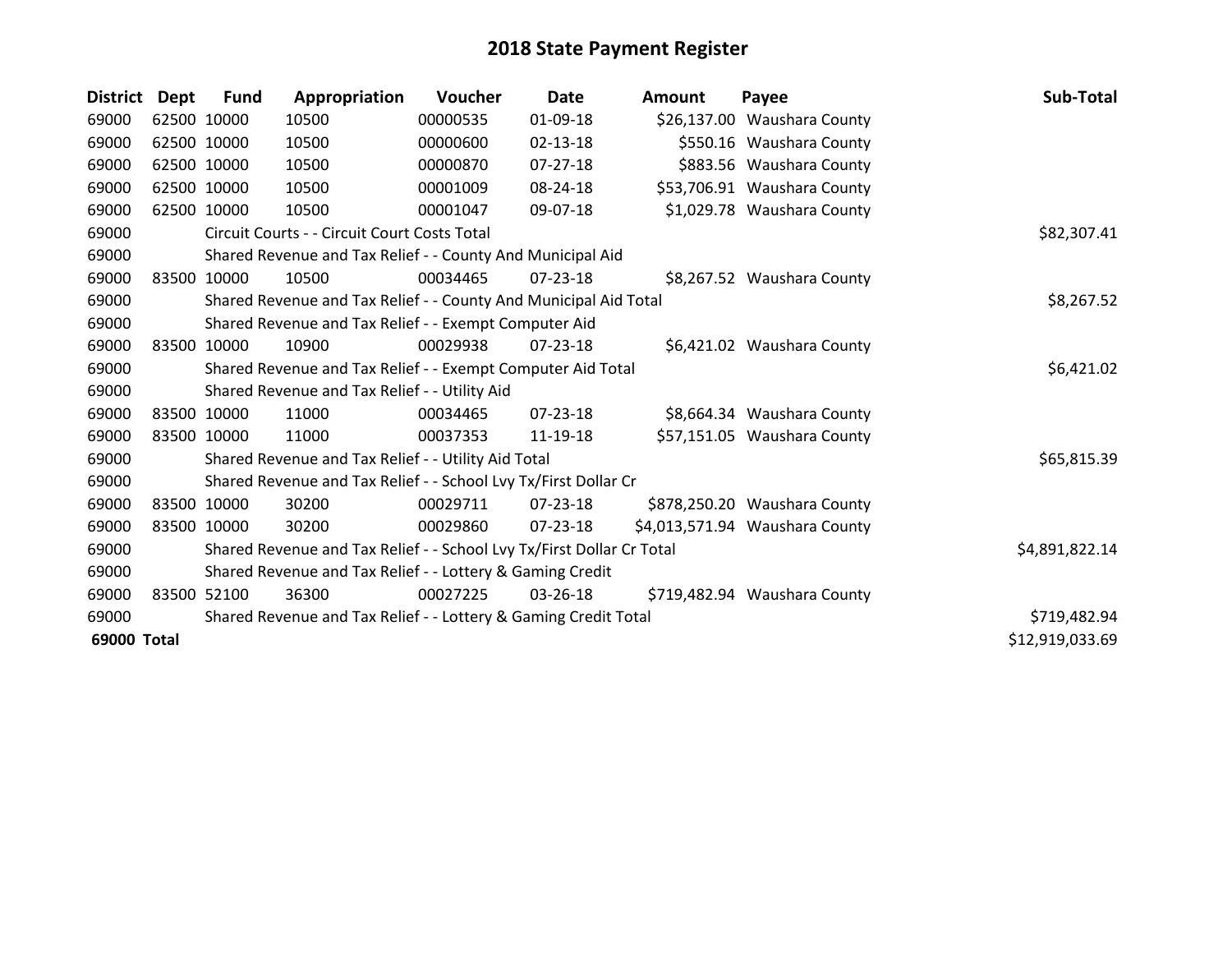| <b>District</b> | <b>Dept</b> | <b>Fund</b> | Appropriation                                                      | Voucher  | Date           | <b>Amount</b> | Payee                      | Sub-Total   |
|-----------------|-------------|-------------|--------------------------------------------------------------------|----------|----------------|---------------|----------------------------|-------------|
| 69002           |             |             | Dept of Safety & Prof Services - - Fire Dues Distribution          |          |                |               |                            |             |
| 69002           | 16500       | 10000       | 22500                                                              | 00022742 | $07 - 24 - 18$ |               | \$3,655.18 Town Of Aurora  |             |
| 69002           |             |             | Dept of Safety & Prof Services - - Fire Dues Distribution Total    |          |                |               |                            | \$3,655.18  |
| 69002           |             |             | Dept of Natural Resources - - Resaids - Cnty Forst, Cl & Mfl       |          |                |               |                            |             |
| 69002           | 37000       | 21200       | 57100                                                              | 00248346 | 06-28-18       |               | \$45.60 Town Of Aurora     |             |
| 69002           |             |             | Dept of Natural Resources - - Resaids - Cnty Forst, CI & Mfl Total |          |                |               |                            | \$45.60     |
| 69002           |             |             | WI Dept of Transportation - - Trns Aids To Mnc.-Sf                 |          |                |               |                            |             |
| 69002           |             | 39500 21100 | 19100                                                              | 00205457 | $01 - 02 - 18$ |               | \$16,513.96 Town Of Aurora |             |
| 69002           |             | 39500 21100 | 19100                                                              | 00235965 | 04-02-18       |               | \$16,513.96 Town Of Aurora |             |
| 69002           |             | 39500 21100 | 19100                                                              | 00269664 | 07-02-18       |               | \$16,513.96 Town Of Aurora |             |
| 69002           |             | 39500 21100 | 19100                                                              | 00303716 | 10-01-18       |               | \$16,513.97 Town Of Aurora |             |
| 69002           |             |             | WI Dept of Transportation - - Trns Aids To Mnc.-Sf Total           |          |                |               |                            | \$66,055.85 |
| 69002           |             |             | Shared Revenue and Tax Relief - - County And Municipal Aid         |          |                |               |                            |             |
| 69002           |             | 83500 10000 | 10500                                                              | 00034440 | 07-23-18       |               | \$2,292.41 Town Of Aurora  |             |
| 69002           |             | 83500 10000 | 10500                                                              | 00037328 | 11-19-18       |               | \$12,990.32 Town Of Aurora |             |
| 69002           |             |             | Shared Revenue and Tax Relief - - County And Municipal Aid Total   |          |                |               |                            | \$15,282.73 |
| 69002           |             |             | Shared Revenue and Tax Relief - - Exempt Computer Aid              |          |                |               |                            |             |
| 69002           |             | 83500 10000 | 10900                                                              | 00031593 | 07-23-18       |               | \$32.47 Town Of Aurora     |             |
| 69002           |             |             | Shared Revenue and Tax Relief - - Exempt Computer Aid Total        |          |                |               |                            | \$32.47     |
| 69002 Total     |             |             |                                                                    |          |                |               |                            | \$85,071.83 |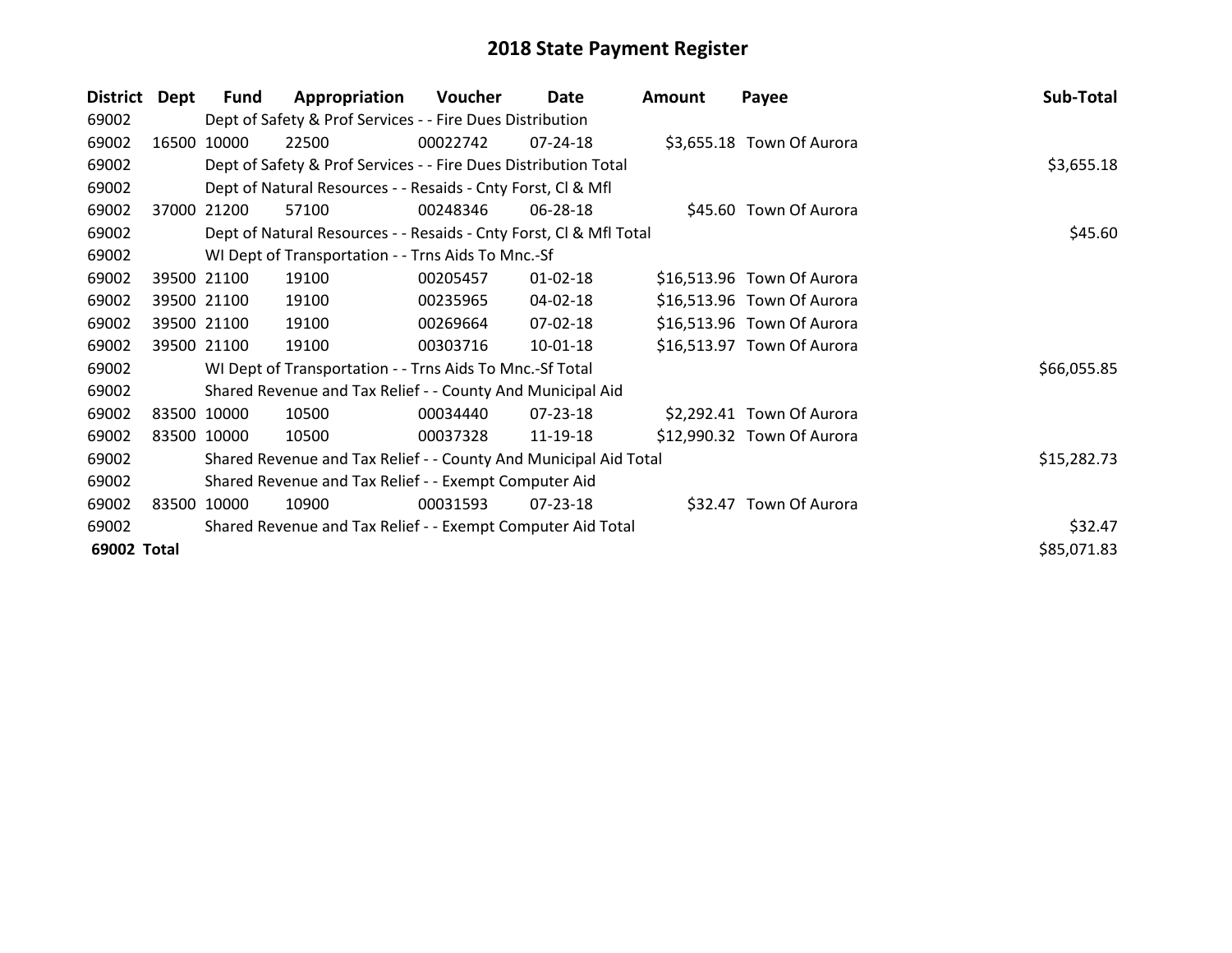| <b>District</b> | Dept  | Fund        | Appropriation                                                      | Voucher  | Date           | <b>Amount</b> | Payee                          | Sub-Total    |  |
|-----------------|-------|-------------|--------------------------------------------------------------------|----------|----------------|---------------|--------------------------------|--------------|--|
| 69004           |       |             | Dept of Safety & Prof Services - - Fire Dues Distribution          |          |                |               |                                |              |  |
| 69004           |       | 16500 10000 | 22500                                                              | 00022743 | $07 - 24 - 18$ |               | \$3,763.84 Town Of Bloomfield  |              |  |
| 69004           |       |             | Dept of Safety & Prof Services - - Fire Dues Distribution Total    |          |                |               |                                | \$3,763.84   |  |
| 69004           |       |             | Dept of Natural Resources - - Aids In Lieu Of Taxes - Gener        |          |                |               |                                |              |  |
| 69004           | 37000 | 10000       | 50300                                                              | 00229088 | $04 - 20 - 18$ |               | \$23.43 Town Of Bloomfield     |              |  |
| 69004           |       |             | Dept of Natural Resources - - Aids In Lieu Of Taxes - Gener Total  |          |                |               |                                | \$23.43      |  |
| 69004           |       |             | Dept of Natural Resources - - Resaids - Cnty Forst, CI & Mfl       |          |                |               |                                |              |  |
| 69004           | 37000 | 21200       | 57100                                                              | 00248347 | 06-28-18       |               | \$329.66 Town Of Bloomfield    |              |  |
| 69004           |       |             | Dept of Natural Resources - - Resaids - Cnty Forst, Cl & Mfl Total |          |                |               |                                | \$329.66     |  |
| 69004           |       |             | WI Dept of Transportation - - Trns Aids To Mnc.-Sf                 |          |                |               |                                |              |  |
| 69004           |       | 39500 21100 | 19100                                                              | 00205458 | $01 - 02 - 18$ |               | \$26,679.15 Town Of Bloomfield |              |  |
| 69004           |       | 39500 21100 | 19100                                                              | 00235966 | 04-02-18       |               | \$26,679.15 Town Of Bloomfield |              |  |
| 69004           |       | 39500 21100 | 19100                                                              | 00269665 | 07-02-18       |               | \$26,679.15 Town Of Bloomfield |              |  |
| 69004           |       | 39500 21100 | 19100                                                              | 00303717 | $10-01-18$     |               | \$26,679.18 Town Of Bloomfield |              |  |
| 69004           |       |             | WI Dept of Transportation - - Trns Aids To Mnc.-Sf Total           |          |                |               |                                | \$106,716.63 |  |
| 69004           |       |             | Shared Revenue and Tax Relief - - County And Municipal Aid         |          |                |               |                                |              |  |
| 69004           |       | 83500 10000 | 10500                                                              | 00034441 | $07 - 23 - 18$ |               | \$2,944.01 Town Of Bloomfield  |              |  |
| 69004           |       | 83500 10000 | 10500                                                              | 00037329 | 11-19-18       |               | \$16,682.71 Town Of Bloomfield |              |  |
| 69004           |       |             | Shared Revenue and Tax Relief - - County And Municipal Aid Total   |          |                |               |                                | \$19,626.72  |  |
| 69004           |       |             | Shared Revenue and Tax Relief - - Exempt Computer Aid              |          |                |               |                                |              |  |
| 69004           |       | 83500 10000 | 10900                                                              | 00031594 | 07-23-18       |               | \$55.81 Town Of Bloomfield     |              |  |
| 69004           |       |             | Shared Revenue and Tax Relief - - Exempt Computer Aid Total        |          |                |               |                                | \$55.81      |  |
| 69004 Total     |       |             |                                                                    |          |                |               |                                | \$130,516.09 |  |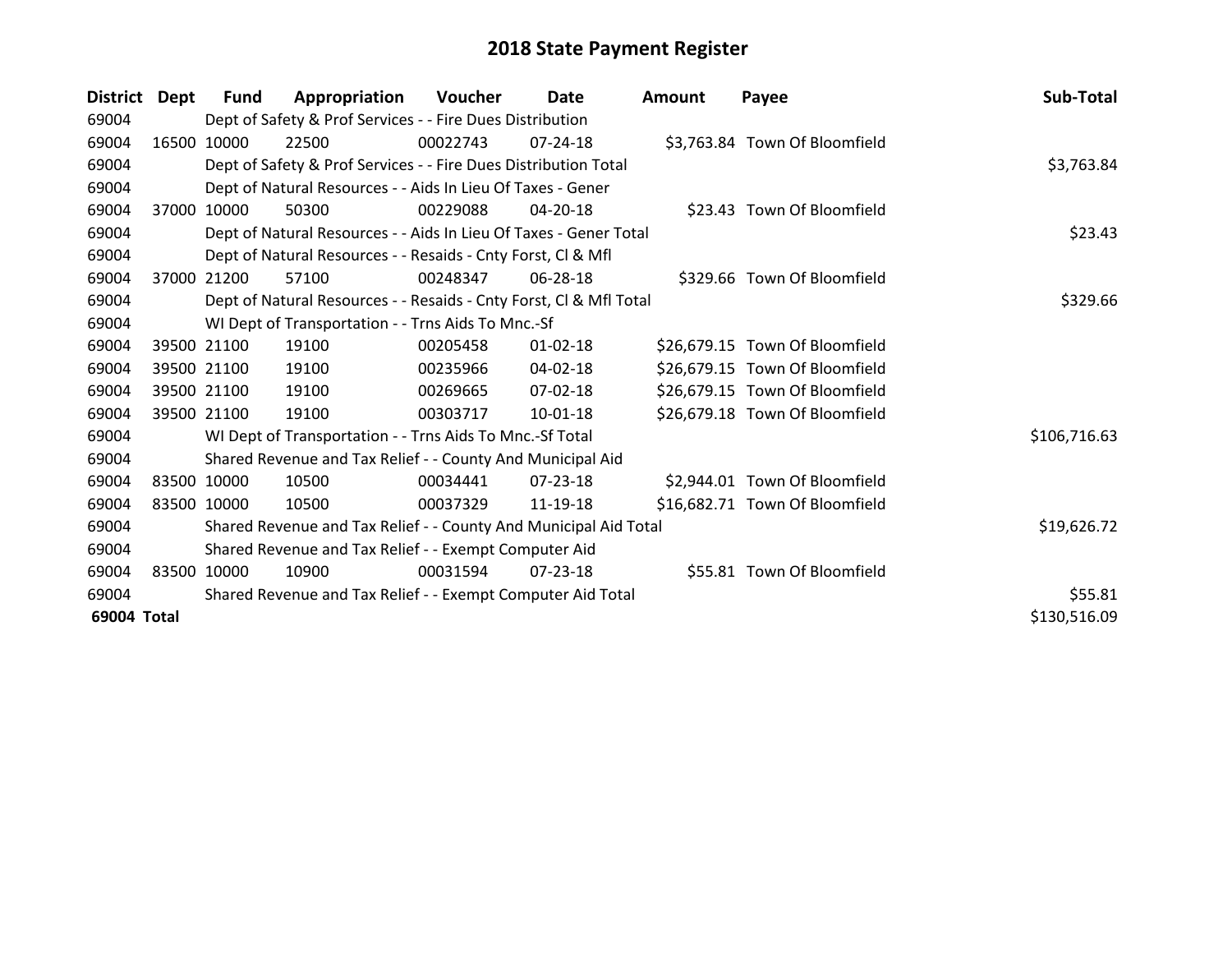| District Dept |             | <b>Fund</b> | Appropriation                                                      | Voucher  | Date           | <b>Amount</b> | Payee                      | Sub-Total    |
|---------------|-------------|-------------|--------------------------------------------------------------------|----------|----------------|---------------|----------------------------|--------------|
| 69006         |             |             | Dept of Safety & Prof Services - - Fire Dues Distribution          |          |                |               |                            |              |
| 69006         | 16500 10000 |             | 22500                                                              | 00022744 | $07 - 26 - 18$ |               | \$2,603.38 Town Of Coloma  |              |
| 69006         |             |             | Dept of Safety & Prof Services - - Fire Dues Distribution Total    |          |                |               |                            | \$2,603.38   |
| 69006         |             |             | Dept of Natural Resources - - Aids In Lieu Of Taxes - Gener        |          |                |               |                            |              |
| 69006         | 37000 10000 |             | 50300                                                              | 00214031 | $02 - 13 - 18$ |               | \$12,909.99 Town Of Coloma |              |
| 69006         | 37000 10000 |             | 50300                                                              | 00214032 | $02 - 13 - 18$ |               | \$7,198.52 Town Of Coloma  |              |
| 69006         | 37000 10000 |             | 50300                                                              | 00229011 | 04-20-18       |               | \$415.87 Town Of Coloma    |              |
| 69006         |             |             | Dept of Natural Resources - - Aids In Lieu Of Taxes - Gener Total  |          |                |               |                            | \$20,524.38  |
| 69006         |             |             | Dept of Natural Resources - - Gpo -Federal Funds                   |          |                |               |                            |              |
| 69006         | 37000 21200 |             | 38100                                                              | 00222193 | 03-23-18       |               | \$1,392.23 Town Of Coloma  |              |
| 69006         |             |             | Dept of Natural Resources - - Gpo -Federal Funds Total             |          |                |               |                            | \$1,392.23   |
| 69006         |             |             | Dept of Natural Resources - - Enf A - Boating Enforcement          |          |                |               |                            |              |
| 69006         | 37000 21200 |             | 55000                                                              | 00222193 | 03-23-18       |               | \$3,054.65 Town Of Coloma  |              |
| 69006         |             |             | Dept of Natural Resources - - Enf A - Boating Enforcement Total    |          |                |               |                            | \$3,054.65   |
| 69006         |             |             | Dept of Natural Resources - - Resaids - Cnty Forst, CI & Mfl       |          |                |               |                            |              |
| 69006         | 37000 21200 |             | 57100                                                              | 00248348 | 06-28-18       |               | \$653.09 Town Of Coloma    |              |
| 69006         |             |             | Dept of Natural Resources - - Resaids - Cnty Forst, Cl & Mfl Total |          |                |               |                            | \$653.09     |
| 69006         |             |             | Dept of Natural Resources - - Aids In Lieu Of Taxes - Sum S        |          |                |               |                            |              |
| 69006         | 37000 21200 |             | 57900                                                              | 00229012 | $04 - 20 - 18$ |               | \$269.62 Town Of Coloma    |              |
| 69006         |             |             | Dept of Natural Resources - - Aids In Lieu Of Taxes - Sum S Total  |          |                |               |                            | \$269.62     |
| 69006         |             |             | WI Dept of Transportation - - Trns Aids To Mnc.-Sf                 |          |                |               |                            |              |
| 69006         | 39500 21100 |             | 19100                                                              | 00205459 | $01 - 02 - 18$ |               | \$30,531.42 Town Of Coloma |              |
| 69006         | 39500 21100 |             | 19100                                                              | 00235967 | 04-02-18       |               | \$30,531.42 Town Of Coloma |              |
| 69006         | 39500 21100 |             | 19100                                                              | 00269666 | 07-02-18       |               | \$30,531.42 Town Of Coloma |              |
| 69006         | 39500 21100 |             | 19100                                                              | 00303718 | 10-01-18       |               | \$30,531.42 Town Of Coloma |              |
| 69006         |             |             | WI Dept of Transportation - - Trns Aids To Mnc.-Sf Total           |          |                |               |                            | \$122,125.68 |
| 69006         |             |             | Department of Revenue - - Payments For Municipal Svcs              |          |                |               |                            |              |
| 69006         | 56600 10000 |             | 50100                                                              | 00026976 | $01 - 31 - 18$ |               | \$162.84 Town Of Coloma    |              |
| 69006         |             |             | Department of Revenue - - Payments For Municipal Svcs Total        |          |                |               |                            | \$162.84     |
| 69006         |             |             | Shared Revenue and Tax Relief - - County And Municipal Aid         |          |                |               |                            |              |
| 69006         | 83500 10000 |             | 10500                                                              | 00034442 | 07-23-18       |               | \$1,058.31 Town Of Coloma  |              |
| 69006         | 83500 10000 |             | 10500                                                              | 00037330 | 11-19-18       |               | \$5,997.09 Town Of Coloma  |              |
| 69006         |             |             | Shared Revenue and Tax Relief - - County And Municipal Aid Total   |          |                |               |                            | \$7,055.40   |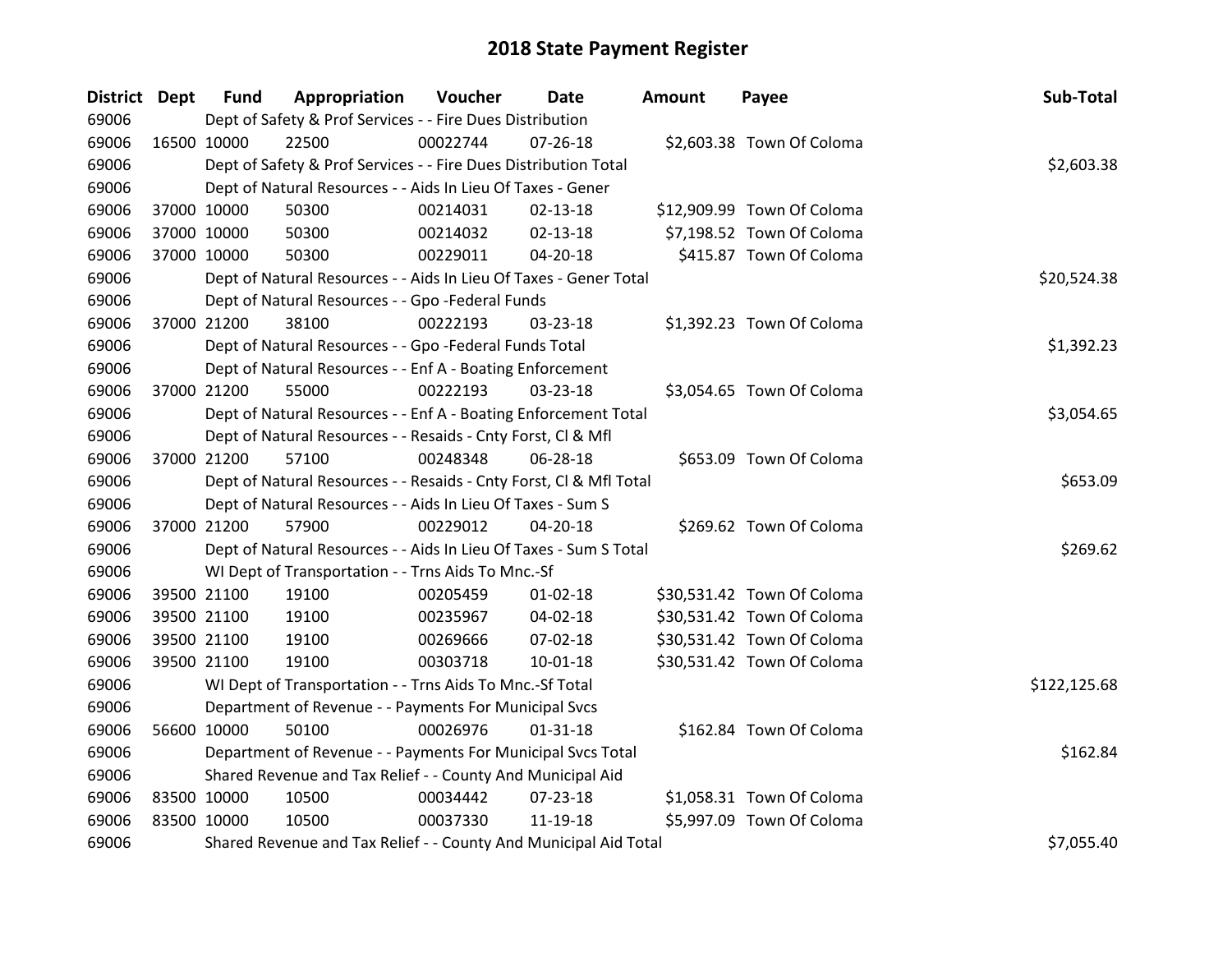| District Dept |             | <b>Fund</b> | Appropriation                                               | <b>Voucher</b> | Date           | <b>Amount</b> | Payee                     | Sub-Total    |
|---------------|-------------|-------------|-------------------------------------------------------------|----------------|----------------|---------------|---------------------------|--------------|
| 69006         |             |             | Shared Revenue and Tax Relief - - Exempt Computer Aid       |                |                |               |                           |              |
| 69006         | 83500 10000 |             | 10900                                                       | 00031595       | 07-23-18       |               | \$4.06 Town Of Coloma     |              |
| 69006         |             |             | Shared Revenue and Tax Relief - - Exempt Computer Aid Total |                |                |               |                           | \$4.06       |
| 69006         |             |             | Shared Revenue and Tax Relief - - Utility Aid               |                |                |               |                           |              |
| 69006         | 83500 10000 |             | 11000                                                       | 00034442       | $07 - 23 - 18$ |               | \$751.15 Town Of Coloma   |              |
| 69006         | 83500 10000 |             | 11000                                                       | 00037330       | 11-19-18       |               | \$4,336.42 Town Of Coloma |              |
| 69006         |             |             | Shared Revenue and Tax Relief - - Utility Aid Total         |                |                |               |                           | \$5,087.57   |
| 69006 Total   |             |             |                                                             |                |                |               |                           | \$162,932.90 |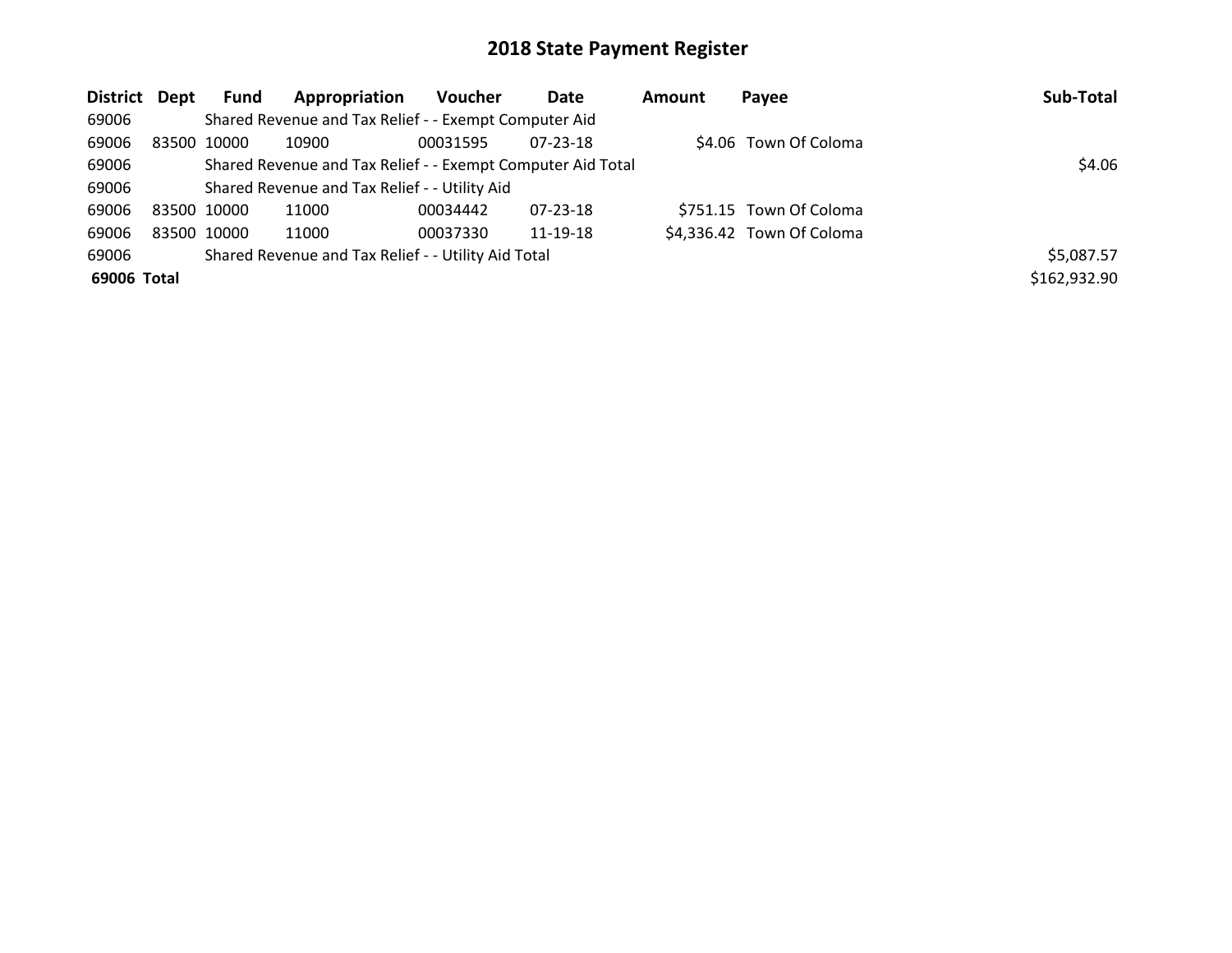| District Dept |             | <b>Fund</b> | Appropriation                                                      | Voucher  | Date           | <b>Amount</b> | Payee                      | Sub-Total   |
|---------------|-------------|-------------|--------------------------------------------------------------------|----------|----------------|---------------|----------------------------|-------------|
| 69008         |             |             | Dept of Safety & Prof Services - - Fire Dues Distribution          |          |                |               |                            |             |
| 69008         |             | 16500 10000 | 22500                                                              | 00022745 | $07 - 24 - 18$ |               | \$3,603.50 Town Of Dakota  |             |
| 69008         |             |             | Dept of Safety & Prof Services - - Fire Dues Distribution Total    |          |                |               |                            | \$3,603.50  |
| 69008         |             |             | Dept of Natural Resources - - Aids In Lieu Of Taxes - Gener        |          |                |               |                            |             |
| 69008         |             | 37000 10000 | 50300                                                              | 00214052 | $02 - 13 - 18$ |               | \$27,490.60 Town Of Dakota |             |
| 69008         |             | 37000 10000 | 50300                                                              | 00214053 | $02 - 13 - 18$ |               | \$6,687.07 Town Of Dakota  |             |
| 69008         |             | 37000 10000 | 50300                                                              | 00230611 | 04-20-18       |               | \$963.46 Town Of Dakota    |             |
| 69008         |             | 37000 10000 | 50300                                                              | 00230612 | 04-20-18       |               | \$51.05 Town Of Dakota     |             |
| 69008         |             | 37000 10000 | 50300                                                              | 00230614 | 04-20-18       |               | \$2.04 Town Of Dakota      |             |
| 69008         |             |             | Dept of Natural Resources - - Aids In Lieu Of Taxes - Gener Total  |          |                |               |                            | \$35,194.22 |
| 69008         |             |             | Dept of Natural Resources - - Resaids - Cnty Forst, Cl & Mfl       |          |                |               |                            |             |
| 69008         |             | 37000 21200 | 57100                                                              | 00248349 | 06-28-18       |               | \$406.84 Town Of Dakota    |             |
| 69008         |             |             | Dept of Natural Resources - - Resaids - Cnty Forst, Cl & Mfl Total |          |                |               |                            | \$406.84    |
| 69008         |             |             | Dept of Natural Resources - - Aids In Lieu Of Taxes - Sum S        |          |                |               |                            |             |
| 69008         |             | 37000 21200 | 57900                                                              | 00230610 | 04-20-18       |               | \$173.42 Town Of Dakota    |             |
| 69008         |             | 37000 21200 | 57900                                                              | 00230613 | 04-20-18       |               | \$160.19 Town Of Dakota    |             |
| 69008         |             | 37000 21200 | 57900                                                              | 00230615 | 04-20-18       |               | \$10.56 Town Of Dakota     |             |
| 69008         |             |             | Dept of Natural Resources - - Aids In Lieu Of Taxes - Sum S Total  |          |                |               |                            | \$344.17    |
| 69008         |             |             | WI Dept of Transportation - - Trns Aids To Mnc.-Sf                 |          |                |               |                            |             |
| 69008         |             | 39500 21100 | 19100                                                              | 00205460 | $01 - 02 - 18$ |               | \$23,931.80 Town Of Dakota |             |
| 69008         |             | 39500 21100 | 19100                                                              | 00235968 | 04-02-18       |               | \$23,931.80 Town Of Dakota |             |
| 69008         |             | 39500 21100 | 19100                                                              | 00269667 | 07-02-18       |               | \$23,931.80 Town Of Dakota |             |
| 69008         |             | 39500 21100 | 19100                                                              | 00303719 | $10 - 01 - 18$ |               | \$23,931.83 Town Of Dakota |             |
| 69008         |             |             | WI Dept of Transportation - - Trns Aids To Mnc.-Sf Total           |          |                |               |                            | \$95,727.23 |
| 69008         |             |             | Shared Revenue and Tax Relief - - County And Municipal Aid         |          |                |               |                            |             |
| 69008         | 83500 10000 |             | 10500                                                              | 00034443 | 07-23-18       |               | \$2,825.95 Town Of Dakota  |             |
| 69008         |             | 83500 10000 | 10500                                                              | 00037331 | 11-19-18       |               | \$16,013.73 Town Of Dakota |             |
| 69008         |             |             | Shared Revenue and Tax Relief - - County And Municipal Aid Total   |          |                |               |                            | \$18,839.68 |
| 69008         |             |             | Shared Revenue and Tax Relief - - Exempt Computer Aid              |          |                |               |                            |             |
| 69008         |             | 83500 10000 | 10900                                                              | 00031596 | $07 - 23 - 18$ |               | \$60.88 Town Of Dakota     |             |
| 69008         |             |             | Shared Revenue and Tax Relief - - Exempt Computer Aid Total        |          |                |               |                            | \$60.88     |
| 69008         |             |             | Shared Revenue and Tax Relief - - Utility Aid                      |          |                |               |                            |             |
| 69008         | 83500 10000 |             | 11000                                                              | 00034443 | 07-23-18       |               | \$337.72 Town Of Dakota    |             |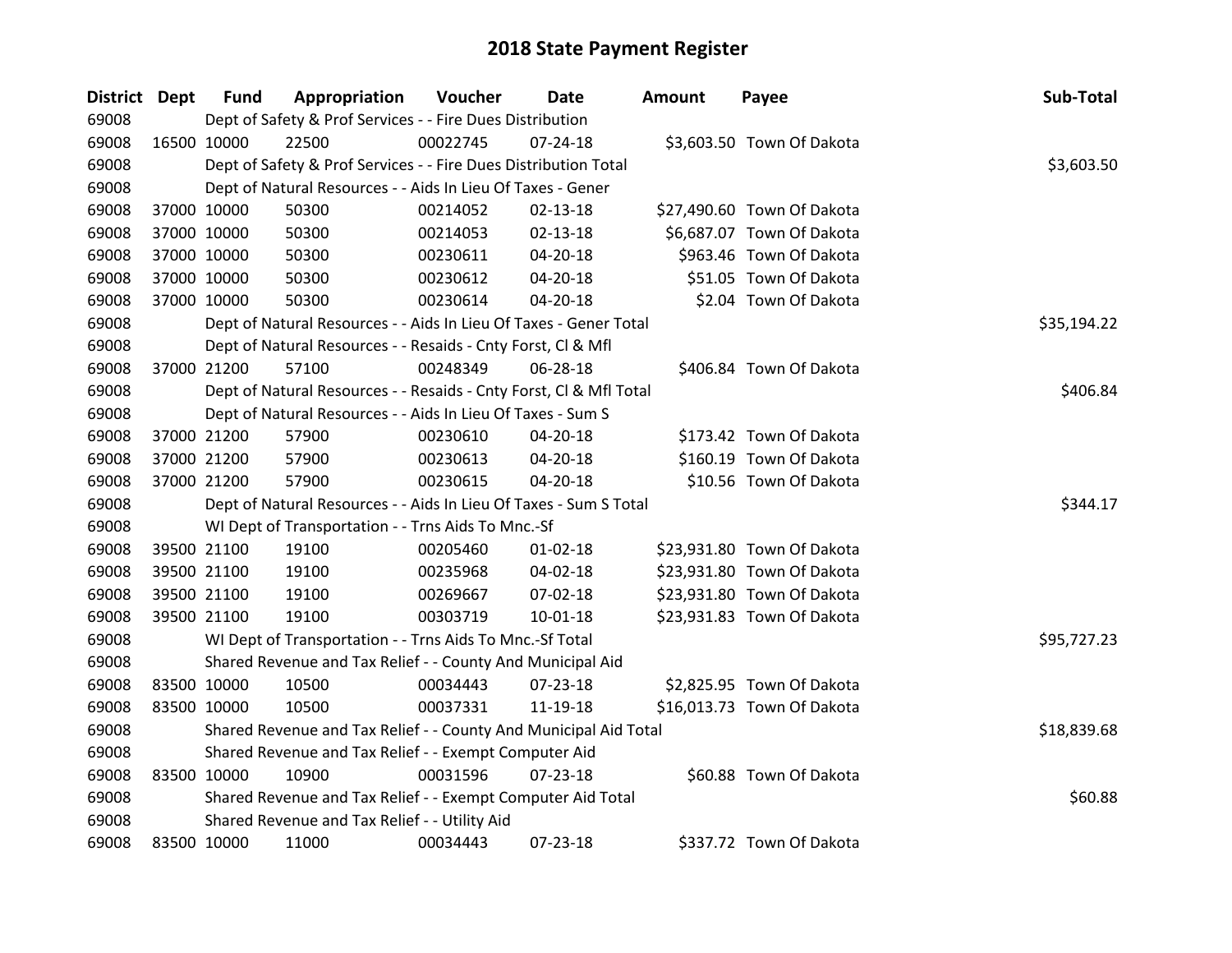| District Dept | Fund        | Appropriation                                                   | <b>Voucher</b> | Date           | <b>Amount</b> | <b>Pavee</b>              | Sub-Total    |
|---------------|-------------|-----------------------------------------------------------------|----------------|----------------|---------------|---------------------------|--------------|
| 69008         | 83500 10000 | 11000                                                           | 00037331       | 11-19-18       |               | \$1,967.99 Town Of Dakota |              |
| 69008         |             | Shared Revenue and Tax Relief - - Utility Aid Total             |                |                |               |                           | \$2,305.71   |
| 69008         |             | Shared Revenue and Tax Relief - - Lottery & Gaming Credit       |                |                |               |                           |              |
| 69008         | 83500 52100 | 36300                                                           | 00027687       | $03 - 26 - 18$ |               | \$4,538.04 Town Of Dakota |              |
| 69008         |             | Shared Revenue and Tax Relief - - Lottery & Gaming Credit Total |                |                |               |                           | \$4,538.04   |
| 69008 Total   |             |                                                                 |                |                |               |                           | \$161,020.27 |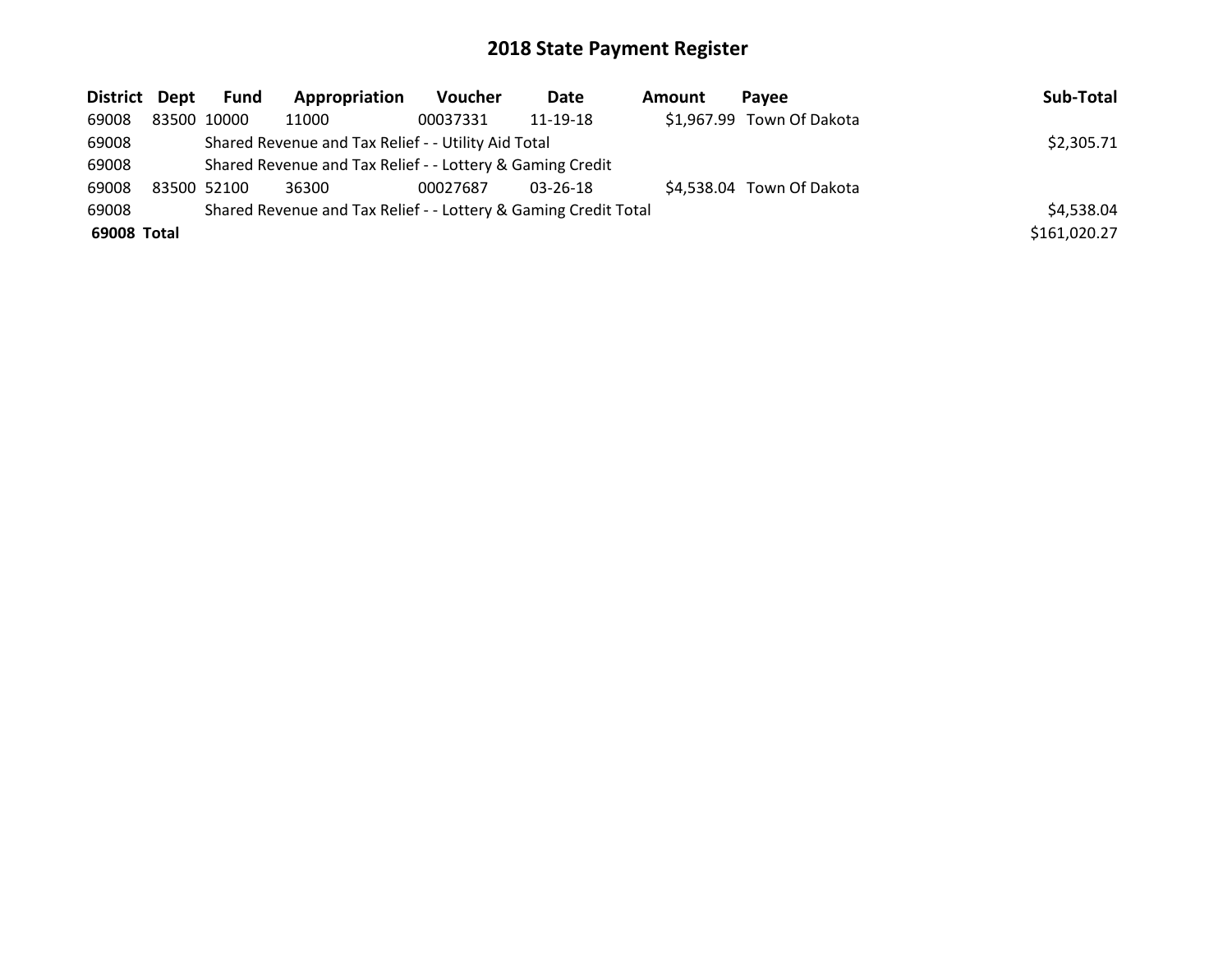| <b>District Dept</b> |             | <b>Fund</b> | Appropriation                                                      | Voucher  | Date           | Amount | Payee                         | Sub-Total    |
|----------------------|-------------|-------------|--------------------------------------------------------------------|----------|----------------|--------|-------------------------------|--------------|
| 69010                |             |             | Dept of Safety & Prof Services - - Fire Dues Distribution          |          |                |        |                               |              |
| 69010                | 16500 10000 |             | 22500                                                              | 00018253 | 07-02-18       |        | \$3,022.63 Town Of Deerfield  |              |
| 69010                |             |             | Dept of Safety & Prof Services - - Fire Dues Distribution Total    |          |                |        |                               | \$3,022.63   |
| 69010                |             |             | Dept of Natural Resources - - Aids In Lieu Of Taxes - Gener        |          |                |        |                               |              |
| 69010                | 37000 10000 |             | 50300                                                              | 00212498 | 02-05-18       |        | \$36,689.56 Town Of Deerfield |              |
| 69010                |             |             | Dept of Natural Resources - - Aids In Lieu Of Taxes - Gener Total  |          |                |        |                               | \$36,689.56  |
| 69010                |             |             | Dept of Natural Resources - - Gpo -Federal Funds                   |          |                |        |                               |              |
| 69010                | 37000 21200 |             | 38100                                                              | 00222196 | 03-23-18       |        | \$1,492.48 Town Of Deerfield  |              |
| 69010                |             |             | Dept of Natural Resources - - Gpo -Federal Funds Total             |          |                |        |                               | \$1,492.48   |
| 69010                |             |             | Dept of Natural Resources - - Enf A - Boating Enforcement          |          |                |        |                               |              |
| 69010                | 37000 21200 |             | 55000                                                              | 00222196 | 03-23-18       |        | \$3,274.61 Town Of Deerfield  |              |
| 69010                |             |             | Dept of Natural Resources - - Enf A - Boating Enforcement Total    |          |                |        |                               | \$3,274.61   |
| 69010                |             |             | Dept of Natural Resources - - Resaids - Cnty Forst, CI & Mfl       |          |                |        |                               |              |
| 69010                | 37000 21200 |             | 57100                                                              | 00248350 | 06-28-18       |        | \$801.41 Town Of Deerfield    |              |
| 69010                |             |             | Dept of Natural Resources - - Resaids - Cnty Forst, CI & Mfl Total |          |                |        |                               | \$801.41     |
| 69010                |             |             | Dept of Natural Resources - - Aids In Lieu Of Taxes - Sum S        |          |                |        |                               |              |
| 69010                | 37000 21200 |             | 57900                                                              | 00229604 | 04-20-18       |        | \$130.44 Town Of Deerfield    |              |
| 69010                |             |             | Dept of Natural Resources - - Aids In Lieu Of Taxes - Sum S Total  |          |                |        |                               | \$130.44     |
| 69010                |             |             | WI Dept of Transportation - - Trns Aids To Mnc.-Sf                 |          |                |        |                               |              |
| 69010                | 39500 21100 |             | 19100                                                              | 00205461 | $01 - 02 - 18$ |        | \$29,372.75 Town Of Deerfield |              |
| 69010                | 39500 21100 |             | 19100                                                              | 00235969 | 04-02-18       |        | \$29,372.75 Town Of Deerfield |              |
| 69010                | 39500 21100 |             | 19100                                                              | 00269668 | 07-02-18       |        | \$29,372.75 Town Of Deerfield |              |
| 69010                | 39500 21100 |             | 19100                                                              | 00303720 | 10-01-18       |        | \$29,372.77 Town Of Deerfield |              |
| 69010                |             |             | WI Dept of Transportation - - Trns Aids To Mnc.-Sf Total           |          |                |        |                               | \$117,491.02 |
| 69010                |             |             | WI Dept of Transportation - - Loc Rd Imp Prg St Fd                 |          |                |        |                               |              |
| 69010                | 39500 21100 |             | 27800                                                              | 00212932 | $01 - 22 - 18$ |        | \$22,210.41 Town Of Deerfield |              |
| 69010                |             |             | WI Dept of Transportation - - Loc Rd Imp Prg St Fd Total           |          |                |        |                               | \$22,210.41  |
| 69010                |             |             | Shared Revenue and Tax Relief - - County And Municipal Aid         |          |                |        |                               |              |
| 69010                | 83500 10000 |             | 10500                                                              | 00034444 | 07-23-18       |        | \$957.80 Town Of Deerfield    |              |
| 69010                | 83500 10000 |             | 10500                                                              | 00037332 | 11-19-18       |        | \$5,427.55 Town Of Deerfield  |              |
| 69010                |             |             | Shared Revenue and Tax Relief - - County And Municipal Aid Total   |          |                |        |                               | \$6,385.35   |
| 69010                |             |             | Shared Revenue and Tax Relief - - Exempt Computer Aid              |          |                |        |                               |              |
| 69010                | 83500 10000 |             | 10900                                                              | 00031597 | 07-23-18       |        | \$2.03 Town Of Deerfield      |              |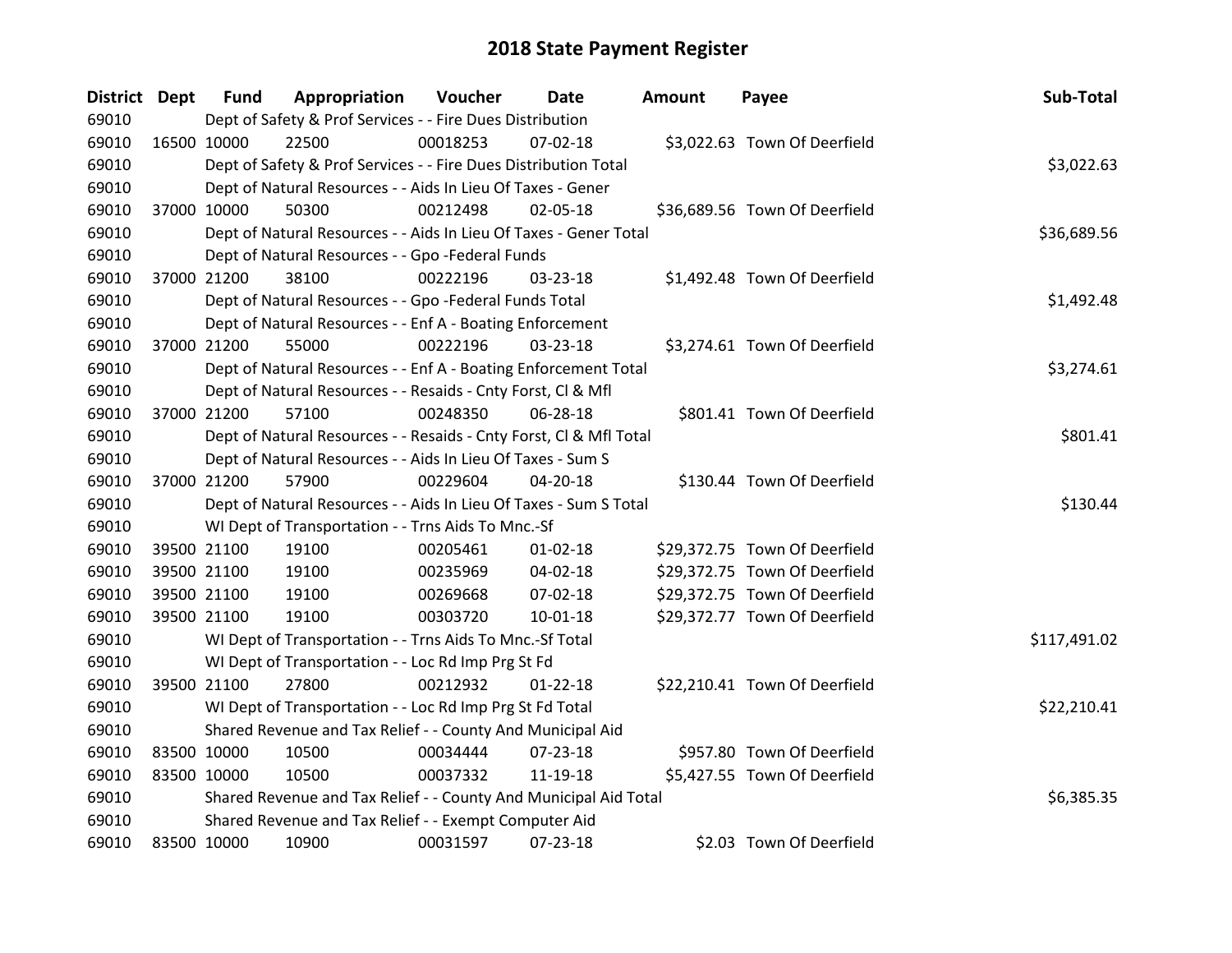| District Dept | Fund        | <b>Appropriation</b>                                        | Voucher  | Date     | <b>Amount</b> | Pavee                        | Sub-Total    |
|---------------|-------------|-------------------------------------------------------------|----------|----------|---------------|------------------------------|--------------|
| 69010         |             | Shared Revenue and Tax Relief - - Exempt Computer Aid Total |          |          |               |                              | \$2.03       |
| 69010         |             | Shared Revenue and Tax Relief - - Utility Aid               |          |          |               |                              |              |
| 69010         | 83500 10000 | 11000                                                       | 00034444 | 07-23-18 |               | \$285.55 Town Of Deerfield   |              |
| 69010         | 83500 10000 | 11000                                                       | 00037332 | 11-19-18 |               | \$1,652.37 Town Of Deerfield |              |
| 69010         |             | Shared Revenue and Tax Relief - - Utility Aid Total         |          |          |               |                              | \$1,937.92   |
| 69010 Total   |             |                                                             |          |          |               |                              | \$193,437.86 |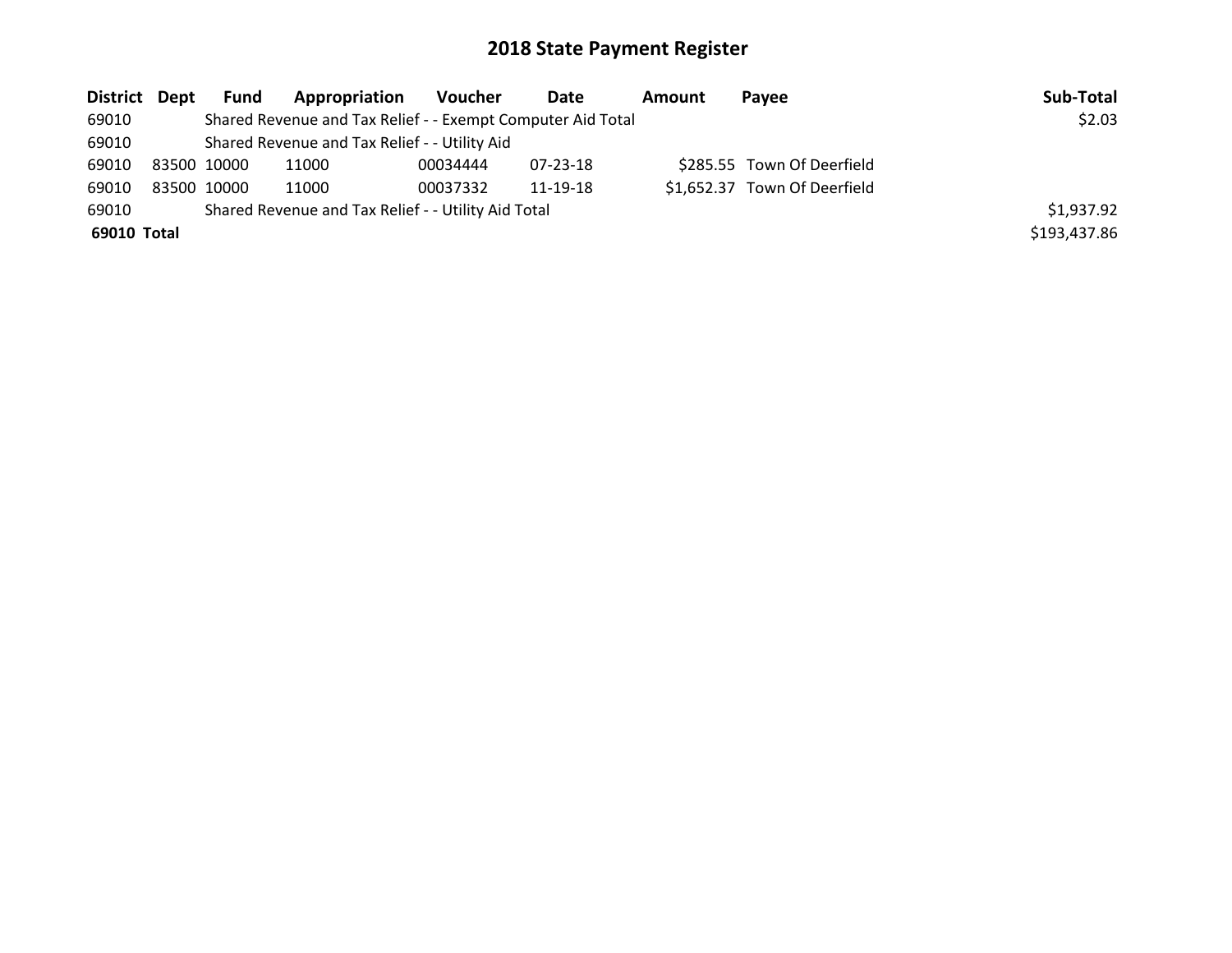| <b>District Dept</b> |             | <b>Fund</b> | Appropriation                                                      | Voucher  | Date           | <b>Amount</b> | Payee                       | Sub-Total    |
|----------------------|-------------|-------------|--------------------------------------------------------------------|----------|----------------|---------------|-----------------------------|--------------|
| 69012                |             |             | Dept of Safety & Prof Services - - Fire Dues Distribution          |          |                |               |                             |              |
| 69012                | 16500 10000 |             | 22500                                                              | 00022746 | $07 - 25 - 18$ |               | \$2,469.78 Town Of Hancock  |              |
| 69012                |             |             | Dept of Safety & Prof Services - - Fire Dues Distribution Total    |          |                |               |                             | \$2,469.78   |
| 69012                |             |             | Dept of Natural Resources - - Aids In Lieu Of Taxes - Gener        |          |                |               |                             |              |
| 69012                | 37000 10000 |             | 50300                                                              | 00212437 | 02-06-18       |               | \$2,721.25 Town Of Hancock  |              |
| 69012                |             | 37000 10000 | 50300                                                              | 00229273 | $04 - 20 - 18$ |               | \$161.58 Town Of Hancock    |              |
| 69012                |             |             | Dept of Natural Resources - - Aids In Lieu Of Taxes - Gener Total  |          |                |               |                             | \$2,882.83   |
| 69012                |             |             | Dept of Natural Resources - - Resaids - Cnty Forst, CI & Mfl       |          |                |               |                             |              |
| 69012                | 37000 21200 |             | 57100                                                              | 00248351 | 06-28-18       |               | \$399.98 Town Of Hancock    |              |
| 69012                |             |             | Dept of Natural Resources - - Resaids - Cnty Forst, Cl & Mfl Total |          |                |               |                             | \$399.98     |
| 69012                |             |             | Dept of Natural Resources - - Aids In Lieu Of Taxes - Sum S        |          |                |               |                             |              |
| 69012                | 37000 21200 |             | 57900                                                              | 00229272 | 04-20-18       |               | \$1,135.20 Town Of Hancock  |              |
| 69012                | 37000 21200 |             | 57900                                                              | 00229274 | 04-20-18       |               | \$13.97 Town Of Hancock     |              |
| 69012                |             |             | Dept of Natural Resources - - Aids In Lieu Of Taxes - Sum S Total  |          |                |               |                             | \$1,149.17   |
| 69012                |             |             | WI Dept of Transportation - - Trns Aids To Mnc.-Sf                 |          |                |               |                             |              |
| 69012                |             | 39500 21100 | 19100                                                              | 00205462 | $01 - 02 - 18$ |               | \$27,311.63 Town Of Hancock |              |
| 69012                | 39500 21100 |             | 19100                                                              | 00235970 | 04-02-18       |               | \$27,311.63 Town Of Hancock |              |
| 69012                | 39500 21100 |             | 19100                                                              | 00269669 | 07-02-18       |               | \$27,311.63 Town Of Hancock |              |
| 69012                |             | 39500 21100 | 19100                                                              | 00303721 | $10 - 01 - 18$ |               | \$27,311.64 Town Of Hancock |              |
| 69012                |             |             | WI Dept of Transportation - - Trns Aids To Mnc.-Sf Total           |          |                |               |                             | \$109,246.53 |
| 69012                |             |             | Department of Revenue - - Payments For Municipal Svcs              |          |                |               |                             |              |
| 69012                | 56600 10000 |             | 50100                                                              | 00026977 | $01 - 31 - 18$ |               | \$300.57 Town Of Hancock    |              |
| 69012                |             |             | Department of Revenue - - Payments For Municipal Svcs Total        |          |                |               |                             | \$300.57     |
| 69012                |             |             | Shared Revenue and Tax Relief - - County And Municipal Aid         |          |                |               |                             |              |
| 69012                | 83500 10000 |             | 10500                                                              | 00034445 | 07-23-18       |               | \$1,192.21 Town Of Hancock  |              |
| 69012                | 83500 10000 |             | 10500                                                              | 00037333 | 11-19-18       |               | \$6,755.85 Town Of Hancock  |              |
| 69012                |             |             | Shared Revenue and Tax Relief - - County And Municipal Aid Total   |          |                |               |                             | \$7,948.06   |
| 69012                |             |             | Shared Revenue and Tax Relief - - Exempt Computer Aid              |          |                |               |                             |              |
| 69012                | 83500 10000 |             | 10900                                                              | 00031598 | $07 - 23 - 18$ |               | \$1.01 Town Of Hancock      |              |
| 69012                |             |             | Shared Revenue and Tax Relief - - Exempt Computer Aid Total        |          |                |               |                             | \$1.01       |
| 69012                |             |             | Shared Revenue and Tax Relief - - Utility Aid                      |          |                |               |                             |              |
| 69012                | 83500 10000 |             | 11000                                                              | 00034445 | 07-23-18       |               | \$29.30 Town Of Hancock     |              |
| 69012                | 83500 10000 |             | 11000                                                              | 00037333 | 11-19-18       |               | \$148.83 Town Of Hancock    |              |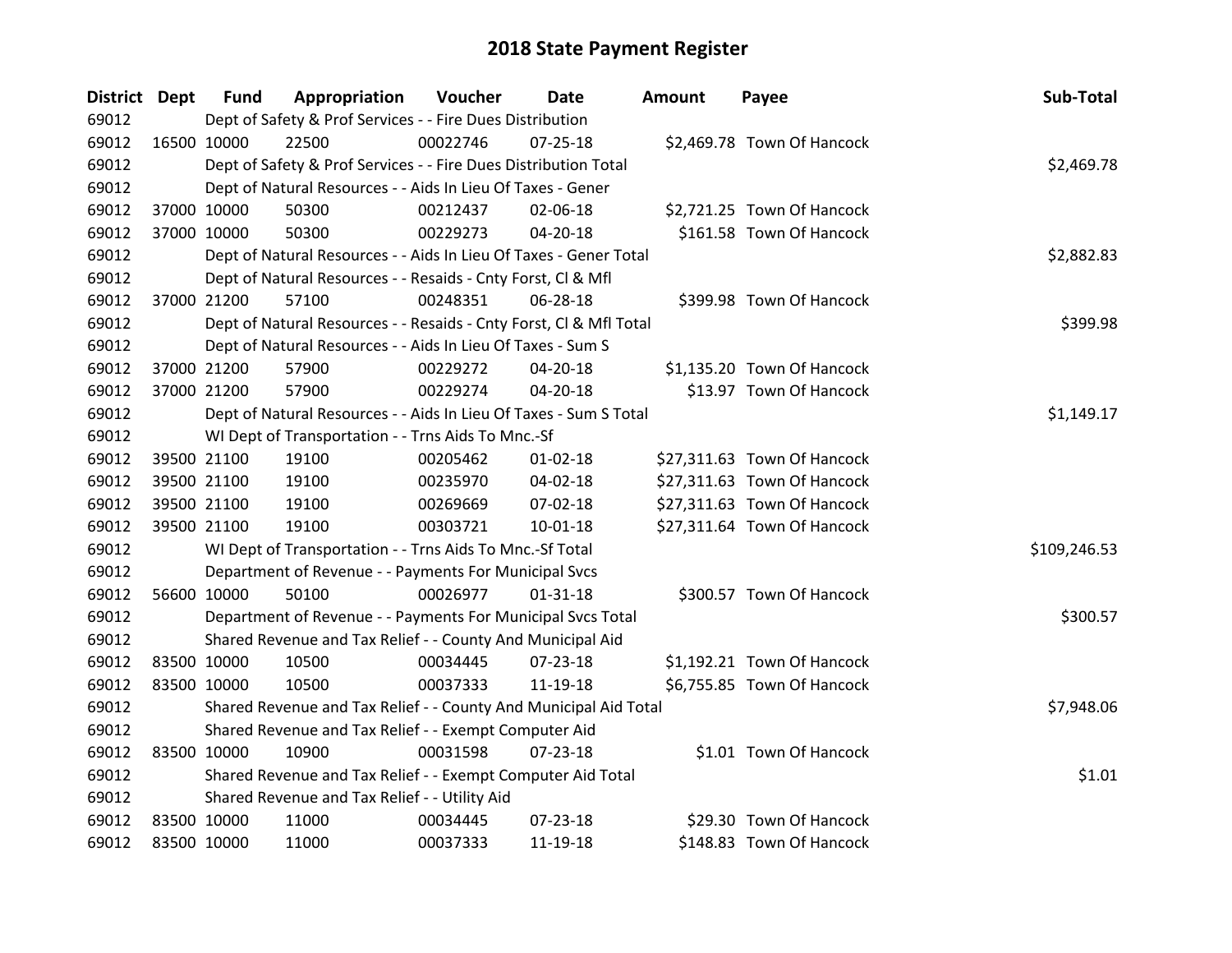| District Dept | Fund | <b>Appropriation</b>                                | Voucher | Date | Amount | <b>Pavee</b> | Sub-Total    |
|---------------|------|-----------------------------------------------------|---------|------|--------|--------------|--------------|
| 69012         |      | Shared Revenue and Tax Relief - - Utility Aid Total |         |      |        |              | \$178.13     |
| 69012 Total   |      |                                                     |         |      |        |              | \$124,576.06 |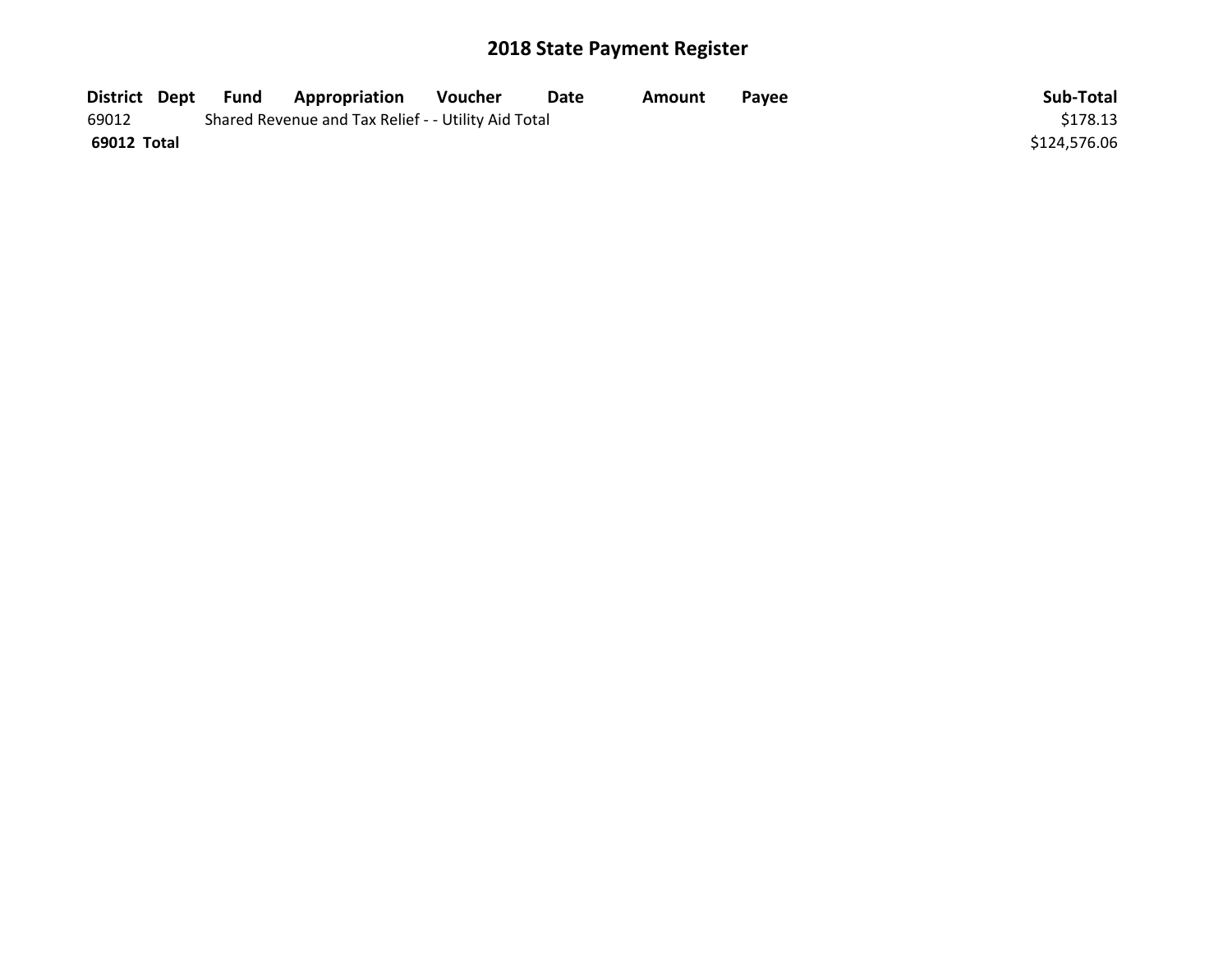| District Dept |             | <b>Fund</b> | Appropriation                                                      | Voucher  | Date           | <b>Amount</b> | Payee                    | Sub-Total    |
|---------------|-------------|-------------|--------------------------------------------------------------------|----------|----------------|---------------|--------------------------|--------------|
| 69014         |             |             | Dept of Safety & Prof Services - - Fire Dues Distribution          |          |                |               |                          |              |
| 69014         | 16500 10000 |             | 22500                                                              | 00022747 | $07 - 25 - 18$ |               | \$5,508.85 Town Of Leon  |              |
| 69014         |             |             | Dept of Safety & Prof Services - - Fire Dues Distribution Total    |          |                |               |                          | \$5,508.85   |
| 69014         |             |             | Dept of Natural Resources - - Aids In Lieu Of Taxes - Gener        |          |                |               |                          |              |
| 69014         | 37000 10000 |             | 50300                                                              | 00212575 | 02-06-18       |               | \$16,558.58 Town Of Leon |              |
| 69014         | 37000 10000 |             | 50300                                                              | 00230058 | 04-20-18       |               | \$239.29 Town Of Leon    |              |
| 69014         |             |             | Dept of Natural Resources - - Aids In Lieu Of Taxes - Gener Total  |          |                |               |                          | \$16,797.87  |
| 69014         |             |             | Dept of Natural Resources - - Resaids - Cnty Forst, Cl & Mfl       |          |                |               |                          |              |
| 69014         | 37000 21200 |             | 57100                                                              | 00248352 | 06-28-18       |               | \$845.46 Town Of Leon    |              |
| 69014         |             |             | Dept of Natural Resources - - Resaids - Cnty Forst, Cl & Mfl Total |          |                |               |                          | \$845.46     |
| 69014         |             |             | Dept of Natural Resources - - Aids In Lieu Of Taxes - Sum S        |          |                |               |                          |              |
| 69014         | 37000 21200 |             | 57900                                                              | 00230059 | 04-20-18       |               | \$233.55 Town Of Leon    |              |
| 69014         |             |             | Dept of Natural Resources - - Aids In Lieu Of Taxes - Sum S Total  |          |                |               |                          | \$233.55     |
| 69014         |             |             | Dept of Natural Resources - - Land Acquisition                     |          |                |               |                          |              |
| 69014         | 37000 36300 |             | <b>TA100</b>                                                       | 00204065 | $01 - 03 - 18$ |               | \$18.70 Town Of Leon     |              |
| 69014         |             |             | Dept of Natural Resources - - Land Acquisition Total               |          |                |               |                          | \$18.70      |
| 69014         |             |             | Dept of Natural Resources - - Dnr-Dam Safety Projects              |          |                |               |                          |              |
| 69014         | 37000 36300 |             | <b>TX100</b>                                                       | 00249321 | 07-06-18       |               | \$83,790.36 Town Of Leon |              |
| 69014         | 37000 36300 |             | <b>TX100</b>                                                       | 00281184 | 11-28-18       |               | \$3,450.82 Town Of Leon  |              |
| 69014         |             |             | Dept of Natural Resources - - Dnr-Dam Safety Projects Total        |          |                |               |                          | \$87,241.18  |
| 69014         |             |             | WI Dept of Transportation - - Trns Aids To Mnc.-Sf                 |          |                |               |                          |              |
| 69014         | 39500 21100 |             | 19100                                                              | 00205463 | $01 - 02 - 18$ |               | \$30,937.55 Town Of Leon |              |
| 69014         | 39500 21100 |             | 19100                                                              | 00235971 | 04-02-18       |               | \$30,937.55 Town Of Leon |              |
| 69014         | 39500 21100 |             | 19100                                                              | 00269670 | 07-02-18       |               | \$30,937.55 Town Of Leon |              |
| 69014         | 39500 21100 |             | 19100                                                              | 00303722 | $10 - 01 - 18$ |               | \$30,937.55 Town Of Leon |              |
| 69014         |             |             | WI Dept of Transportation - - Trns Aids To Mnc.-Sf Total           |          |                |               |                          | \$123,750.20 |
| 69014         |             |             | Shared Revenue and Tax Relief - - County And Municipal Aid         |          |                |               |                          |              |
| 69014         | 83500 10000 |             | 10500                                                              | 00034446 | $07 - 23 - 18$ |               | \$2,064.11 Town Of Leon  |              |
| 69014         | 83500 10000 |             | 10500                                                              | 00037334 | 11-19-18       |               | \$11,696.64 Town Of Leon |              |
| 69014         |             |             | Shared Revenue and Tax Relief - - County And Municipal Aid Total   |          |                |               |                          | \$13,760.75  |
| 69014         |             |             | Shared Revenue and Tax Relief - - Exempt Computer Aid              |          |                |               |                          |              |
| 69014         | 83500 10000 |             | 10900                                                              | 00031599 | $07 - 23 - 18$ |               | \$3.04 Town Of Leon      |              |
| 69014         |             |             | Shared Revenue and Tax Relief - - Exempt Computer Aid Total        |          |                |               |                          | \$3.04       |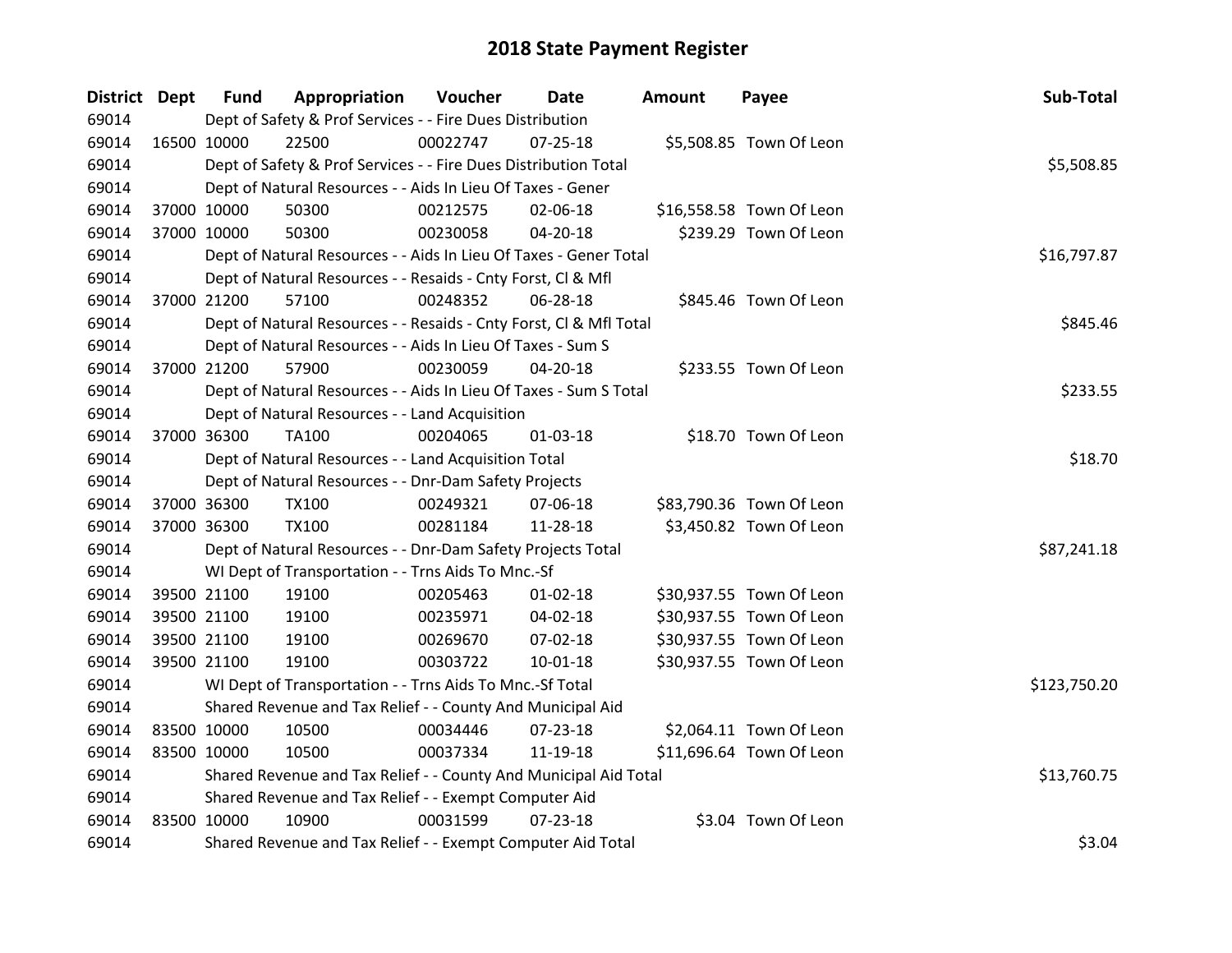| District Dept | Fund        | Appropriation                                       | Voucher  | Date     | Amount | Pavee                 | Sub-Total    |
|---------------|-------------|-----------------------------------------------------|----------|----------|--------|-----------------------|--------------|
| 69014         |             | Shared Revenue and Tax Relief - - Utility Aid       |          |          |        |                       |              |
| 69014         | 83500 10000 | 11000                                               | 00034446 | 07-23-18 |        | \$139.43 Town Of Leon |              |
| 69014         | 83500 10000 | 11000                                               | 00037334 | 11-19-18 |        | \$486.91 Town Of Leon |              |
| 69014         |             | Shared Revenue and Tax Relief - - Utility Aid Total |          |          |        |                       | \$626.34     |
| 69014 Total   |             |                                                     |          |          |        |                       | \$248,785.94 |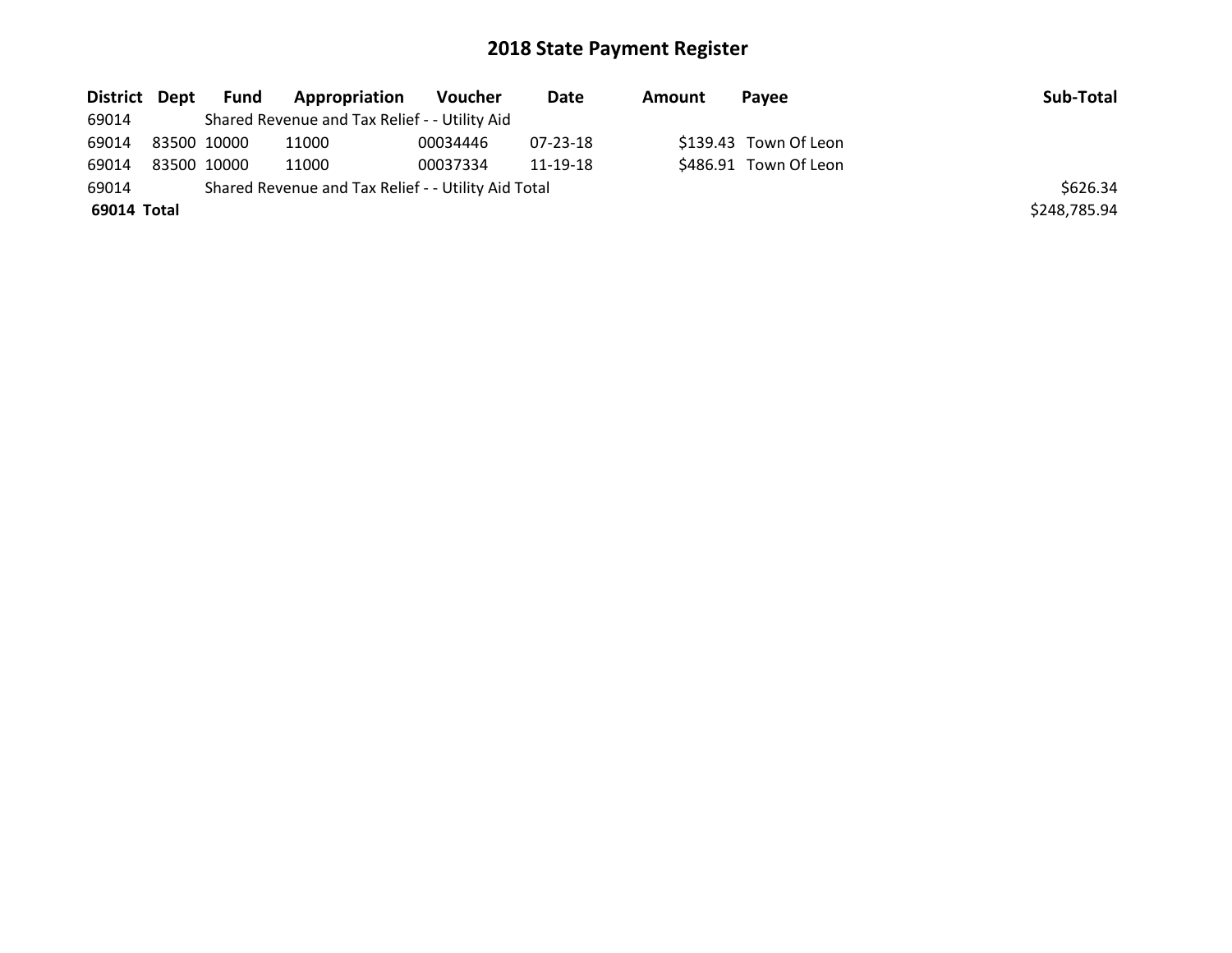| District Dept |             | <b>Fund</b> | Appropriation                                                      | Voucher  | Date           | <b>Amount</b> | Payee                      | Sub-Total    |
|---------------|-------------|-------------|--------------------------------------------------------------------|----------|----------------|---------------|----------------------------|--------------|
| 69016         |             |             | Dept of Safety & Prof Services - - Fire Dues Distribution          |          |                |               |                            |              |
| 69016         | 16500 10000 |             | 22500                                                              | 00022748 | $07 - 25 - 18$ |               | \$11,120.64 Town Of Marion |              |
| 69016         |             |             | Dept of Safety & Prof Services - - Fire Dues Distribution Total    |          |                |               |                            | \$11,120.64  |
| 69016         |             |             | Dept of Natural Resources - - Aids In Lieu Of Taxes - Gener        |          |                |               |                            |              |
| 69016         |             | 37000 10000 | 50300                                                              | 00212407 | 02-06-18       |               | \$2,836.70 Town Of Marion  |              |
| 69016         |             | 37000 10000 | 50300                                                              | 00212408 | 02-06-18       |               | \$472.88 Town Of Marion    |              |
| 69016         |             |             | Dept of Natural Resources - - Aids In Lieu Of Taxes - Gener Total  |          |                |               |                            | \$3,309.58   |
| 69016         |             |             | Dept of Natural Resources - - Gpo -Federal Funds                   |          |                |               |                            |              |
| 69016         |             | 37000 21200 | 38100                                                              | 00222231 | 03-23-18       |               | \$1,560.86 Town Of Marion  |              |
| 69016         |             |             | Dept of Natural Resources - - Gpo -Federal Funds Total             |          |                |               |                            | \$1,560.86   |
| 69016         |             |             | Dept of Natural Resources - - Enf A - Boating Enforcement          |          |                |               |                            |              |
| 69016         |             | 37000 21200 | 55000                                                              | 00222231 | 03-23-18       |               | \$3,424.66 Town Of Marion  |              |
| 69016         |             |             | Dept of Natural Resources - - Enf A - Boating Enforcement Total    |          |                |               |                            | \$3,424.66   |
| 69016         |             |             | Dept of Natural Resources - - Resaids - Cnty Forst, CI & Mfl       |          |                |               |                            |              |
| 69016         | 37000 21200 |             | 57100                                                              | 00248353 | 06-28-18       |               | \$421.53 Town Of Marion    |              |
| 69016         |             |             | Dept of Natural Resources - - Resaids - Cnty Forst, CI & Mfl Total |          |                |               |                            | \$421.53     |
| 69016         |             |             | Dept of Natural Resources - - Aids In Lieu Of Taxes - Sum S        |          |                |               |                            |              |
| 69016         |             | 37000 21200 | 57900                                                              | 00229120 | 04-20-18       |               | \$149.78 Town Of Marion    |              |
| 69016         |             |             | Dept of Natural Resources - - Aids In Lieu Of Taxes - Sum S Total  |          |                |               |                            | \$149.78     |
| 69016         |             |             | WI Dept of Transportation - - Trns Aids To Mnc.-Sf                 |          |                |               |                            |              |
| 69016         |             | 39500 21100 | 19100                                                              | 00205464 | $01 - 02 - 18$ |               | \$33,093.62 Town Of Marion |              |
| 69016         |             | 39500 21100 | 19100                                                              | 00235972 | 04-02-18       |               | \$33,093.62 Town Of Marion |              |
| 69016         |             | 39500 21100 | 19100                                                              | 00269671 | 07-02-18       |               | \$33,093.62 Town Of Marion |              |
| 69016         |             | 39500 21100 | 19100                                                              | 00303723 | 10-01-18       |               | \$33,093.63 Town Of Marion |              |
| 69016         |             |             | WI Dept of Transportation - - Trns Aids To Mnc.-Sf Total           |          |                |               |                            | \$132,374.49 |
| 69016         |             |             | Department of Justice - - Law Enforcement Train, Local             |          |                |               |                            |              |
| 69016         | 45500 10000 |             | 23100                                                              | 00053256 | 10-18-18       |               | \$800.00 Town Of Marion    |              |
| 69016         |             |             | Department of Justice - - Law Enforcement Train, Local Total       |          |                |               |                            | \$800.00     |
| 69016         |             |             | Shared Revenue and Tax Relief - - County And Municipal Aid         |          |                |               |                            |              |
| 69016         |             | 83500 10000 | 10500                                                              | 00034447 | 07-23-18       |               | \$3,034.04 Town Of Marion  |              |
| 69016         |             | 83500 10000 | 10500                                                              | 00037335 | 11-19-18       |               | \$17,192.91 Town Of Marion |              |
| 69016         |             |             | Shared Revenue and Tax Relief - - County And Municipal Aid Total   |          |                |               |                            | \$20,226.95  |
| 69016         |             |             | Shared Revenue and Tax Relief - - Exempt Computer Aid              |          |                |               |                            |              |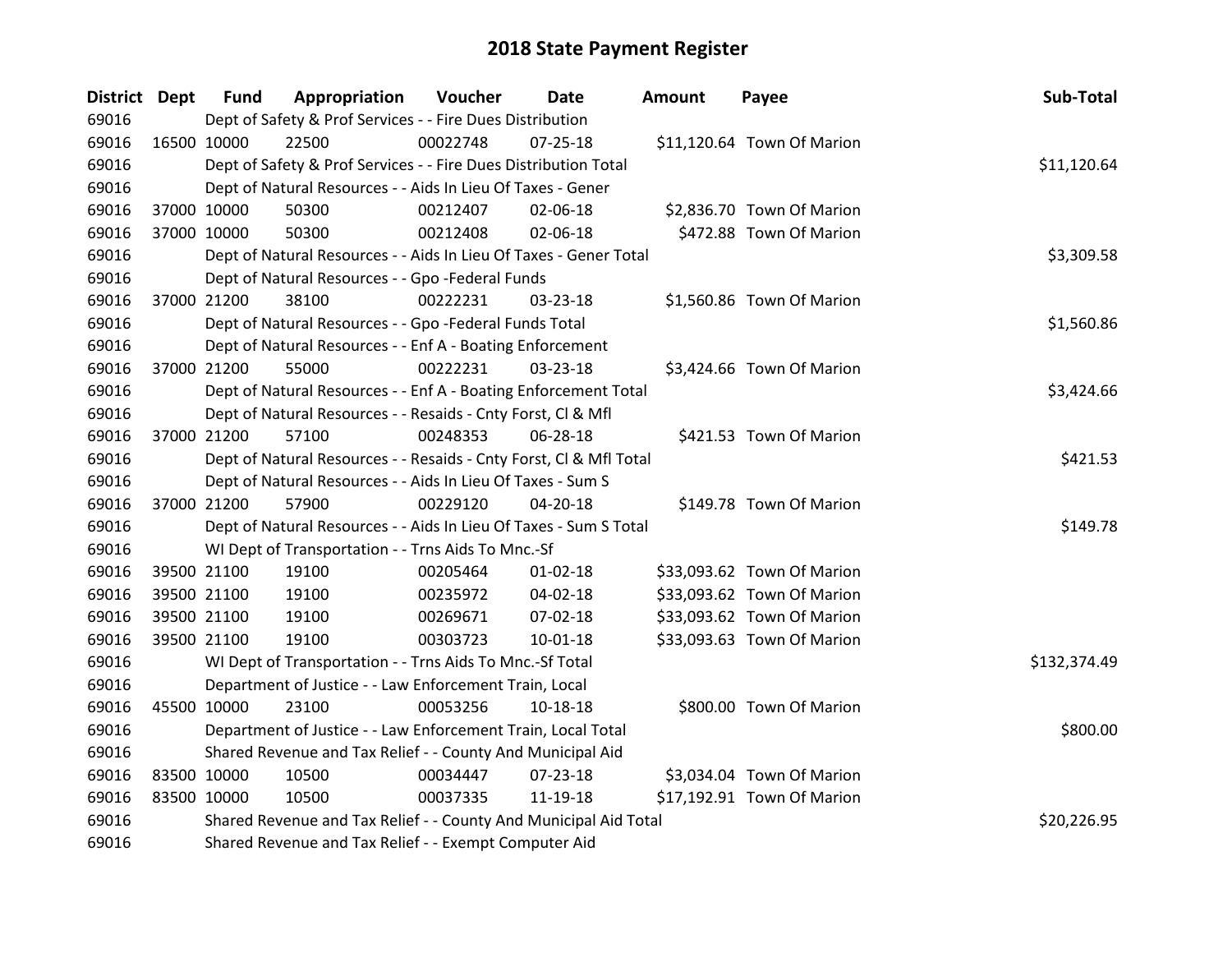| District Dept |             | Fund | Appropriation                                               | <b>Voucher</b> | Date           | Amount | Pavee                   | Sub-Total    |
|---------------|-------------|------|-------------------------------------------------------------|----------------|----------------|--------|-------------------------|--------------|
| 69016         | 83500 10000 |      | 10900                                                       | 00031600       | $07 - 23 - 18$ |        | \$46.68 Town Of Marion  |              |
| 69016         |             |      | Shared Revenue and Tax Relief - - Exempt Computer Aid Total |                |                |        |                         | \$46.68      |
| 69016         |             |      | Shared Revenue and Tax Relief - - Utility Aid               |                |                |        |                         |              |
| 69016         | 83500 10000 |      | 11000                                                       | 00034447       | 07-23-18       |        | \$58.35 Town Of Marion  |              |
| 69016         | 83500 10000 |      | 11000                                                       | 00037335       | 11-19-18       |        | \$486.37 Town Of Marion |              |
| 69016         |             |      | Shared Revenue and Tax Relief - - Utility Aid Total         |                |                |        |                         | \$544.72     |
| 69016 Total   |             |      |                                                             |                |                |        |                         | \$173,979.89 |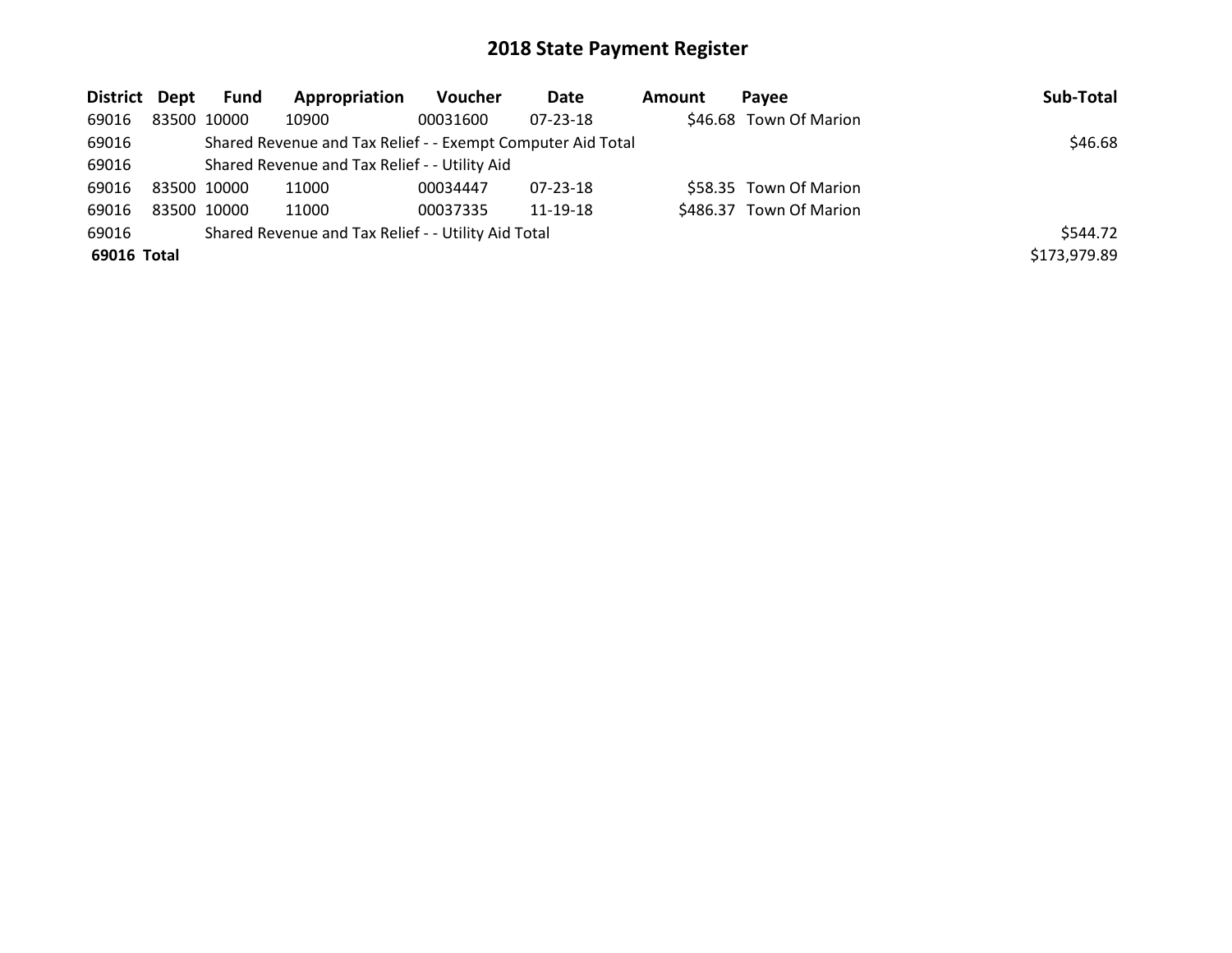| District Dept      |             | <b>Fund</b> | Appropriation                                                       | Voucher  | Date           | <b>Amount</b> | Payee                            | Sub-Total    |
|--------------------|-------------|-------------|---------------------------------------------------------------------|----------|----------------|---------------|----------------------------------|--------------|
| 69018              |             |             | Dept of Safety & Prof Services - - Fire Dues Distribution           |          |                |               |                                  |              |
| 69018              | 16500 10000 |             | 22500                                                               | 00022749 | $07 - 25 - 18$ |               | \$6,483.34 Town Of Mount Morris  |              |
| 69018              |             |             | Dept of Safety & Prof Services - - Fire Dues Distribution Total     |          |                |               |                                  | \$6,483.34   |
| 69018              |             |             | Dept of Natural Resources - - Aids In Lieu Of Taxes - Gener         |          |                |               |                                  |              |
| 69018              | 37000 10000 |             | 50300                                                               | 00212400 | 02-06-18       |               | \$4,466.27 Town Of Mount Morris  |              |
| 69018              | 37000 10000 |             | 50300                                                               | 00229078 | 04-20-18       |               | \$162.72 Town Of Mount Morris    |              |
| 69018              |             |             | Dept of Natural Resources - - Aids In Lieu Of Taxes - Gener Total   |          | \$4,628.99     |               |                                  |              |
| 69018              |             |             | Dept of Natural Resources - - Resaids - Cnty Forst, Cl & Mfl        |          |                |               |                                  |              |
| 69018              | 37000 21200 |             | 57100                                                               | 00248354 | 06-28-18       |               | \$760.95 Town Of Mount Morris    |              |
| 69018              |             |             | Dept of Natural Resources - - Resaids - Cnty Forst, Cl & Mfl Total  |          |                |               |                                  | \$760.95     |
| 69018              |             |             | Dept of Natural Resources - - Aids In Lieu Of Taxes - Sum S         |          |                |               |                                  |              |
| 69018              | 37000 21200 |             | 57900                                                               | 00229079 | 04-20-18       |               | \$543.02 Town Of Mount Morris    |              |
| 69018              |             |             | Dept of Natural Resources - - Aids In Lieu Of Taxes - Sum S Total   |          |                |               |                                  | \$543.02     |
| 69018              |             |             | WI Dept of Transportation - - Trns Aids To Mnc.-Sf                  |          |                |               |                                  |              |
| 69018              | 39500 21100 |             | 19100                                                               | 00205465 | $01 - 02 - 18$ |               | \$29,569.84 Town Of Mount Morris |              |
| 69018              | 39500 21100 |             | 19100                                                               | 00235973 | $04 - 02 - 18$ |               | \$29,569.84 Town Of Mount Morris |              |
| 69018              | 39500 21100 |             | 19100                                                               | 00269672 | 07-02-18       |               | \$29,569.84 Town Of Mount Morris |              |
| 69018              | 39500 21100 |             | 19100                                                               | 00303724 | $10 - 01 - 18$ |               | \$29,569.87 Town Of Mount Morris |              |
| 69018              |             |             | WI Dept of Transportation - - Trns Aids To Mnc.-Sf Total            |          |                |               |                                  | \$118,279.39 |
| 69018              |             |             | Department of Military Affairs - - Major Disaster Assist; Pif       |          |                |               |                                  |              |
| 69018              | 46500 27200 |             | 36500                                                               | 00046200 | $07-10-18$     |               | \$35,277.24 Town Of Mount Morris |              |
| 69018              |             |             | Department of Military Affairs - - Major Disaster Assist; Pif Total |          |                |               |                                  | \$35,277.24  |
| 69018              |             |             | Shared Revenue and Tax Relief - - County And Municipal Aid          |          |                |               |                                  |              |
| 69018              | 83500 10000 |             | 10500                                                               | 00034448 | $07 - 23 - 18$ |               | \$1,624.06 Town Of Mount Morris  |              |
| 69018              | 83500 10000 |             | 10500                                                               | 00037336 | 11-19-18       |               | \$9,203.01 Town Of Mount Morris  |              |
| 69018              |             |             | Shared Revenue and Tax Relief - - County And Municipal Aid Total    |          |                |               |                                  | \$10,827.07  |
| 69018              |             |             | Shared Revenue and Tax Relief - - Exempt Computer Aid               |          |                |               |                                  |              |
| 69018              | 83500 10000 |             | 10900                                                               | 00031601 | $07 - 23 - 18$ |               | \$18.26 Town Of Mount Morris     |              |
| 69018              |             |             | Shared Revenue and Tax Relief - - Exempt Computer Aid Total         |          |                |               |                                  | \$18.26      |
| <b>69018 Total</b> |             |             |                                                                     |          |                |               |                                  | \$176,818.26 |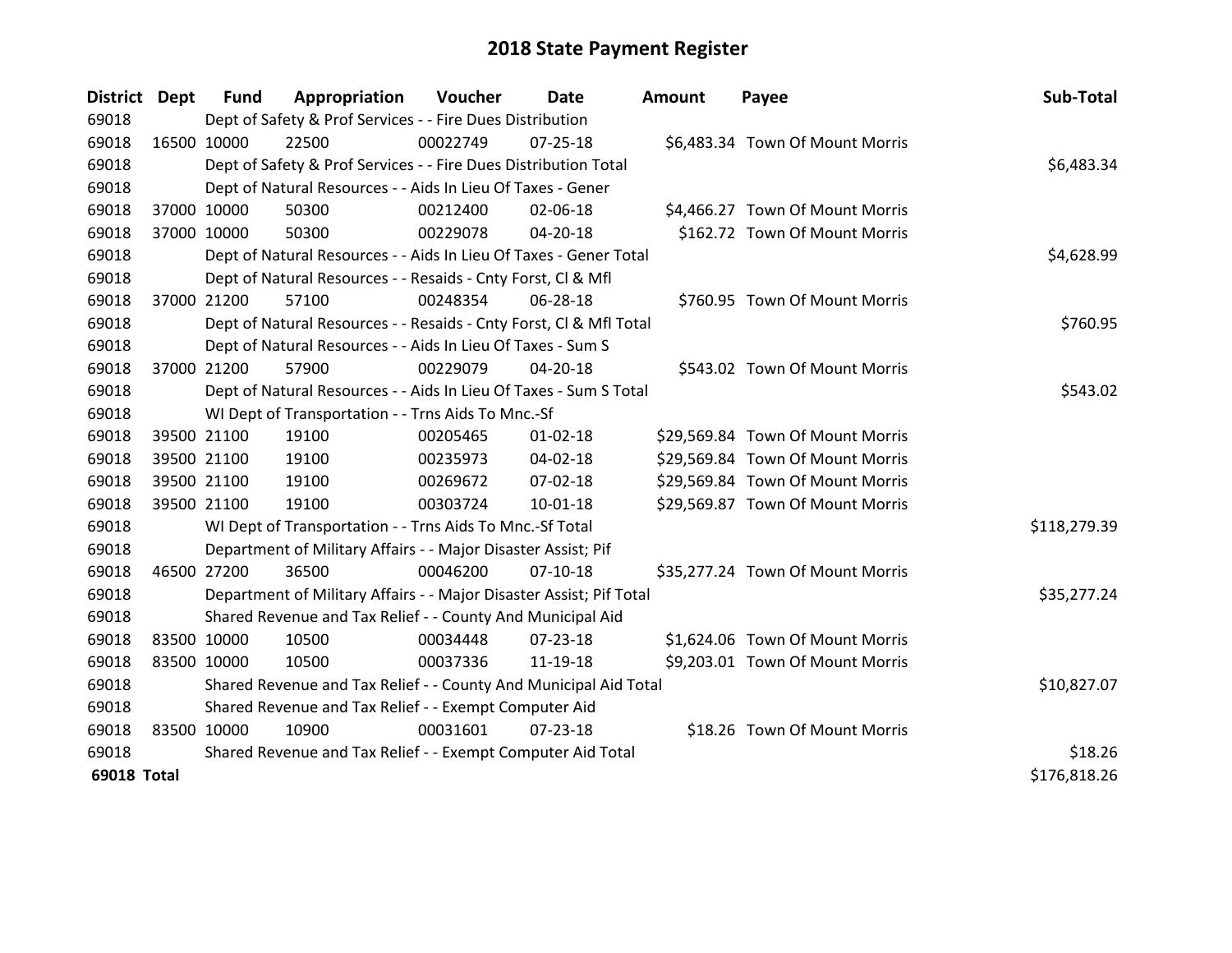| District Dept | <b>Fund</b> | Appropriation                                                      | Voucher  | Date           | <b>Amount</b> | Payee                     | Sub-Total   |
|---------------|-------------|--------------------------------------------------------------------|----------|----------------|---------------|---------------------------|-------------|
| 69020         |             | Dept of Safety & Prof Services - - Fire Dues Distribution          |          |                |               |                           |             |
| 69020         | 16500 10000 | 22500                                                              | 00022750 | $07 - 25 - 18$ |               | \$1,930.93 Town Of Oasis  |             |
| 69020         |             | Dept of Safety & Prof Services - - Fire Dues Distribution Total    |          |                |               |                           | \$1,930.93  |
| 69020         |             | Dept of Natural Resources - - Aids In Lieu Of Taxes - Gener        |          |                |               |                           |             |
| 69020         | 37000 10000 | 50300                                                              | 00212524 | 02-06-18       |               | \$11,223.33 Town Of Oasis |             |
| 69020         | 37000 10000 | 50300                                                              | 00229715 | 04-20-18       |               | \$64.22 Town Of Oasis     |             |
| 69020         |             | Dept of Natural Resources - - Aids In Lieu Of Taxes - Gener Total  |          |                |               |                           | \$11,287.55 |
| 69020         |             | Dept of Natural Resources - - Resaids - Cnty Forst, Cl & Mfl       |          |                |               |                           |             |
| 69020         | 37000 21200 | 57100                                                              | 00248355 | 06-28-18       |               | \$315.15 Town Of Oasis    |             |
| 69020         |             | Dept of Natural Resources - - Resaids - Cnty Forst, CI & Mfl Total |          |                |               |                           | \$315.15    |
| 69020         |             | WI Dept of Transportation - - Trns Aids To Mnc.-Sf                 |          |                |               |                           |             |
| 69020         | 39500 21100 | 19100                                                              | 00205466 | $01 - 02 - 18$ |               | \$14,151.79 Town Of Oasis |             |
| 69020         | 39500 21100 | 19100                                                              | 00235974 | 04-02-18       |               | \$14,151.79 Town Of Oasis |             |
| 69020         | 39500 21100 | 19100                                                              | 00269673 | $07 - 02 - 18$ |               | \$14,151.79 Town Of Oasis |             |
| 69020         | 39500 21100 | 19100                                                              | 00303725 | 10-01-18       |               | \$14,151.80 Town Of Oasis |             |
| 69020         |             | WI Dept of Transportation - - Trns Aids To Mnc.-Sf Total           |          |                |               |                           | \$56,607.17 |
| 69020         |             | Shared Revenue and Tax Relief - - County And Municipal Aid         |          |                |               |                           |             |
| 69020         | 83500 10000 | 10500                                                              | 00034449 | 07-23-18       |               | \$856.96 Town Of Oasis    |             |
| 69020         | 83500 10000 | 10500                                                              | 00037337 | 11-19-18       |               | \$4,856.13 Town Of Oasis  |             |
| 69020         |             | Shared Revenue and Tax Relief - - County And Municipal Aid Total   |          |                |               |                           | \$5,713.09  |
| 69020         |             | Shared Revenue and Tax Relief - - Exempt Computer Aid              |          |                |               |                           |             |
| 69020         | 83500 10000 | 10900                                                              | 00031602 | $07 - 23 - 18$ |               | \$53.78 Town Of Oasis     |             |
| 69020         |             | Shared Revenue and Tax Relief - - Exempt Computer Aid Total        |          |                |               |                           | \$53.78     |
| 69020 Total   |             |                                                                    |          |                |               |                           | \$75,907.67 |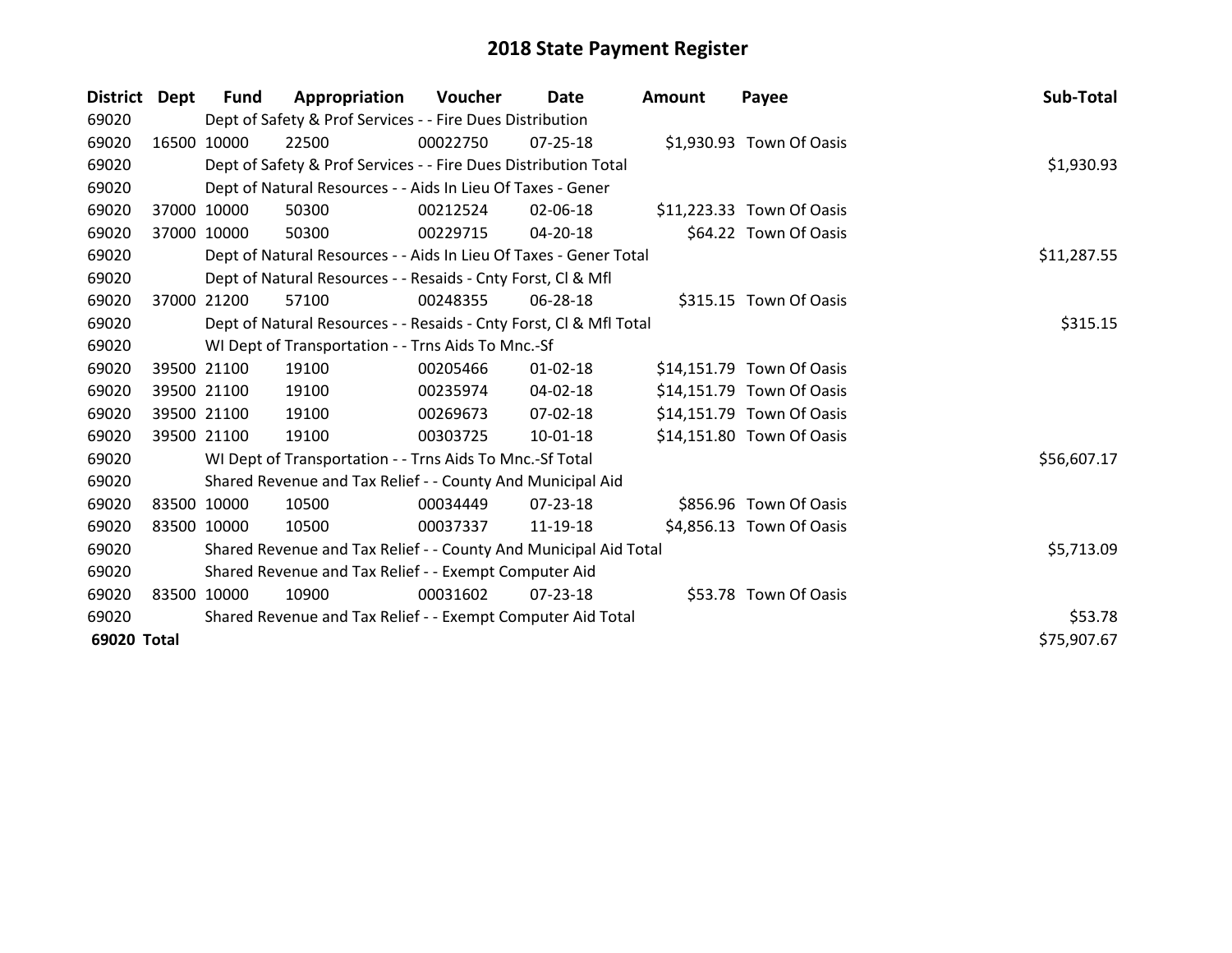| District Dept |             | <b>Fund</b> | Appropriation                                                      | Voucher  | Date           | <b>Amount</b> | Payee                           | Sub-Total    |
|---------------|-------------|-------------|--------------------------------------------------------------------|----------|----------------|---------------|---------------------------------|--------------|
| 69022         |             |             | Dept of Safety & Prof Services - - Fire Dues Distribution          |          |                |               |                                 |              |
| 69022         | 16500 10000 |             | 22500                                                              | 00022751 | $07 - 25 - 18$ |               | \$1,805.61 Plainfield, Town Of  |              |
| 69022         |             |             | Dept of Safety & Prof Services - - Fire Dues Distribution Total    |          |                |               |                                 | \$1,805.61   |
| 69022         |             |             | Dept of Natural Resources - - Aids In Lieu Of Taxes - Gener        |          |                |               |                                 |              |
| 69022         |             | 37000 10000 | 50300                                                              | 00230645 | 04-20-18       |               | \$127.67 Plainfield, Town Of    |              |
| 69022         |             |             | Dept of Natural Resources - - Aids In Lieu Of Taxes - Gener Total  |          |                |               |                                 | \$127.67     |
| 69022         |             |             | Dept of Natural Resources - - Resaids - Cnty Forst, Cl & Mfl       |          |                |               |                                 |              |
| 69022         |             | 37000 21200 | 57100                                                              | 00248356 | 06-28-18       |               | \$248.00 Plainfield, Town Of    |              |
| 69022         |             |             | Dept of Natural Resources - - Resaids - Cnty Forst, Cl & Mfl Total |          |                |               |                                 | \$248.00     |
| 69022         |             |             | Dept of Natural Resources - - Aids In Lieu Of Taxes - Sum S        |          |                |               |                                 |              |
| 69022         |             | 37000 21200 | 57900                                                              | 00230644 | $04 - 20 - 18$ |               | \$249.43 Plainfield, Town Of    |              |
| 69022         |             |             | Dept of Natural Resources - - Aids In Lieu Of Taxes - Sum S Total  |          |                |               |                                 | \$249.43     |
| 69022         |             |             | WI Dept of Transportation - - Trns Aids To Mnc.-Sf                 |          |                |               |                                 |              |
| 69022         |             | 39500 21100 | 19100                                                              | 00205467 | $01 - 02 - 18$ |               | \$32,435.50 Plainfield, Town Of |              |
| 69022         |             | 39500 21100 | 19100                                                              | 00235975 | 04-02-18       |               | \$32,435.50 Plainfield, Town Of |              |
| 69022         |             | 39500 21100 | 19100                                                              | 00269674 | 07-02-18       |               | \$32,435.50 Plainfield, Town Of |              |
| 69022         |             | 39500 21100 | 19100                                                              | 00303726 | $10 - 01 - 18$ |               | \$32,435.52 Plainfield, Town Of |              |
| 69022         |             |             | WI Dept of Transportation - - Trns Aids To Mnc.-Sf Total           |          |                |               |                                 | \$129,742.02 |
| 69022         |             |             | Shared Revenue and Tax Relief - - County And Municipal Aid         |          |                |               |                                 |              |
| 69022         | 83500 10000 |             | 10500                                                              | 00034450 | $07 - 23 - 18$ |               | \$2,039.36 Plainfield, Town Of  |              |
| 69022         | 83500 10000 |             | 10500                                                              | 00037338 | 11-19-18       |               | \$11,556.36 Plainfield, Town Of |              |
| 69022         |             |             | Shared Revenue and Tax Relief - - County And Municipal Aid Total   |          |                |               |                                 | \$13,595.72  |
| 69022         |             |             | Shared Revenue and Tax Relief - - Exempt Computer Aid              |          |                |               |                                 |              |
| 69022         | 83500 10000 |             | 10900                                                              | 00031603 | $07 - 23 - 18$ |               | \$178.59 Plainfield, Town Of    |              |
| 69022         |             |             | Shared Revenue and Tax Relief - - Exempt Computer Aid Total        |          |                |               |                                 | \$178.59     |
| 69022         |             |             | Shared Revenue and Tax Relief - - Utility Aid                      |          |                |               |                                 |              |
| 69022         | 83500 10000 |             | 11000                                                              | 00034450 | 07-23-18       |               | \$54.37 Plainfield, Town Of     |              |
| 69022         | 83500 10000 |             | 11000                                                              | 00037338 | 11-19-18       |               | \$5.88 Plainfield, Town Of      |              |
| 69022         |             |             | Shared Revenue and Tax Relief - - Utility Aid Total                |          |                |               |                                 | \$60.25      |
| 69022 Total   |             |             |                                                                    |          |                |               |                                 | \$146,007.29 |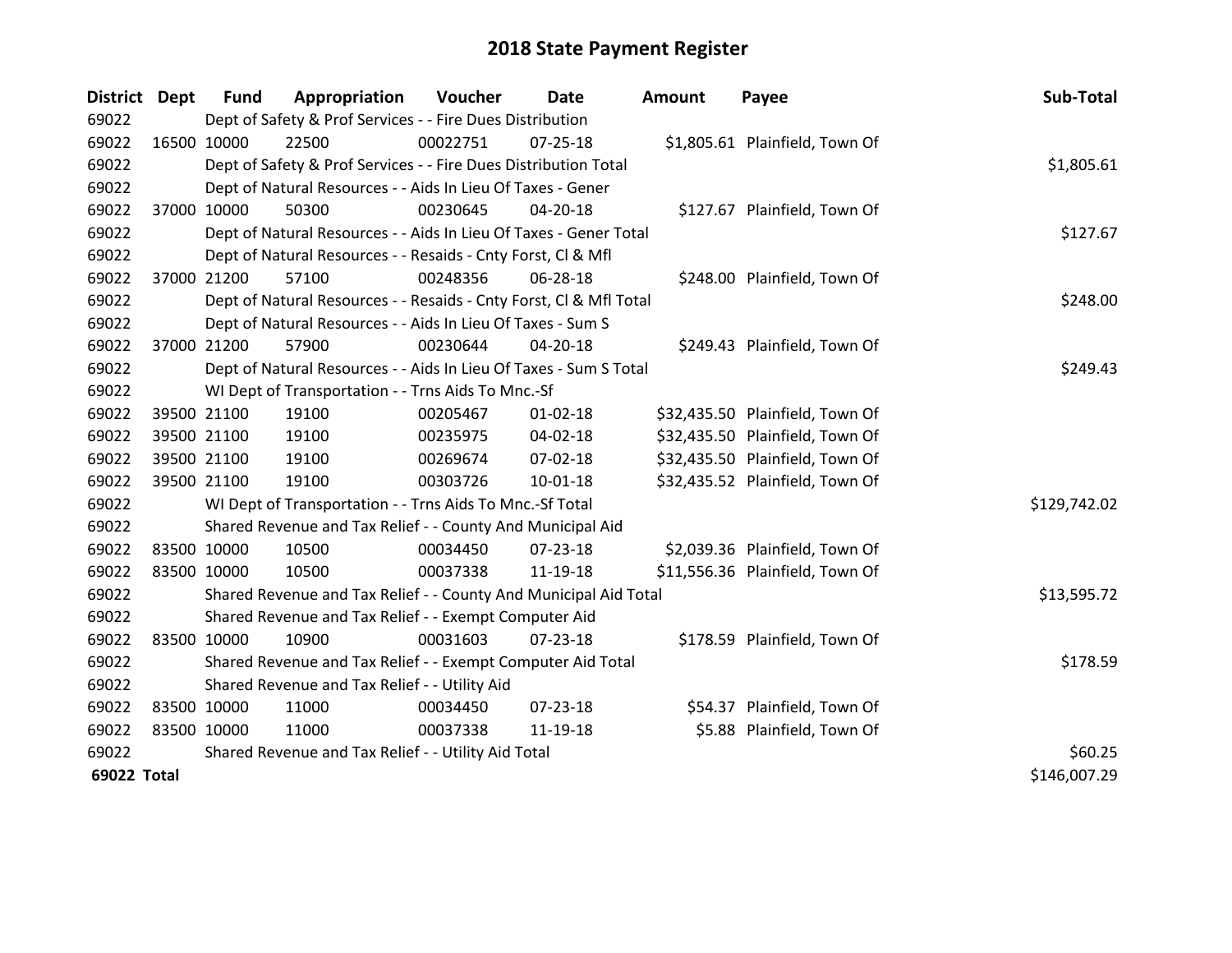| District Dept |             | <b>Fund</b> | Appropriation                                                      | Voucher  | Date           | <b>Amount</b> | Payee                         | Sub-Total    |
|---------------|-------------|-------------|--------------------------------------------------------------------|----------|----------------|---------------|-------------------------------|--------------|
| 69024         |             |             | Dept of Safety & Prof Services - - Fire Dues Distribution          |          |                |               |                               |              |
| 69024         | 16500 10000 |             | 22500                                                              | 00022752 | 07-25-18       |               | \$2,484.54 Town Of Poy Sippi  |              |
| 69024         |             |             | Dept of Safety & Prof Services - - Fire Dues Distribution Total    |          |                |               |                               | \$2,484.54   |
| 69024         |             |             | Dept of Natural Resources - - Aids In Lieu Of Taxes - Gener        |          |                |               |                               |              |
| 69024         | 37000 10000 |             | 50300                                                              | 00212424 | 02-06-18       |               | \$21,844.26 Town Of Poy Sippi |              |
| 69024         | 37000 10000 |             | 50300                                                              | 00229189 | 04-20-18       |               | \$1,473.86 Town Of Poy Sippi  |              |
| 69024         | 37000 10000 |             | 50300                                                              | 00229190 | 04-20-18       |               | \$24.72 Town Of Poy Sippi     |              |
| 69024         |             |             | Dept of Natural Resources - - Aids In Lieu Of Taxes - Gener Total  |          |                |               |                               | \$23,342.84  |
| 69024         |             |             | Dept of Natural Resources - - Resaids - Cnty Forst, Cl & Mfl       |          |                |               |                               |              |
| 69024         | 37000 21200 |             | 57100                                                              | 00248357 | 06-28-18       |               | \$109.14 Town Of Poy Sippi    |              |
| 69024         |             |             | Dept of Natural Resources - - Resaids - Cnty Forst, Cl & Mfl Total |          |                |               |                               | \$109.14     |
| 69024         |             |             | Dept of Natural Resources - - Aids In Lieu Of Taxes - Sum S        |          |                |               |                               |              |
| 69024         | 37000 21200 |             | 57900                                                              | 00229191 | $04 - 20 - 18$ |               | \$853.70 Town Of Poy Sippi    |              |
| 69024         |             |             | Dept of Natural Resources - - Aids In Lieu Of Taxes - Sum S Total  |          |                |               |                               | \$853.70     |
| 69024         |             |             | WI Dept of Transportation - - Trns Aids To Mnc.-Sf                 |          |                |               |                               |              |
| 69024         | 39500 21100 |             | 19100                                                              | 00205468 | $01 - 02 - 18$ |               | \$15,943.16 Town Of Poy Sippi |              |
| 69024         | 39500 21100 |             | 19100                                                              | 00235976 | 04-02-18       |               | \$15,943.16 Town Of Poy Sippi |              |
| 69024         | 39500 21100 |             | 19100                                                              | 00269675 | 07-02-18       |               | \$15,943.16 Town Of Poy Sippi |              |
| 69024         | 39500 21100 |             | 19100                                                              | 00303727 | $10 - 01 - 18$ |               | \$15,943.19 Town Of Poy Sippi |              |
| 69024         |             |             | WI Dept of Transportation - - Trns Aids To Mnc.-Sf Total           |          |                |               |                               | \$63,772.67  |
| 69024         |             |             | Shared Revenue and Tax Relief - - County And Municipal Aid         |          |                |               |                               |              |
| 69024         | 83500 10000 |             | 10500                                                              | 00034451 | 07-23-18       |               | \$5,596.27 Town Of Poy Sippi  |              |
| 69024         | 83500 10000 |             | 10500                                                              | 00037339 | 11-19-18       |               | \$31,712.22 Town Of Poy Sippi |              |
| 69024         |             |             | Shared Revenue and Tax Relief - - County And Municipal Aid Total   |          |                |               |                               | \$37,308.49  |
| 69024         |             |             | Shared Revenue and Tax Relief - - Exempt Computer Aid              |          |                |               |                               |              |
| 69024         | 83500 10000 |             | 10900                                                              | 00031604 | 07-23-18       |               | \$33.49 Town Of Poy Sippi     |              |
| 69024         |             |             | Shared Revenue and Tax Relief - - Exempt Computer Aid Total        |          |                |               |                               | \$33.49      |
| 69024         |             |             | Shared Revenue and Tax Relief - - Utility Aid                      |          |                |               |                               |              |
| 69024         | 83500 10000 |             | 11000                                                              | 00034451 | 07-23-18       |               | \$104.61 Town Of Poy Sippi    |              |
| 69024         | 83500 10000 |             | 11000                                                              | 00037339 | 11-19-18       |               | \$320.15 Town Of Poy Sippi    |              |
| 69024         |             |             | Shared Revenue and Tax Relief - - Utility Aid Total                |          |                |               |                               | \$424.76     |
| 69024 Total   |             |             |                                                                    |          |                |               |                               | \$128,329.63 |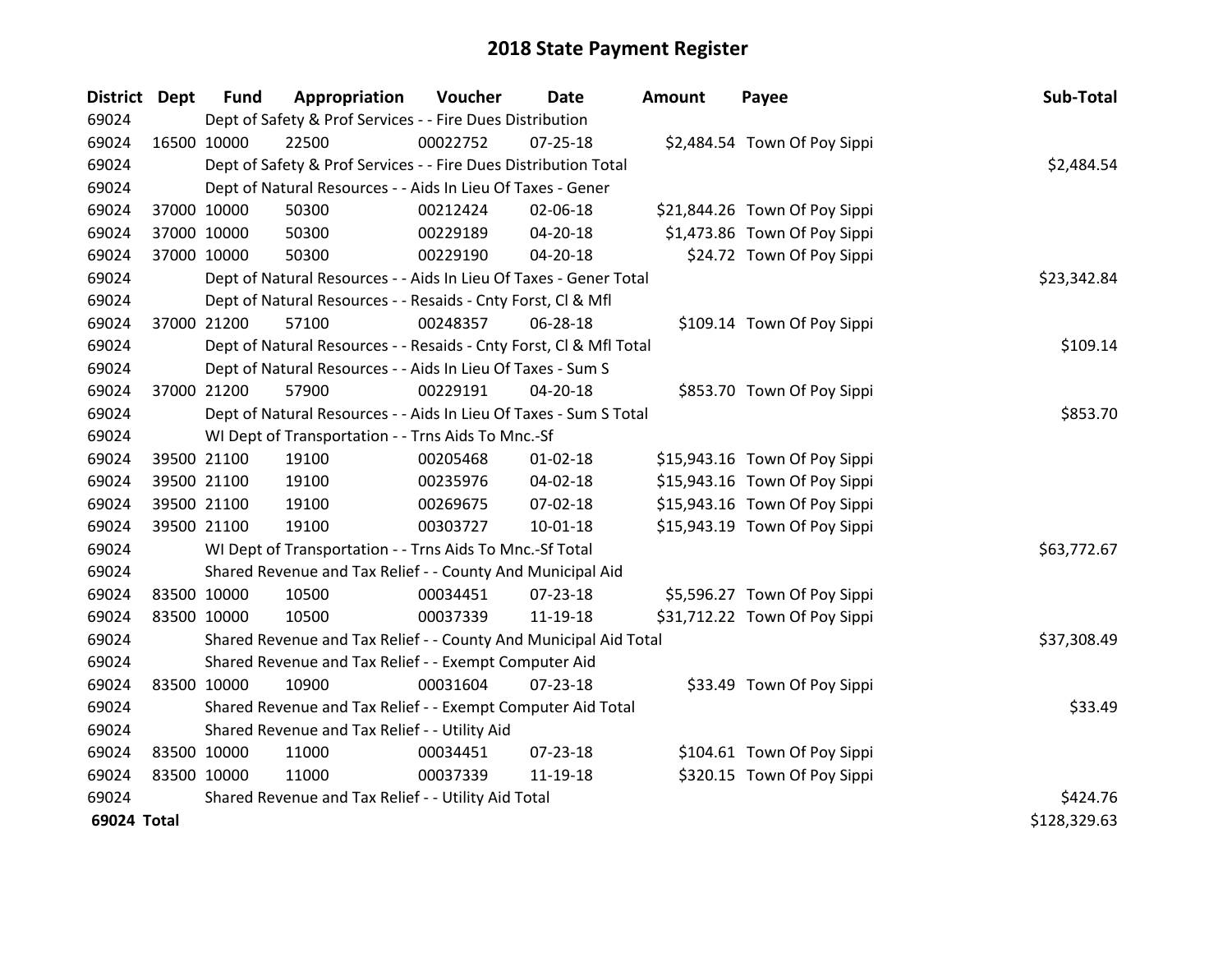| <b>District Dept</b> |             | <b>Fund</b> | Appropriation                                                      | Voucher  | <b>Date</b>    | Amount | Payee                        | Sub-Total    |
|----------------------|-------------|-------------|--------------------------------------------------------------------|----------|----------------|--------|------------------------------|--------------|
| 69026                |             |             | Dept of Safety & Prof Services - - Fire Dues Distribution          |          |                |        |                              |              |
| 69026                | 16500 10000 |             | 22500                                                              | 00022753 | 07-26-18       |        | \$2,068.39 Town Of Richford  |              |
| 69026                |             |             | Dept of Safety & Prof Services - - Fire Dues Distribution Total    |          |                |        |                              | \$2,068.39   |
| 69026                |             |             | Dept of Natural Resources - - Aids In Lieu Of Taxes - Gener        |          |                |        |                              |              |
| 69026                | 37000 10000 |             | 50300                                                              | 00212486 | 02-06-18       |        | \$30,861.67 Town Of Richford |              |
| 69026                | 37000 10000 |             | 50300                                                              | 00212487 | 02-06-18       |        | \$4,835.54 Town Of Richford  |              |
| 69026                |             | 37000 10000 | 50300                                                              | 00229521 | 04-20-18       |        | \$1,200.92 Town Of Richford  |              |
| 69026                |             |             | Dept of Natural Resources - - Aids In Lieu Of Taxes - Gener Total  |          |                |        |                              | \$36,898.13  |
| 69026                |             |             | Dept of Natural Resources - - Resaids - Cnty Forst, Cl & Mfl       |          |                |        |                              |              |
| 69026                |             | 37000 21200 | 57100                                                              | 00248358 | 06-28-18       |        | \$530.61 Town Of Richford    |              |
| 69026                |             |             | Dept of Natural Resources - - Resaids - Cnty Forst, Cl & Mfl Total |          |                |        |                              | \$530.61     |
| 69026                |             |             | Dept of Natural Resources - - Aids In Lieu Of Taxes - Sum S        |          |                |        |                              |              |
| 69026                |             | 37000 21200 | 57900                                                              | 00229522 | $04 - 20 - 18$ |        | \$656.23 Town Of Richford    |              |
| 69026                |             |             | Dept of Natural Resources - - Aids In Lieu Of Taxes - Sum S Total  |          |                |        |                              | \$656.23     |
| 69026                |             |             | WI Dept of Transportation - - Trns Aids To Mnc.-Sf                 |          |                |        |                              |              |
| 69026                |             | 39500 21100 | 19100                                                              | 00205469 | $01 - 02 - 18$ |        | \$23,647.92 Town Of Richford |              |
| 69026                |             | 39500 21100 | 19100                                                              | 00235977 | 04-02-18       |        | \$23,647.92 Town Of Richford |              |
| 69026                |             | 39500 21100 | 19100                                                              | 00269676 | 07-02-18       |        | \$23,647.92 Town Of Richford |              |
| 69026                |             | 39500 21100 | 19100                                                              | 00303728 | 10-01-18       |        | \$23,647.92 Town Of Richford |              |
| 69026                |             |             | WI Dept of Transportation - - Trns Aids To Mnc.-Sf Total           |          |                |        |                              | \$94,591.68  |
| 69026                |             |             | Shared Revenue and Tax Relief - - County And Municipal Aid         |          |                |        |                              |              |
| 69026                | 83500 10000 |             | 10500                                                              | 00034452 | 07-23-18       |        | \$994.88 Town Of Richford    |              |
| 69026                | 83500 10000 |             | 10500                                                              | 00037340 | 11-19-18       |        | \$5,637.64 Town Of Richford  |              |
| 69026                |             |             | Shared Revenue and Tax Relief - - County And Municipal Aid Total   |          |                |        |                              | \$6,632.52   |
| 69026                |             |             | Shared Revenue and Tax Relief - - Exempt Computer Aid              |          |                |        |                              |              |
| 69026                | 83500 10000 |             | 10900                                                              | 00031605 | $07 - 23 - 18$ |        | \$27.40 Town Of Richford     |              |
| 69026                |             |             | Shared Revenue and Tax Relief - - Exempt Computer Aid Total        |          |                |        |                              | \$27.40      |
| 69026                |             |             | Shared Revenue and Tax Relief - - Utility Aid                      |          |                |        |                              |              |
| 69026                | 83500 10000 |             | 11000                                                              | 00034452 | 07-23-18       |        | \$46.14 Town Of Richford     |              |
| 69026                | 83500 10000 |             | 11000                                                              | 00037340 | 11-19-18       |        | \$250.94 Town Of Richford    |              |
| 69026                |             |             | Shared Revenue and Tax Relief - - Utility Aid Total                |          |                |        |                              | \$297.08     |
| 69026 Total          |             |             |                                                                    |          |                |        |                              | \$141,702.04 |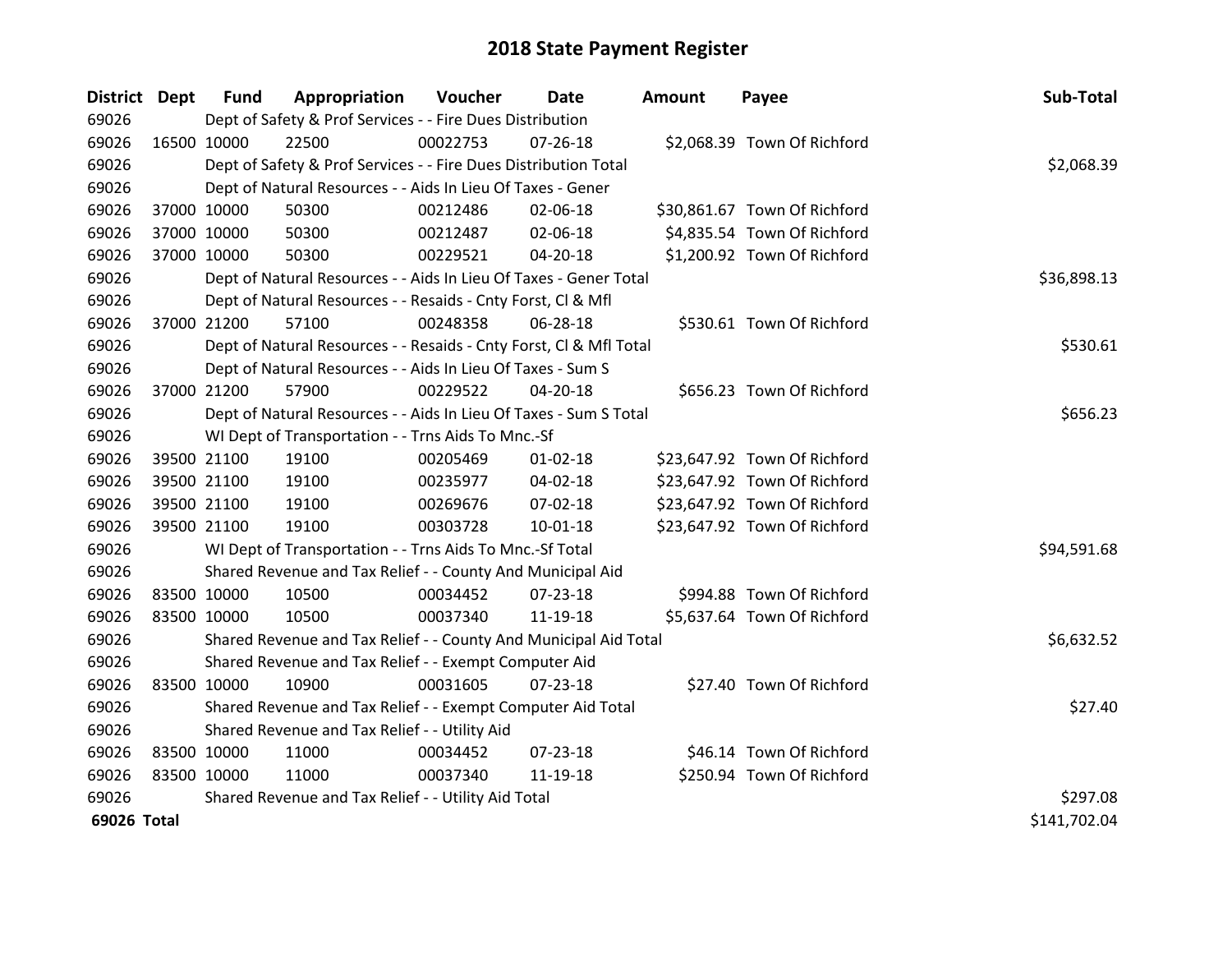| District Dept |             | <b>Fund</b> | Appropriation                                                      | Voucher  | <b>Date</b>    | <b>Amount</b> | Payee                    | Sub-Total   |
|---------------|-------------|-------------|--------------------------------------------------------------------|----------|----------------|---------------|--------------------------|-------------|
| 69028         |             |             | Dept of Safety & Prof Services - - Fire Dues Distribution          |          |                |               |                          |             |
| 69028         | 16500 10000 |             | 22500                                                              | 00022754 | $07 - 25 - 18$ |               | \$2,442.50 Town Of Rose  |             |
| 69028         |             |             | Dept of Safety & Prof Services - - Fire Dues Distribution Total    |          |                |               |                          | \$2,442.50  |
| 69028         |             |             | Dept of Natural Resources - - Aids In Lieu Of Taxes - Gener        |          |                |               |                          |             |
| 69028         | 37000 10000 |             | 50300                                                              | 00212431 | 02-06-18       |               | \$2,838.11 Town Of Rose  |             |
| 69028         |             | 37000 10000 | 50300                                                              | 00229229 | $04 - 20 - 18$ |               | \$153.99 Town Of Rose    |             |
| 69028         |             |             | Dept of Natural Resources - - Aids In Lieu Of Taxes - Gener Total  |          |                |               |                          | \$2,992.10  |
| 69028         |             |             | Dept of Natural Resources - - Resaids - Cnty Forst, Cl & Mfl       |          |                |               |                          |             |
| 69028         |             | 37000 21200 | 57100                                                              | 00248359 | 06-28-18       |               | \$786.97 Town Of Rose    |             |
| 69028         |             |             | Dept of Natural Resources - - Resaids - Cnty Forst, Cl & Mfl Total |          |                |               |                          | \$786.97    |
| 69028         |             |             | Dept of Natural Resources - - Aids In Lieu Of Taxes - Sum S        |          |                |               |                          |             |
| 69028         |             | 37000 21200 | 57900                                                              | 00229230 | 04-20-18       |               | \$181.55 Town Of Rose    |             |
| 69028         |             |             | Dept of Natural Resources - - Aids In Lieu Of Taxes - Sum S Total  |          |                |               |                          | \$181.55    |
| 69028         |             |             | WI Dept of Transportation - - Trns Aids To Mnc.-Sf                 |          |                |               |                          |             |
| 69028         |             | 39500 21100 | 19100                                                              | 00205470 | $01 - 02 - 18$ |               | \$20,222.20 Town Of Rose |             |
| 69028         |             | 39500 21100 | 19100                                                              | 00235978 | 04-02-18       |               | \$20,222.20 Town Of Rose |             |
| 69028         | 39500 21100 |             | 19100                                                              | 00269677 | 07-02-18       |               | \$20,222.20 Town Of Rose |             |
| 69028         |             | 39500 21100 | 19100                                                              | 00303729 | $10 - 01 - 18$ |               | \$20,222.23 Town Of Rose |             |
| 69028         |             |             | WI Dept of Transportation - - Trns Aids To Mnc.-Sf Total           |          |                |               |                          | \$80,888.83 |
| 69028         |             |             | WI Dept of Transportation - - Loc Rd Imp Prg St Fd                 |          |                |               |                          |             |
| 69028         | 39500 21100 |             | 27800                                                              | 00323120 | $11 - 13 - 18$ |               | \$24,950.47 Town Of Rose |             |
| 69028         |             |             | WI Dept of Transportation - - Loc Rd Imp Prg St Fd Total           |          |                |               |                          | \$24,950.47 |
| 69028         |             |             | Department of Revenue - - Payments For Municipal Svcs              |          |                |               |                          |             |
| 69028         | 56600 10000 |             | 50100                                                              | 00026978 | $01 - 31 - 18$ |               | \$4,097.74 Town Of Rose  |             |
| 69028         |             |             | Department of Revenue - - Payments For Municipal Svcs Total        |          |                |               |                          | \$4,097.74  |
| 69028         |             |             | Shared Revenue and Tax Relief - - County And Municipal Aid         |          |                |               |                          |             |
| 69028         | 83500 10000 |             | 10500                                                              | 00034453 | 07-23-18       |               | \$1,147.74 Town Of Rose  |             |
| 69028         | 83500 10000 |             | 10500                                                              | 00037341 | 11-19-18       |               | \$6,503.83 Town Of Rose  |             |
| 69028         |             |             | Shared Revenue and Tax Relief - - County And Municipal Aid Total   |          |                |               |                          | \$7,651.57  |
| 69028         |             |             | Shared Revenue and Tax Relief - - Exempt Computer Aid              |          |                |               |                          |             |
| 69028         | 83500 10000 |             | 10900                                                              | 00031606 | $07 - 23 - 18$ |               | \$4.06 Town Of Rose      |             |
| 69028         |             |             | Shared Revenue and Tax Relief - - Exempt Computer Aid Total        |          |                |               |                          | \$4.06      |
| 69028         |             |             | Shared Revenue and Tax Relief - - Utility Aid                      |          |                |               |                          |             |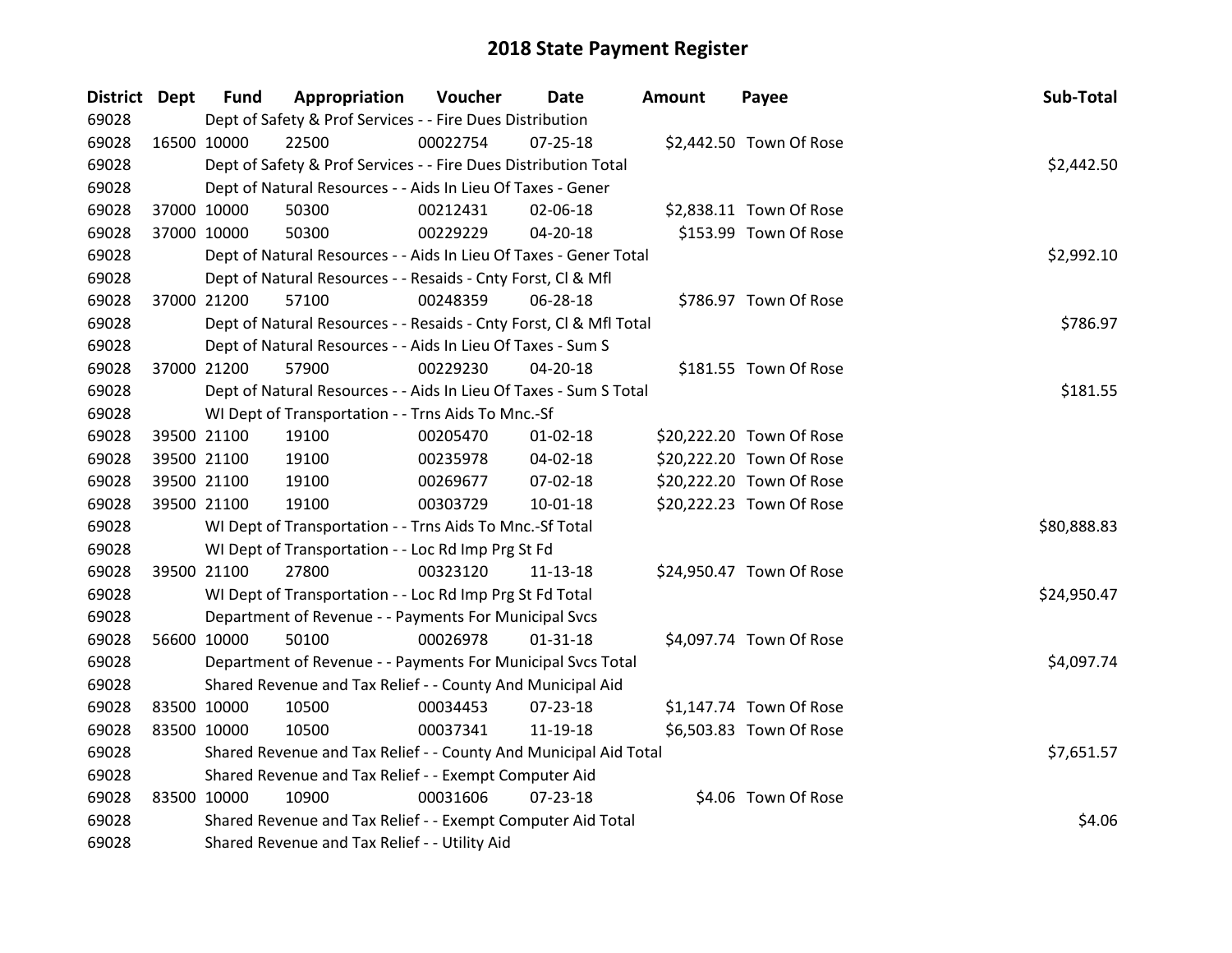|             |             | District Dept Fund | <b>Appropriation</b>                                | <b>Voucher</b> | Date     | Amount | <b>Pavee</b>             | Sub-Total    |
|-------------|-------------|--------------------|-----------------------------------------------------|----------------|----------|--------|--------------------------|--------------|
| 69028       | 83500 10000 |                    | 11000                                               | 00034453       | 07-23-18 |        | \$869.66 Town Of Rose    |              |
| 69028       |             | 83500 10000        | 11000                                               | 00037341       | 11-19-18 |        | \$10,596.00 Town Of Rose |              |
| 69028       |             |                    | Shared Revenue and Tax Relief - - Utility Aid Total |                |          |        |                          | \$11,465.66  |
| 69028 Total |             |                    |                                                     |                |          |        |                          | \$135,461.45 |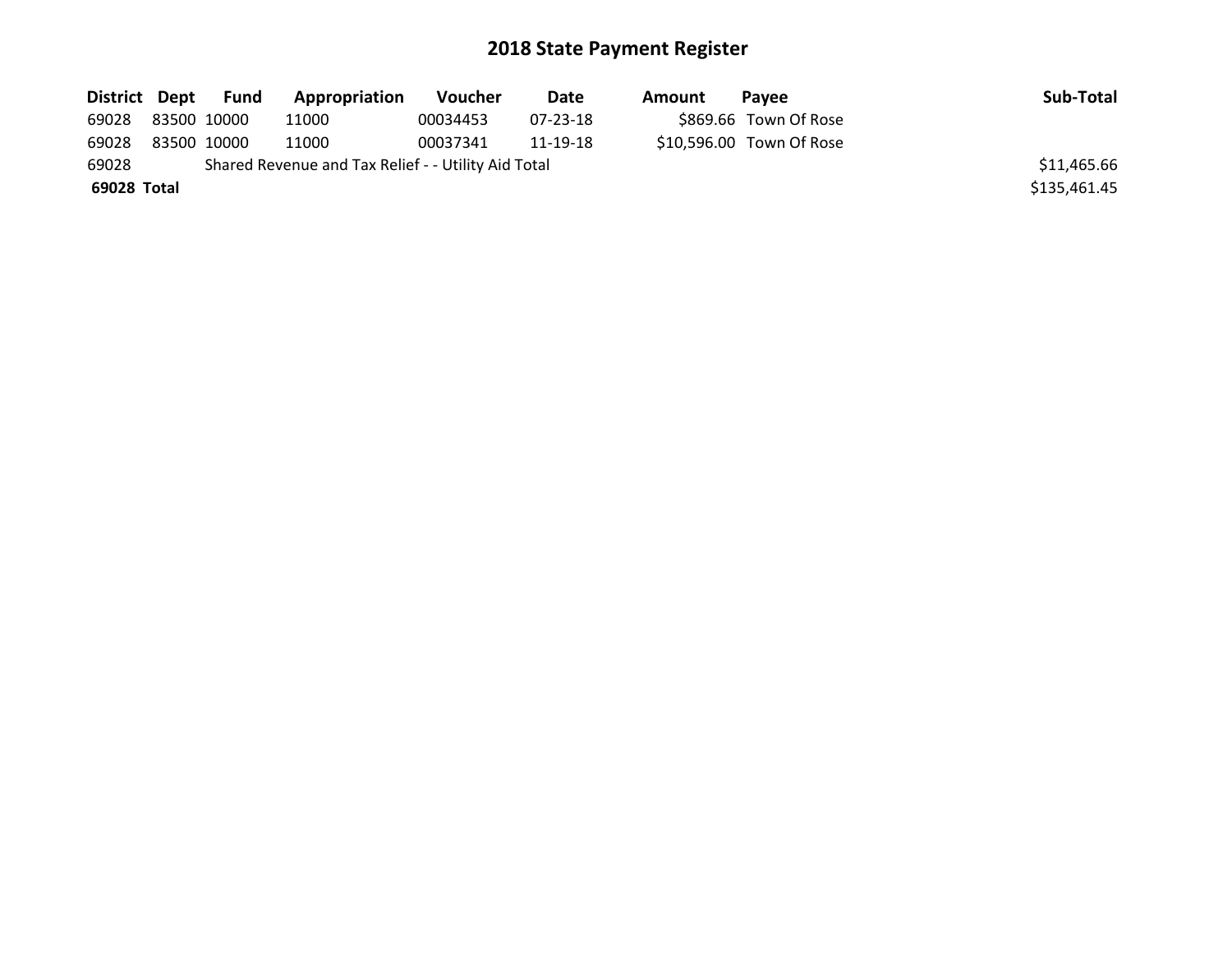| <b>District</b> | Dept | Fund        | Appropriation                                                       | Voucher  | Date           | <b>Amount</b> | Payee                         | Sub-Total    |
|-----------------|------|-------------|---------------------------------------------------------------------|----------|----------------|---------------|-------------------------------|--------------|
| 69030           |      |             | Dept of Safety & Prof Services - - Fire Dues Distribution           |          |                |               |                               |              |
| 69030           |      | 16500 10000 | 22500                                                               | 00022755 | $07 - 24 - 18$ |               | \$3,695.54 Town Of Saxeville  |              |
| 69030           |      |             | Dept of Safety & Prof Services - - Fire Dues Distribution Total     |          |                |               |                               | \$3,695.54   |
| 69030           |      |             | Dept of Natural Resources - - Resaids - Cnty Forst, CI & Mfl        |          |                |               |                               |              |
| 69030           |      | 37000 21200 | 57100                                                               | 00248360 | $06 - 28 - 18$ |               | \$825.26 Town Of Saxeville    |              |
| 69030           |      |             | Dept of Natural Resources - - Resaids - Cnty Forst, Cl & Mfl Total  |          |                |               |                               | \$825.26     |
| 69030           |      |             | WI Dept of Transportation - - Trns Aids To Mnc.-Sf                  |          |                |               |                               |              |
| 69030           |      | 39500 21100 | 19100                                                               | 00205471 | $01 - 02 - 18$ |               | \$22,498.40 Town Of Saxeville |              |
| 69030           |      | 39500 21100 | 19100                                                               | 00235979 | 04-02-18       |               | \$22,498.40 Town Of Saxeville |              |
| 69030           |      | 39500 21100 | 19100                                                               | 00269678 | 07-02-18       |               | \$22,498.40 Town Of Saxeville |              |
| 69030           |      | 39500 21100 | 19100                                                               | 00303730 | 10-01-18       |               | \$22,498.43 Town Of Saxeville |              |
| 69030           |      |             | WI Dept of Transportation - - Trns Aids To Mnc.-Sf Total            |          |                |               |                               | \$89,993.63  |
| 69030           |      |             | Department of Military Affairs - - Major Disaster Assist; Pif       |          |                |               |                               |              |
| 69030           |      | 46500 27200 | 36500                                                               | 00048916 | 09-13-18       |               | \$27,654.38 Town Of Saxeville |              |
| 69030           |      |             | Department of Military Affairs - - Major Disaster Assist; Pif Total |          |                |               |                               | \$27,654.38  |
| 69030           |      |             | Shared Revenue and Tax Relief - - County And Municipal Aid          |          |                |               |                               |              |
| 69030           |      | 83500 10000 | 10500                                                               | 00034454 | $07 - 23 - 18$ |               | \$1,769.18 Town Of Saxeville  |              |
| 69030           |      | 83500 10000 | 10500                                                               | 00037342 | 11-19-18       |               | \$10,025.66 Town Of Saxeville |              |
| 69030           |      |             | Shared Revenue and Tax Relief - - County And Municipal Aid Total    |          |                |               |                               | \$11,794.84  |
| 69030           |      |             | Shared Revenue and Tax Relief - - Exempt Computer Aid               |          |                |               |                               |              |
| 69030           |      | 83500 10000 | 10900                                                               | 00031607 | 07-23-18       |               | \$2.03 Town Of Saxeville      |              |
| 69030           |      |             | Shared Revenue and Tax Relief - - Exempt Computer Aid Total         |          |                |               |                               | \$2.03       |
| 69030 Total     |      |             |                                                                     |          |                |               |                               | \$133,965.68 |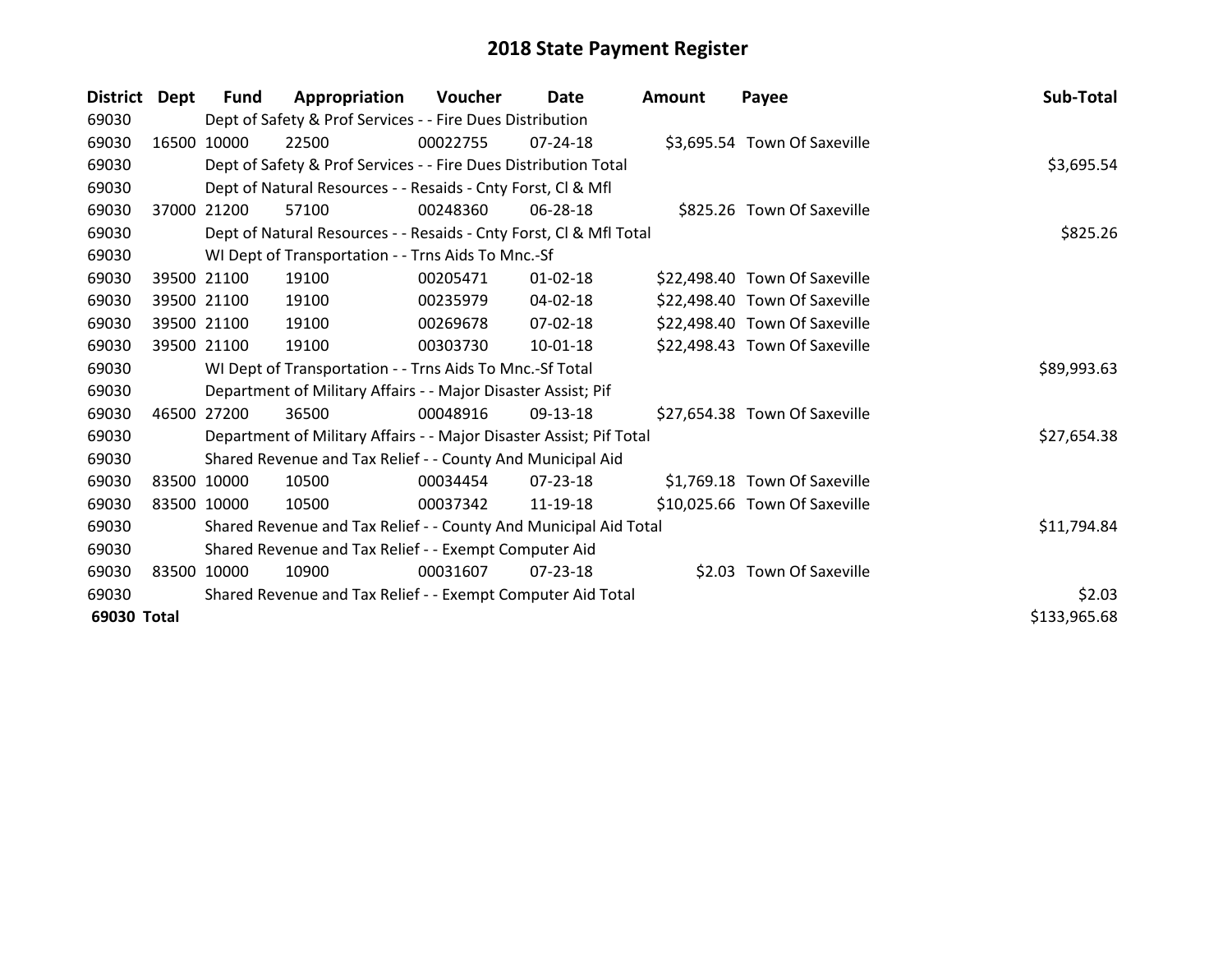| District Dept |             | <b>Fund</b> | Appropriation                                                      | Voucher  | <b>Date</b>    | Amount | Payee                           | Sub-Total    |
|---------------|-------------|-------------|--------------------------------------------------------------------|----------|----------------|--------|---------------------------------|--------------|
| 69032         |             |             | Dept of Safety & Prof Services - - Fire Dues Distribution          |          |                |        |                                 |              |
| 69032         | 16500 10000 |             | 22500                                                              | 00022756 | $07 - 25 - 18$ |        | \$7,238.84 Town Of Springwater  |              |
| 69032         |             |             | Dept of Safety & Prof Services - - Fire Dues Distribution Total    |          |                |        |                                 | \$7,238.84   |
| 69032         |             |             | Dept of Natural Resources - - Aids In Lieu Of Taxes - Gener        |          |                |        |                                 |              |
| 69032         | 37000 10000 |             | 50300                                                              | 00212394 | 02-06-18       |        | \$11,802.54 Town Of Springwater |              |
| 69032         |             | 37000 10000 | 50300                                                              | 00212395 | 02-06-18       |        | \$3,296.40 Town Of Springwater  |              |
| 69032         |             | 37000 10000 | 50300                                                              | 00229049 | $04 - 20 - 18$ |        | \$1,544.91 Town Of Springwater  |              |
| 69032         |             |             | Dept of Natural Resources - - Aids In Lieu Of Taxes - Gener Total  |          |                |        |                                 | \$16,643.85  |
| 69032         |             |             | Dept of Natural Resources - - Resaids - Cnty Forst, Cl & Mfl       |          |                |        |                                 |              |
| 69032         |             | 37000 21200 | 57100                                                              | 00248361 | 06-28-18       |        | \$735.09 Town Of Springwater    |              |
| 69032         |             |             | Dept of Natural Resources - - Resaids - Cnty Forst, Cl & Mfl Total |          |                |        |                                 | \$735.09     |
| 69032         |             |             | Dept of Natural Resources - - Aids In Lieu Of Taxes - Sum S        |          |                |        |                                 |              |
| 69032         | 37000 21200 |             | 57900                                                              | 00229048 | $04 - 20 - 18$ |        | \$387.12 Town Of Springwater    |              |
| 69032         |             |             | Dept of Natural Resources - - Aids In Lieu Of Taxes - Sum S Total  |          |                |        |                                 | \$387.12     |
| 69032         |             |             | WI Dept of Transportation - - Trns Aids To Mnc.-Sf                 |          |                |        |                                 |              |
| 69032         |             | 39500 21100 | 19100                                                              | 00205472 | $01 - 02 - 18$ |        | \$31,576.60 Town Of Springwater |              |
| 69032         |             | 39500 21100 | 19100                                                              | 00235980 | $04 - 02 - 18$ |        | \$31,576.60 Town Of Springwater |              |
| 69032         |             | 39500 21100 | 19100                                                              | 00269679 | 07-02-18       |        | \$31,576.60 Town Of Springwater |              |
| 69032         | 39500 21100 |             | 19100                                                              | 00303731 | $10-01-18$     |        | \$31,576.63 Town Of Springwater |              |
| 69032         |             |             | WI Dept of Transportation - - Trns Aids To Mnc.-Sf Total           |          |                |        |                                 | \$126,306.43 |
| 69032         |             |             | Department of Revenue - - Payments For Municipal Svcs              |          |                |        |                                 |              |
| 69032         | 56600 10000 |             | 50100                                                              | 00026979 | $01 - 31 - 18$ |        | \$3,387.35 Town Of Springwater  |              |
| 69032         |             |             | Department of Revenue - - Payments For Municipal Svcs Total        |          |                |        |                                 | \$3,387.35   |
| 69032         |             |             | Shared Revenue and Tax Relief - - County And Municipal Aid         |          |                |        |                                 |              |
| 69032         | 83500 10000 |             | 10500                                                              | 00034455 | $07 - 23 - 18$ |        | \$2,059.82 Town Of Springwater  |              |
| 69032         | 83500 10000 |             | 10500                                                              | 00037343 | 11-19-18       |        | \$11,672.33 Town Of Springwater |              |
| 69032         |             |             | Shared Revenue and Tax Relief - - County And Municipal Aid Total   |          |                |        |                                 | \$13,732.15  |
| 69032         |             |             | Shared Revenue and Tax Relief - - Exempt Computer Aid              |          |                |        |                                 |              |
| 69032         | 83500 10000 |             | 10900                                                              | 00031608 | $07 - 23 - 18$ |        | \$7.10 Town Of Springwater      |              |
| 69032         |             |             | Shared Revenue and Tax Relief - - Exempt Computer Aid Total        |          |                |        |                                 | \$7.10       |
| 69032         |             |             | Shared Revenue and Tax Relief - - Utility Aid                      |          |                |        |                                 |              |
| 69032         | 83500 10000 |             | 11000                                                              | 00034455 | 07-23-18       |        | \$225.60 Town Of Springwater    |              |
| 69032         | 83500 10000 |             | 11000                                                              | 00037343 | 11-19-18       |        | \$713.88 Town Of Springwater    |              |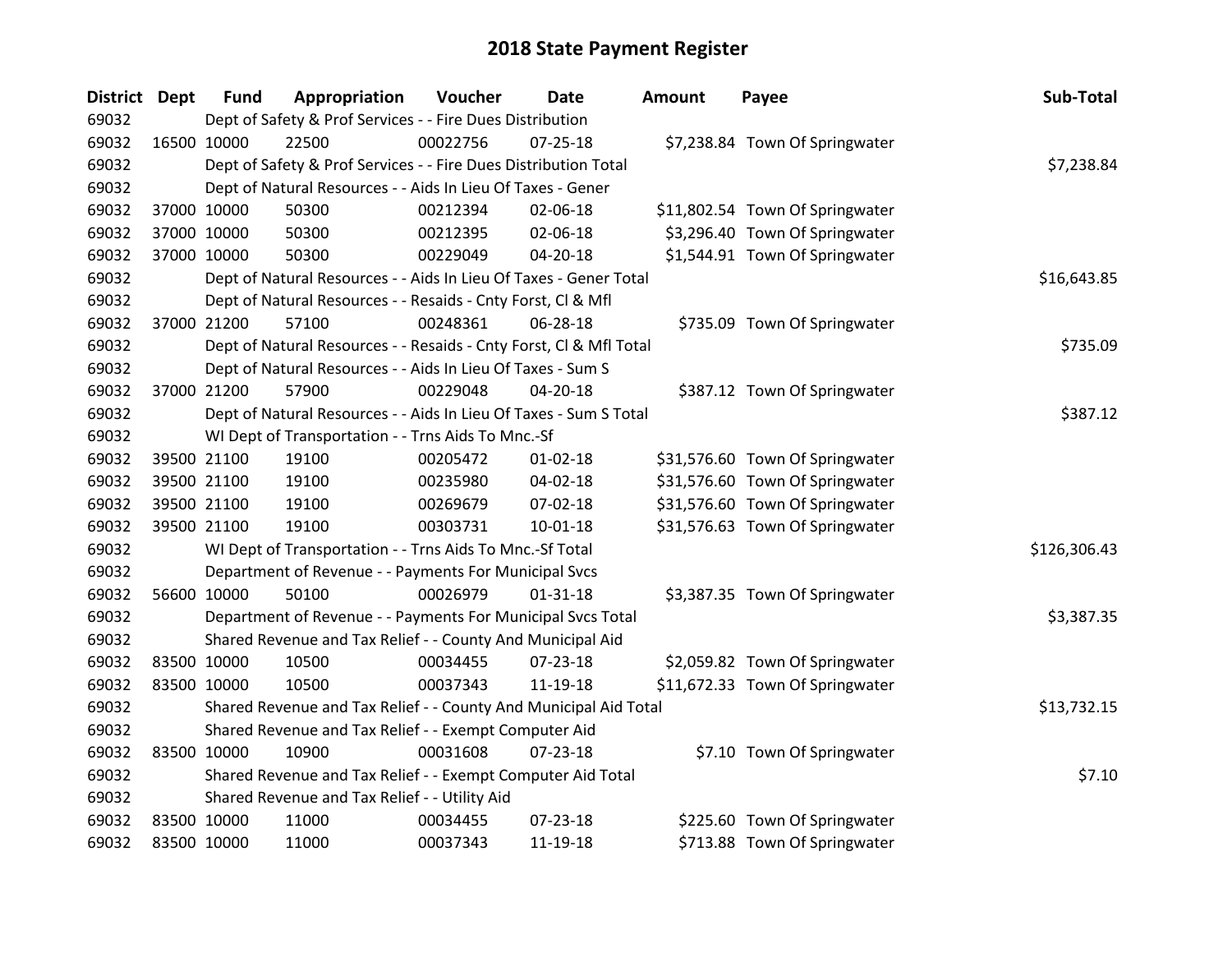| District Dept | Fund | Appropriation                                       | Voucher | Date | Amount | <b>Pavee</b> | Sub-Total    |
|---------------|------|-----------------------------------------------------|---------|------|--------|--------------|--------------|
| 69032         |      | Shared Revenue and Tax Relief - - Utility Aid Total |         |      |        |              | \$939.48     |
| 69032 Total   |      |                                                     |         |      |        |              | \$169,377.41 |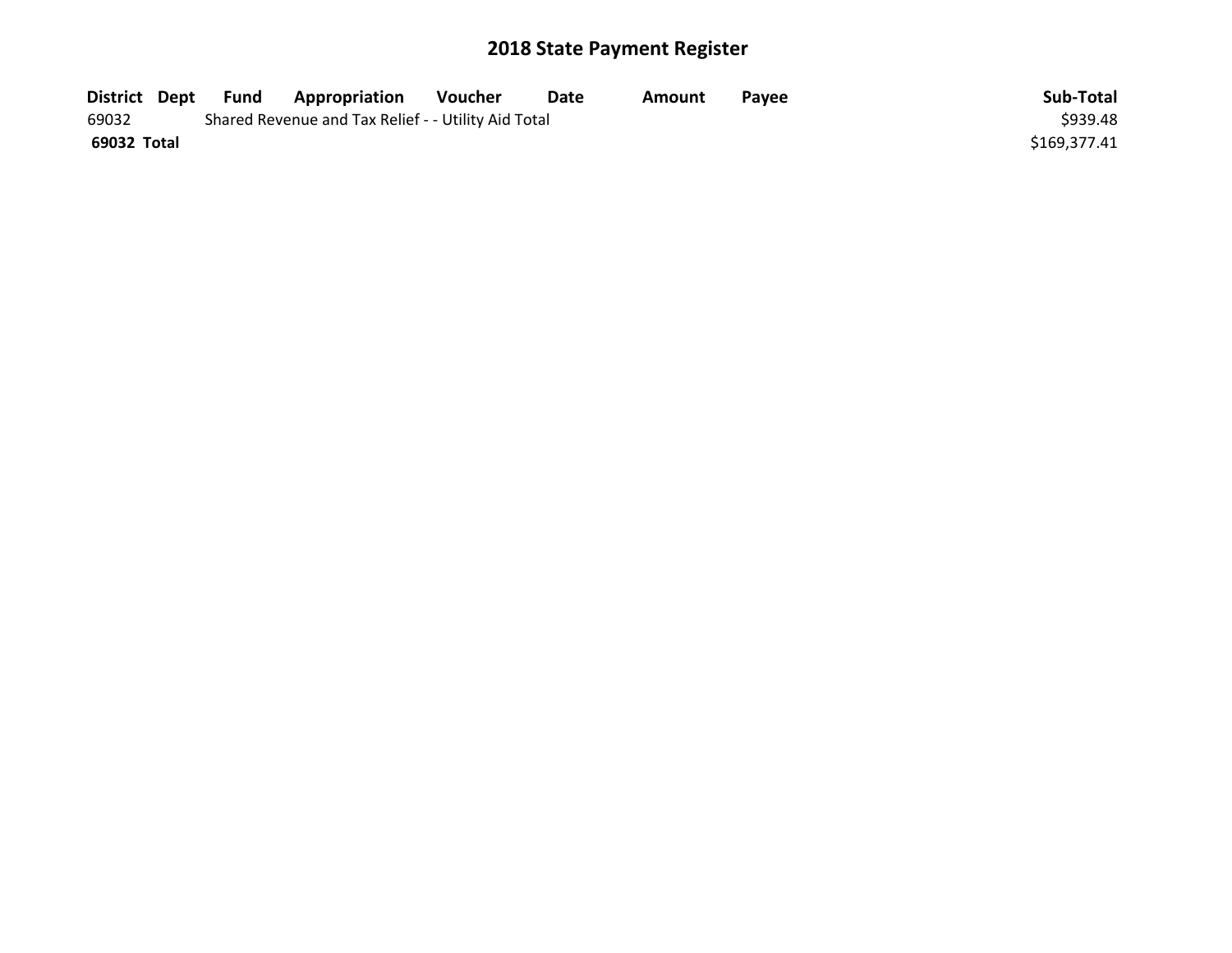| District Dept |       | <b>Fund</b> | Appropriation                                                      | Voucher  | Date           | <b>Amount</b> | Payee                      | Sub-Total   |
|---------------|-------|-------------|--------------------------------------------------------------------|----------|----------------|---------------|----------------------------|-------------|
| 69034         |       |             | Dept of Safety & Prof Services - - Fire Dues Distribution          |          |                |               |                            |             |
| 69034         |       | 16500 10000 | 22500                                                              | 00022757 | $07 - 25 - 18$ |               | \$1,689.95 Town Of Warren  |             |
| 69034         |       |             | Dept of Safety & Prof Services - - Fire Dues Distribution Total    |          |                |               |                            | \$1,689.95  |
| 69034         |       |             | Dept of Natural Resources - - Aids In Lieu Of Taxes - Gener        |          |                |               |                            |             |
| 69034         |       | 37000 10000 | 50300                                                              | 00212389 | 02-06-18       |               | \$2,183.32 Town Of Warren  |             |
| 69034         |       | 37000 10000 | 50300                                                              | 00228977 | 04-20-18       |               | \$115.60 Town Of Warren    |             |
| 69034         |       |             | Dept of Natural Resources - - Aids In Lieu Of Taxes - Gener Total  |          |                |               |                            | \$2,298.92  |
| 69034         |       |             | Dept of Natural Resources - - Resaids - Cnty Forst, CI & Mfl       |          |                |               |                            |             |
| 69034         | 37000 | 21200       | 57100                                                              | 00248362 | 06-28-18       |               | \$249.88 Town Of Warren    |             |
| 69034         |       |             | Dept of Natural Resources - - Resaids - Cnty Forst, Cl & Mfl Total |          |                |               |                            | \$249.88    |
| 69034         |       |             | WI Dept of Transportation - - Trns Aids To Mnc.-Sf                 |          |                |               |                            |             |
| 69034         |       | 39500 21100 | 19100                                                              | 00205473 | $01 - 02 - 18$ |               | \$21,023.20 Town Of Warren |             |
| 69034         |       | 39500 21100 | 19100                                                              | 00235981 | $04 - 02 - 18$ |               | \$21,023.20 Town Of Warren |             |
| 69034         |       | 39500 21100 | 19100                                                              | 00269680 | 07-02-18       |               | \$21,023.20 Town Of Warren |             |
| 69034         |       | 39500 21100 | 19100                                                              | 00303732 | 10-01-18       |               | \$21,023.20 Town Of Warren |             |
| 69034         |       |             | WI Dept of Transportation - - Trns Aids To Mnc.-Sf Total           |          |                |               |                            | \$84,092.80 |
| 69034         |       |             | Shared Revenue and Tax Relief - - County And Municipal Aid         |          |                |               |                            |             |
| 69034         |       | 83500 10000 | 10500                                                              | 00034456 | 07-23-18       |               | \$1,692.60 Town Of Warren  |             |
| 69034         |       | 83500 10000 | 10500                                                              | 00037344 | 11-19-18       |               | \$9,591.42 Town Of Warren  |             |
| 69034         |       |             | Shared Revenue and Tax Relief - - County And Municipal Aid Total   |          |                |               |                            | \$11,284.02 |
| 69034         |       |             | Shared Revenue and Tax Relief - - Exempt Computer Aid              |          |                |               |                            |             |
| 69034         |       | 83500 10000 | 10900                                                              | 00031609 | $07 - 23 - 18$ |               | \$10.15 Town Of Warren     |             |
| 69034         |       |             | Shared Revenue and Tax Relief - - Exempt Computer Aid Total        |          |                |               |                            | \$10.15     |
| 69034 Total   |       |             |                                                                    |          |                |               |                            | \$99,625.72 |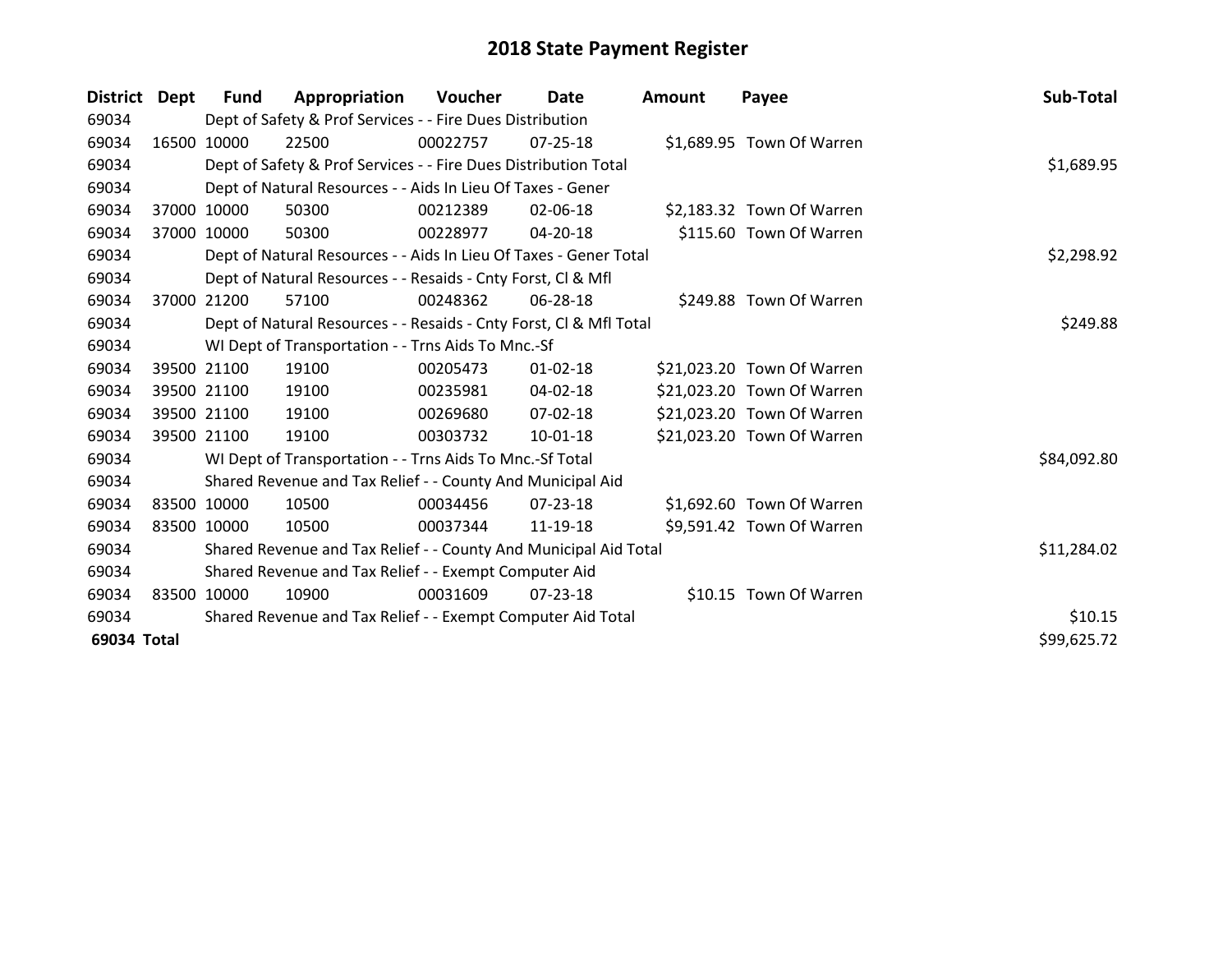| District Dept |             | <b>Fund</b> | Appropriation                                                      | Voucher  | Date           | <b>Amount</b> | Payee                       | Sub-Total    |
|---------------|-------------|-------------|--------------------------------------------------------------------|----------|----------------|---------------|-----------------------------|--------------|
| 69036         |             |             | Dept of Safety & Prof Services - - Fire Dues Distribution          |          |                |               |                             |              |
| 69036         | 16500 10000 |             | 22500                                                              | 00022758 | 07-24-18       |               | \$4,609.56 Town Of Wautoma  |              |
| 69036         |             |             | Dept of Safety & Prof Services - - Fire Dues Distribution Total    |          |                |               |                             | \$4,609.56   |
| 69036         |             |             | Dept of Natural Resources - - Aids In Lieu Of Taxes - Gener        |          |                |               |                             |              |
| 69036         | 37000 10000 |             | 50300                                                              | 00212529 | 02-06-18       |               | \$5,186.08 Town Of Wautoma  |              |
| 69036         | 37000 10000 |             | 50300                                                              | 00229728 | $04 - 20 - 18$ |               | \$777.52 Town Of Wautoma    |              |
| 69036         |             |             | Dept of Natural Resources - - Aids In Lieu Of Taxes - Gener Total  |          |                |               |                             | \$5,963.60   |
| 69036         |             |             | Dept of Natural Resources - - Resaids - Cnty Forst, Cl & Mfl       |          |                |               |                             |              |
| 69036         |             | 37000 21200 | 57100                                                              | 00248363 | 06-28-18       |               | \$513.67 Town Of Wautoma    |              |
| 69036         |             |             | Dept of Natural Resources - - Resaids - Cnty Forst, CI & Mfl Total |          |                |               |                             | \$513.67     |
| 69036         |             |             | Dept of Natural Resources - - Aids In Lieu Of Taxes - Sum S        |          |                |               |                             |              |
| 69036         |             | 37000 21200 | 57900                                                              | 00229729 | 04-20-18       |               | \$247.40 Town Of Wautoma    |              |
| 69036         |             |             | Dept of Natural Resources - - Aids In Lieu Of Taxes - Sum S Total  |          |                |               |                             | \$247.40     |
| 69036         |             |             | WI Dept of Transportation - - Trns Aids To Mnc.-Sf                 |          |                |               |                             |              |
| 69036         |             | 39500 21100 | 19100                                                              | 00205474 | $01 - 02 - 18$ |               | \$24,773.93 Town Of Wautoma |              |
| 69036         |             | 39500 21100 | 19100                                                              | 00235982 | 04-02-18       |               | \$24,773.93 Town Of Wautoma |              |
| 69036         |             | 39500 21100 | 19100                                                              | 00269681 | 07-02-18       |               | \$24,773.93 Town Of Wautoma |              |
| 69036         |             | 39500 21100 | 19100                                                              | 00303733 | $10 - 01 - 18$ |               | \$24,773.93 Town Of Wautoma |              |
| 69036         |             |             | WI Dept of Transportation - - Trns Aids To Mnc.-Sf Total           |          |                |               |                             | \$99,095.72  |
| 69036         |             |             | Shared Revenue and Tax Relief - - County And Municipal Aid         |          |                |               |                             |              |
| 69036         |             | 83500 10000 | 10500                                                              | 00034457 | 07-23-18       |               | \$2,309.89 Town Of Wautoma  |              |
| 69036         |             | 83500 10000 | 10500                                                              | 00037345 | 11-19-18       |               | \$13,089.35 Town Of Wautoma |              |
| 69036         |             |             | Shared Revenue and Tax Relief - - County And Municipal Aid Total   |          |                |               |                             | \$15,399.24  |
| 69036         |             |             | Shared Revenue and Tax Relief - - Exempt Computer Aid              |          |                |               |                             |              |
| 69036         | 83500 10000 |             | 10900                                                              | 00031610 | $07 - 23 - 18$ |               | \$242.51 Town Of Wautoma    |              |
| 69036         |             |             | Shared Revenue and Tax Relief - - Exempt Computer Aid Total        |          |                |               |                             | \$242.51     |
| 69036         |             |             | Shared Revenue and Tax Relief - - Utility Aid                      |          |                |               |                             |              |
| 69036         | 83500 10000 |             | 11000                                                              | 00034457 | 07-23-18       |               | \$112.03 Town Of Wautoma    |              |
| 69036         | 83500 10000 |             | 11000                                                              | 00037345 | 11-19-18       |               | \$613.88 Town Of Wautoma    |              |
| 69036         |             |             | Shared Revenue and Tax Relief - - Utility Aid Total                |          |                |               |                             | \$725.91     |
| 69036 Total   |             |             |                                                                    |          |                |               |                             | \$126,797.61 |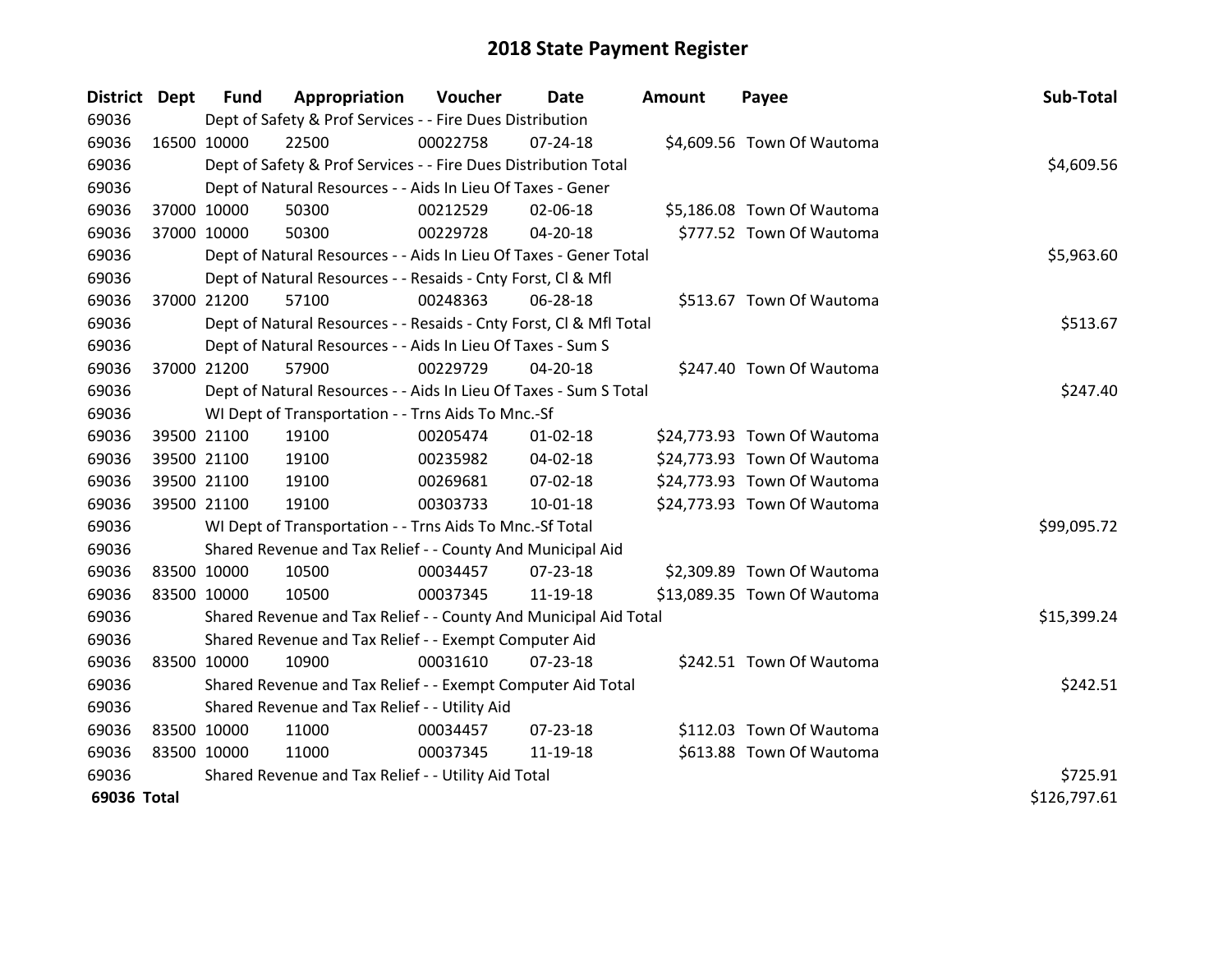| <b>District Dept</b> |             | <b>Fund</b>                                                 | Appropriation                                                      | Voucher  | Date           | <b>Amount</b> | Payee                         | Sub-Total    |
|----------------------|-------------|-------------------------------------------------------------|--------------------------------------------------------------------|----------|----------------|---------------|-------------------------------|--------------|
| 69111                |             |                                                             | Dept of Safety & Prof Services - - Fire Dues Distribution          |          |                |               |                               |              |
| 69111                | 16500 10000 |                                                             | 22500                                                              | 00022759 | $07 - 24 - 18$ |               | \$1,095.09 Village Of Coloma  |              |
| 69111                |             |                                                             | Dept of Safety & Prof Services - - Fire Dues Distribution Total    |          |                |               |                               | \$1,095.09   |
| 69111                |             |                                                             | Dept of Natural Resources - - General Program Operations --        |          |                |               |                               |              |
| 69111                | 37000 21200 |                                                             | 25400                                                              | 00234463 | 05-29-18       |               | \$570.00 Village Of Coloma    |              |
| 69111                |             | 37000 21200                                                 | 25400                                                              | 00243598 | 06-15-18       |               | \$180.00 Village Of Coloma    |              |
| 69111                |             | 37000 21200                                                 | 25400                                                              | 00243606 | 06-15-18       |               | \$840.00 Village Of Coloma    |              |
| 69111                | 37000 21200 |                                                             | 25400                                                              | 00256637 | 08-15-18       |               | \$380.00 Village Of Coloma    |              |
| 69111                |             |                                                             | Dept of Natural Resources - - General Program Operations -- Total  |          | \$1,970.00     |               |                               |              |
| 69111                |             |                                                             | Dept of Natural Resources - - Resaids - Cnty Forst, Cl & Mfl       |          |                |               |                               |              |
| 69111                |             | 37000 21200                                                 | 57100                                                              | 00248364 | 06-28-18       |               | \$10.02 Village Of Coloma     |              |
| 69111                |             |                                                             | Dept of Natural Resources - - Resaids - Cnty Forst, Cl & Mfl Total |          |                |               |                               | \$10.02      |
| 69111                |             |                                                             | WI Dept of Transportation - - Trns Aids To Mnc.-Sf                 |          |                |               |                               |              |
| 69111                |             | 39500 21100                                                 | 19100                                                              | 00205475 | $01 - 02 - 18$ |               | \$6,521.09 Village Of Coloma  |              |
| 69111                |             | 39500 21100                                                 | 19100                                                              | 00235983 | 04-02-18       |               | \$6,521.09 Village Of Coloma  |              |
| 69111                |             | 39500 21100                                                 | 19100                                                              | 00269682 | 07-02-18       |               | \$6,521.09 Village Of Coloma  |              |
| 69111                | 39500 21100 |                                                             | 19100                                                              | 00303734 | $10 - 01 - 18$ |               | \$6,521.10 Village Of Coloma  |              |
| 69111                |             |                                                             | WI Dept of Transportation - - Trns Aids To Mnc.-Sf Total           |          |                |               |                               | \$26,084.37  |
| 69111                |             |                                                             | Department of Justice - - Law Enforcement Train, Local             |          |                |               |                               |              |
| 69111                | 45500 10000 |                                                             | 23100                                                              | 00052387 | 10-01-18       |               | \$160.00 Village Of Coloma    |              |
| 69111                |             |                                                             | Department of Justice - - Law Enforcement Train, Local Total       |          |                |               |                               | \$160.00     |
| 69111                |             |                                                             | Shared Revenue and Tax Relief - - County And Municipal Aid         |          |                |               |                               |              |
| 69111                | 83500 10000 |                                                             | 10500                                                              | 00034458 | 07-23-18       |               | \$12,827.34 Village Of Coloma |              |
| 69111                | 83500 10000 |                                                             | 10500                                                              | 00037346 | 11-19-18       |               | \$72,752.10 Village Of Coloma |              |
| 69111                |             |                                                             | Shared Revenue and Tax Relief - - County And Municipal Aid Total   |          |                |               |                               | \$85,579.44  |
| 69111                |             |                                                             | Shared Revenue and Tax Relief - - Exempt Computer Aid              |          |                |               |                               |              |
| 69111                | 83500 10000 |                                                             | 10900                                                              | 00031611 | 07-23-18       |               | \$7.10 Village Of Coloma      |              |
| 69111                | 83500 10000 |                                                             | 10900                                                              | 00032578 | 07-23-18       |               | \$31.18 Village Of Coloma     |              |
| 69111                |             | Shared Revenue and Tax Relief - - Exempt Computer Aid Total | \$38.28                                                            |          |                |               |                               |              |
| <b>69111 Total</b>   |             |                                                             |                                                                    |          |                |               |                               | \$114,937.20 |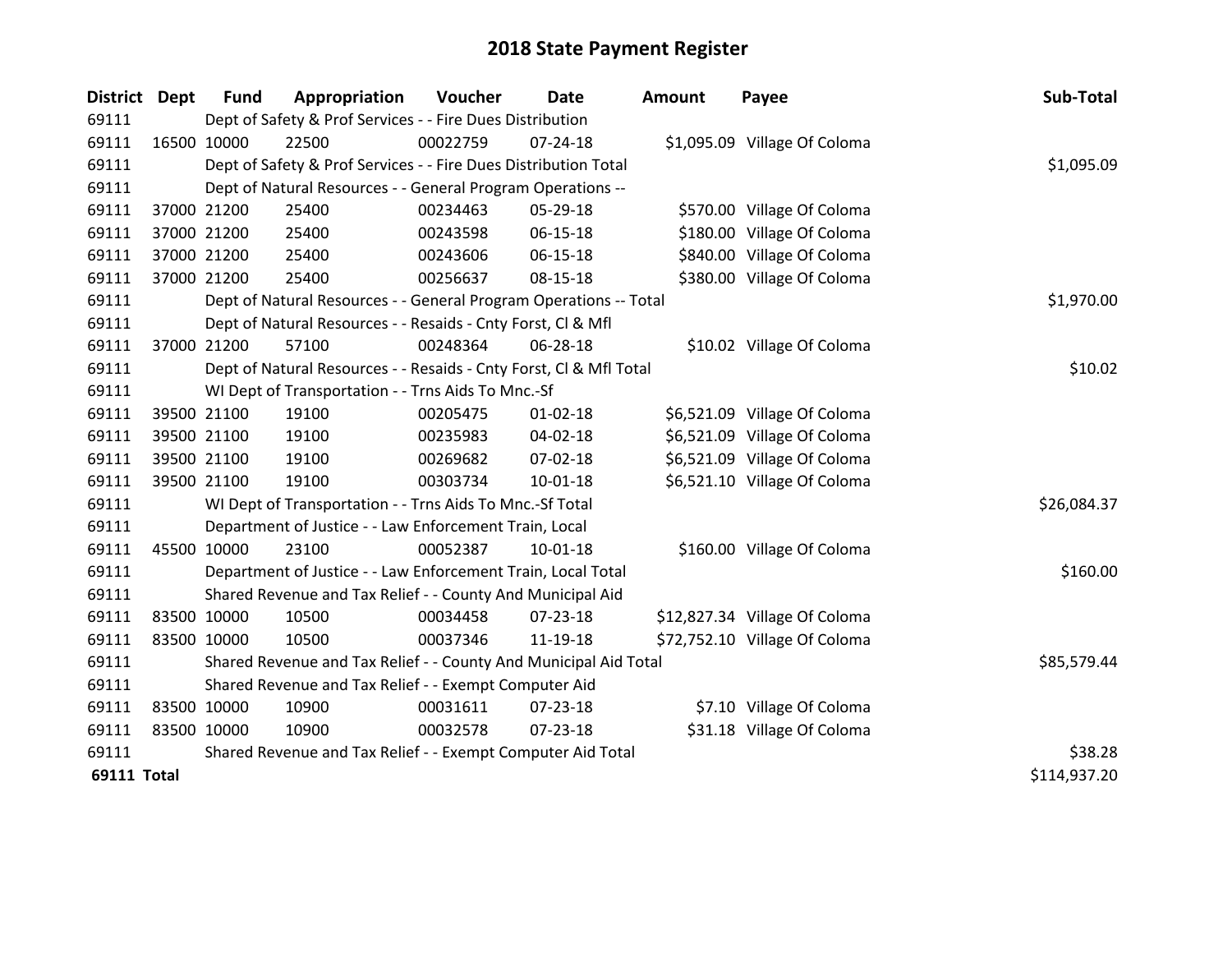| <b>District</b> | Dept        | <b>Fund</b> | Appropriation                                                        | <b>Voucher</b> | Date           | <b>Amount</b> | Payee                           | Sub-Total    |
|-----------------|-------------|-------------|----------------------------------------------------------------------|----------------|----------------|---------------|---------------------------------|--------------|
| 69136           |             |             | Dept of Safety & Prof Services - - Fire Dues Distribution            |                |                |               |                                 |              |
| 69136           | 16500 10000 |             | 22500                                                                | 00022760       | 07-24-18       |               | \$757.42 Village Of Hancock     |              |
| 69136           |             |             | Dept of Safety & Prof Services - - Fire Dues Distribution Total      |                |                |               |                                 | \$757.42     |
| 69136           |             |             | Dept of Natural Resources - - Resaids - Cnty Forst, CI & Mfl         |                |                |               |                                 |              |
| 69136           | 37000       | 21200       | 57100                                                                | 00248365       | 06-28-18       |               | \$8.48 Village Of Hancock       |              |
| 69136           |             |             | Dept of Natural Resources - - Resaids - Cnty Forst, CI & Mfl Total   |                |                |               |                                 | \$8.48       |
| 69136           |             |             | WI Dept of Transportation - - Trns Aids To Mnc.-Sf                   |                |                |               |                                 |              |
| 69136           | 39500 21100 |             | 19100                                                                | 00205476       | $01 - 02 - 18$ |               | \$5,247.15 Village Of Hancock   |              |
| 69136           | 39500 21100 |             | 19100                                                                | 00235984       | 04-02-18       |               | \$5,247.15 Village Of Hancock   |              |
| 69136           | 39500 21100 |             | 19100                                                                | 00269683       | $07 - 02 - 18$ |               | \$5,247.15 Village Of Hancock   |              |
| 69136           | 39500 21100 |             | 19100                                                                | 00303735       | $10 - 01 - 18$ |               | \$5,247.15 Village Of Hancock   |              |
| 69136           |             |             | WI Dept of Transportation - - Trns Aids To Mnc.-Sf Total             |                |                |               |                                 | \$20,988.60  |
| 69136           |             |             | Department of Justice - - Law Enforcement Train, Local               |                |                |               |                                 |              |
| 69136           | 45500 10000 |             | 23100                                                                | 00053168       | $10-11-18$     |               | \$160.00 Village Of Hancock     |              |
| 69136           |             |             | Department of Justice - - Law Enforcement Train, Local Total         |                |                |               |                                 | \$160.00     |
| 69136           |             |             | Department of Administration - - Federal Aid, Local Assistance       |                |                |               |                                 |              |
| 69136           | 50500 10000 |             | 74300                                                                | 00074586       | 03-13-18       |               | \$174,250.00 Village Of Hancock |              |
| 69136           |             |             | Department of Administration - - Federal Aid, Local Assistance Total |                |                |               |                                 | \$174,250.00 |
| 69136           |             |             | Shared Revenue and Tax Relief - - County And Municipal Aid           |                |                |               |                                 |              |
| 69136           | 83500 10000 |             | 10500                                                                | 00034459       | $07 - 23 - 18$ |               | \$22,737.77 Village Of Hancock  |              |
| 69136           | 83500 10000 |             | 10500                                                                | 00037347       | 11-19-18       |               | \$128,847.35 Village Of Hancock |              |
| 69136           |             |             | Shared Revenue and Tax Relief - - County And Municipal Aid Total     |                |                |               |                                 | \$151,585.12 |
| 69136           |             |             | Shared Revenue and Tax Relief - - Exempt Computer Aid                |                |                |               |                                 |              |
| 69136           | 83500 10000 |             | 10900                                                                | 00031612       | 07-23-18       |               | \$20.29 Village Of Hancock      |              |
| 69136           |             |             | Shared Revenue and Tax Relief - - Exempt Computer Aid Total          | \$20.29        |                |               |                                 |              |
| 69136 Total     |             |             |                                                                      |                |                |               |                                 | \$347,769.91 |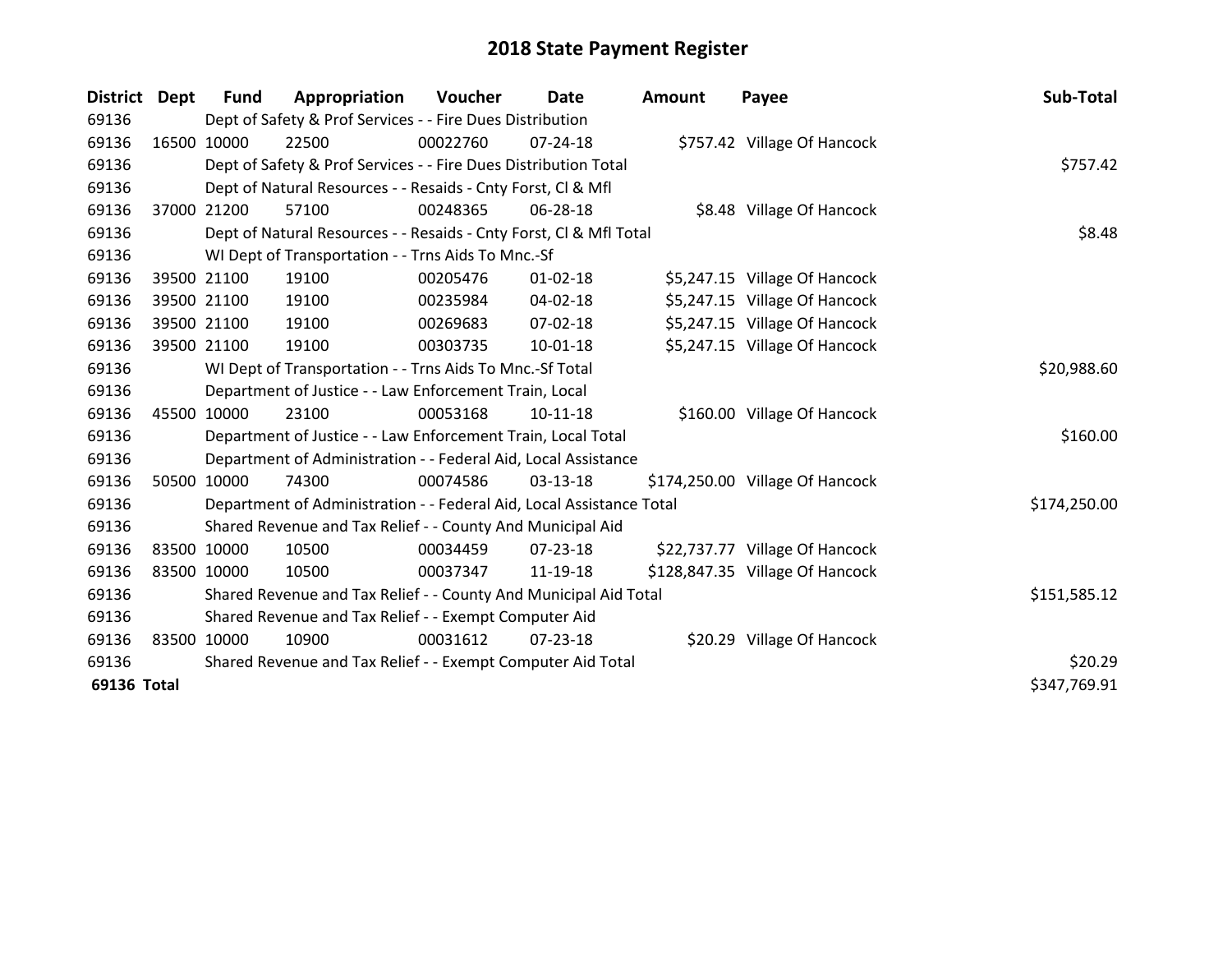| <b>District</b> | Dept        | Fund        | Appropriation                                                      | Voucher  | Date           | Amount | Payee                            | Sub-Total   |
|-----------------|-------------|-------------|--------------------------------------------------------------------|----------|----------------|--------|----------------------------------|-------------|
| 69146           |             |             | Dept of Safety & Prof Services - - Fire Dues Distribution          |          |                |        |                                  |             |
| 69146           |             | 16500 10000 | 22500                                                              | 00022761 | 07-24-18       |        | \$638.92 Village Of Lohrville    |             |
| 69146           |             |             | Dept of Safety & Prof Services - - Fire Dues Distribution Total    |          | \$638.92       |        |                                  |             |
| 69146           |             |             | Dept of Natural Resources - - Resaids - Cnty Forst, Cl & Mfl       |          |                |        |                                  |             |
| 69146           | 37000       | 21200       | 57100                                                              | 00248366 | 06-28-18       |        | \$14.74 Village Of Lohrville     |             |
| 69146           |             |             | Dept of Natural Resources - - Resaids - Cnty Forst, Cl & Mfl Total |          |                |        |                                  | \$14.74     |
| 69146           |             |             | WI Dept of Transportation - - Trns Aids To Mnc.-Sf                 |          |                |        |                                  |             |
| 69146           |             | 39500 21100 | 19100                                                              | 00205477 | $01 - 02 - 18$ |        | \$4,844.78 Village Of Lohrville  |             |
| 69146           |             | 39500 21100 | 19100                                                              | 00235985 | $04 - 02 - 18$ |        | \$4,844.78 Village Of Lohrville  |             |
| 69146           |             | 39500 21100 | 19100                                                              | 00269684 | 07-02-18       |        | \$4,844.78 Village Of Lohrville  |             |
| 69146           |             | 39500 21100 | 19100                                                              | 00303736 | 10-01-18       |        | \$4,844.81 Village Of Lohrville  |             |
| 69146           |             |             | WI Dept of Transportation - - Trns Aids To Mnc.-Sf Total           |          |                |        |                                  | \$19,379.15 |
| 69146           |             |             | Shared Revenue and Tax Relief - - County And Municipal Aid         |          |                |        |                                  |             |
| 69146           |             | 83500 10000 | 10500                                                              | 00034460 | 07-23-18       |        | \$4,642.07 Village Of Lohrville  |             |
| 69146           | 83500 10000 |             | 10500                                                              | 00037348 | 11-19-18       |        | \$26,305.03 Village Of Lohrville |             |
| 69146           |             |             | Shared Revenue and Tax Relief - - County And Municipal Aid Total   |          |                |        |                                  | \$30,947.10 |
| 69146           |             |             | Shared Revenue and Tax Relief - - Exempt Computer Aid              |          |                |        |                                  |             |
| 69146           |             | 83500 10000 | 10900                                                              | 00031613 | $07 - 23 - 18$ |        | \$2.03 Village Of Lohrville      |             |
| 69146           |             |             | Shared Revenue and Tax Relief - - Exempt Computer Aid Total        |          |                |        |                                  | \$2.03      |
| 69146           |             |             | Shared Revenue and Tax Relief - - Utility Aid                      |          |                |        |                                  |             |
| 69146           |             | 83500 10000 | 11000                                                              | 00034460 | $07 - 23 - 18$ |        | \$122.83 Village Of Lohrville    |             |
| 69146           | 83500 10000 |             | 11000                                                              | 00037348 | 11-19-18       |        | \$817.26 Village Of Lohrville    |             |
| 69146           |             |             | Shared Revenue and Tax Relief - - Utility Aid Total                |          |                |        |                                  | \$940.09    |
| 69146 Total     |             |             |                                                                    |          |                |        |                                  | \$51,922.03 |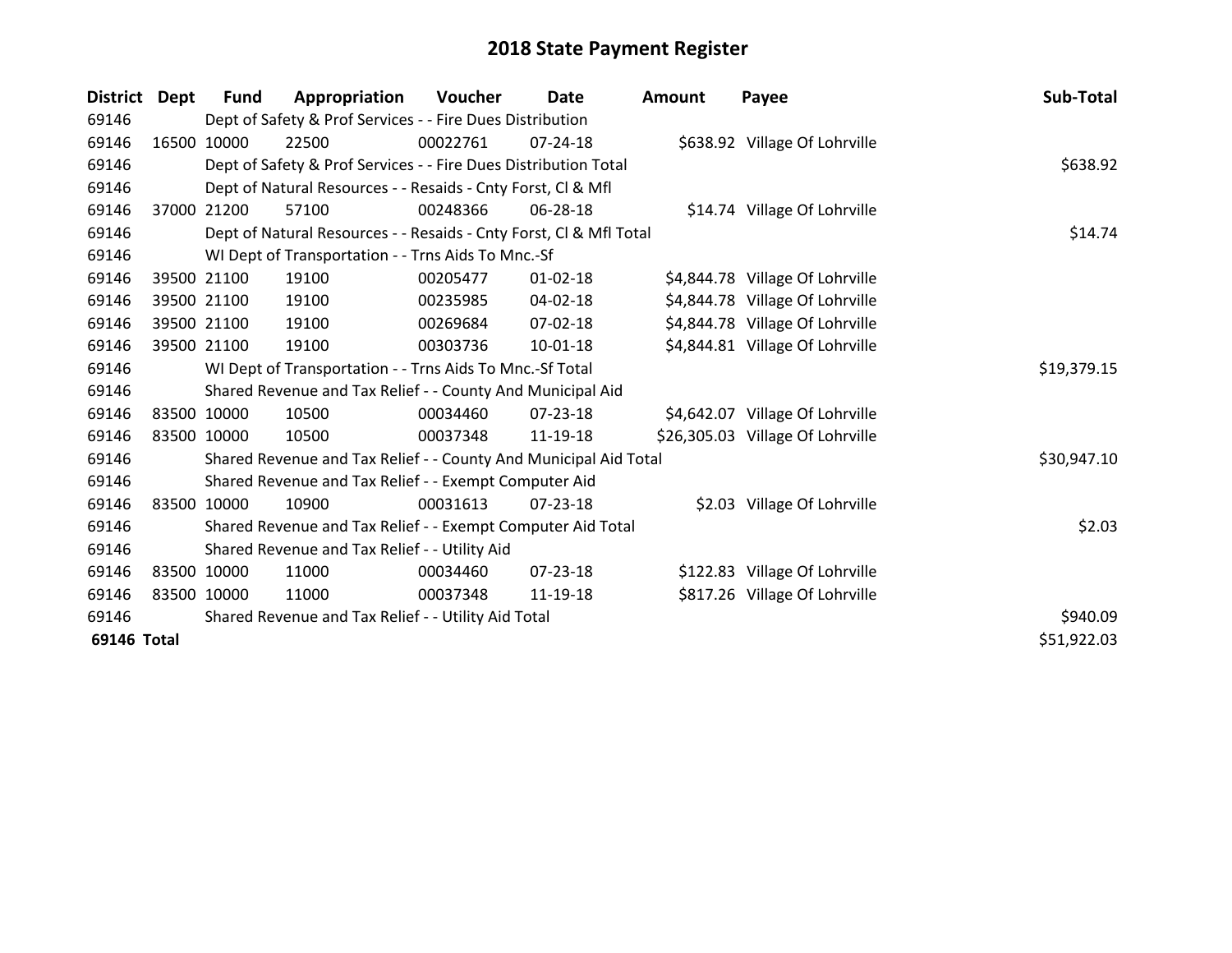| <b>District Dept</b> | <b>Fund</b>                                                | Appropriation                                                         | Voucher  | Date           | Amount | Payee                              | Sub-Total    |  |
|----------------------|------------------------------------------------------------|-----------------------------------------------------------------------|----------|----------------|--------|------------------------------------|--------------|--|
| 69171                |                                                            | Dept of Safety & Prof Services - - Fire Dues Distribution             |          |                |        |                                    |              |  |
| 69171                | 16500 10000                                                | 22500                                                                 | 00022762 | 07-25-18       |        | \$1,509.24 Village Of Plainfield   |              |  |
| 69171                |                                                            | Dept of Safety & Prof Services - - Fire Dues Distribution Total       |          |                |        |                                    | \$1,509.24   |  |
| 69171                |                                                            | Dept of Natural Resources - - Gen Program Ops-State Funds-Fr          |          |                |        |                                    |              |  |
| 69171                | 37000 21200                                                | 16600                                                                 | 00204534 | $01 - 02 - 18$ |        | \$375.00 Village Of Plainfield     |              |  |
| 69171                |                                                            | Dept of Natural Resources - - Gen Program Ops-State Funds-Fr Total    |          |                |        |                                    | \$375.00     |  |
| 69171                |                                                            | Dept of Natural Resources - - General Program Operations --           |          |                |        |                                    |              |  |
| 69171                | 37000 21200                                                | 25400                                                                 | 00241276 | 06-07-18       |        | \$525.00 Village Of Plainfield     |              |  |
| 69171                | 37000 21200                                                | 25400                                                                 | 00243589 | 06-15-18       |        | \$1,462.50 Village Of Plainfield   |              |  |
| 69171                | 37000 21200                                                | 25400                                                                 | 00246398 | 06-28-18       |        | \$712.50 Village Of Plainfield     |              |  |
| 69171                | 37000 21200                                                | 25400                                                                 | 00256633 | 08-03-18       |        | \$115.00 Village Of Plainfield     |              |  |
| 69171                | 37000 21200                                                | 25400                                                                 | 00256634 | 08-09-18       |        | \$210.00 Village Of Plainfield     |              |  |
| 69171                |                                                            | Dept of Natural Resources - - General Program Operations -- Total     |          |                |        |                                    | \$3,025.00   |  |
| 69171                |                                                            | WI Dept of Transportation - - Trns Aids To Mnc.-Sf                    |          |                |        |                                    |              |  |
| 69171                | 39500 21100                                                | 19100                                                                 | 00205478 | 01-02-18       |        | \$6,896.22 Village Of Plainfield   |              |  |
| 69171                | 39500 21100                                                | 19100                                                                 | 00235986 | 04-02-18       |        | \$6,896.22 Village Of Plainfield   |              |  |
| 69171                | 39500 21100                                                | 19100                                                                 | 00269685 | 07-02-18       |        | \$6,896.22 Village Of Plainfield   |              |  |
| 69171                | 39500 21100                                                | 19100                                                                 | 00303737 | 10-01-18       |        | \$6,896.24 Village Of Plainfield   |              |  |
| 69171                |                                                            | WI Dept of Transportation - - Trns Aids To Mnc.-Sf Total              |          |                |        |                                    | \$27,584.90  |  |
| 69171                |                                                            | WI Dept of Transportation - - Loc Rd Imp Prg St Fd                    |          |                |        |                                    |              |  |
| 69171                | 39500 21100                                                | 27800                                                                 | 00333388 | 12-19-18       |        | \$5,874.17 Village Of Plainfield   |              |  |
| 69171                |                                                            | WI Dept of Transportation - - Loc Rd Imp Prg St Fd Total              |          |                |        |                                    | \$5,874.17   |  |
| 69171                |                                                            | Department of Justice - - Law Enforcement Train, Local                |          |                |        |                                    |              |  |
| 69171                | 45500 10000                                                | 23100                                                                 | 00053551 | 10-18-18       |        | \$160.00 Village Of Plainfield     |              |  |
| 69171                |                                                            | Department of Justice - - Law Enforcement Train, Local Total          |          |                |        |                                    | \$160.00     |  |
| 69171                |                                                            | Shared Revenue and Tax Relief - - Expenditure Restraint Program       |          |                |        |                                    |              |  |
| 69171                | 83500 10000                                                | 10100                                                                 | 00034461 | 07-23-18       |        | \$5,165.18 Village Of Plainfield   |              |  |
| 69171                |                                                            | Shared Revenue and Tax Relief - - Expenditure Restraint Program Total |          |                |        |                                    | \$5,165.18   |  |
| 69171                | Shared Revenue and Tax Relief - - County And Municipal Aid |                                                                       |          |                |        |                                    |              |  |
| 69171                | 83500 10000                                                | 10500                                                                 | 00034461 | 07-23-18       |        | \$22,916.60 Village Of Plainfield  |              |  |
| 69171                | 83500 10000                                                | 10500                                                                 | 00037349 | 11-19-18       |        | \$129,860.70 Village Of Plainfield |              |  |
| 69171                |                                                            | Shared Revenue and Tax Relief - - County And Municipal Aid Total      |          |                |        |                                    | \$152,777.30 |  |
| 69171                |                                                            | Shared Revenue and Tax Relief - - Exempt Computer Aid                 |          |                |        |                                    |              |  |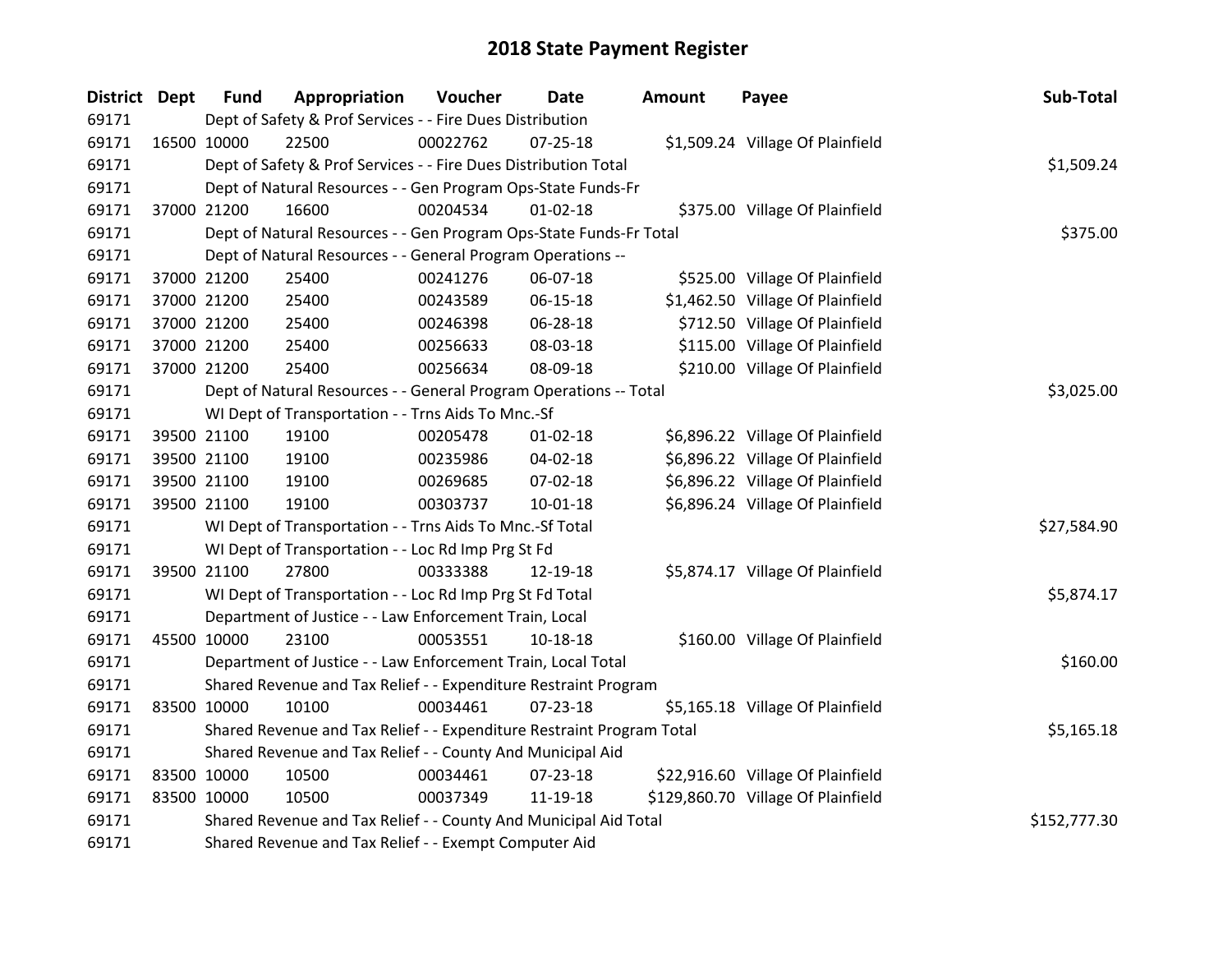| District Dept |             | Fund        | Appropriation                                               | Voucher  | Date           | Amount | Payee                            | Sub-Total    |
|---------------|-------------|-------------|-------------------------------------------------------------|----------|----------------|--------|----------------------------------|--------------|
| 69171         |             | 83500 10000 | 10900                                                       | 00031614 | 07-23-18       |        | \$310.50 Village Of Plainfield   |              |
| 69171         |             | 83500 10000 | 10900                                                       | 00032579 | $07 - 23 - 18$ |        | \$1,030.70 Village Of Plainfield |              |
| 69171         |             |             | Shared Revenue and Tax Relief - - Exempt Computer Aid Total |          |                |        |                                  | \$1,341.20   |
| 69171         |             |             | Shared Revenue and Tax Relief - - Utility Aid               |          |                |        |                                  |              |
| 69171         | 83500 10000 |             | 11000                                                       | 00034461 | $07 - 23 - 18$ |        | \$69.36 Village Of Plainfield    |              |
| 69171         |             | 83500 10000 | 11000                                                       | 00037349 | 11-19-18       |        | \$202.63 Village Of Plainfield   |              |
| 69171         |             |             | Shared Revenue and Tax Relief - - Utility Aid Total         |          |                |        |                                  | \$271.99     |
| 69171 Total   |             |             |                                                             |          |                |        |                                  | \$198,083.98 |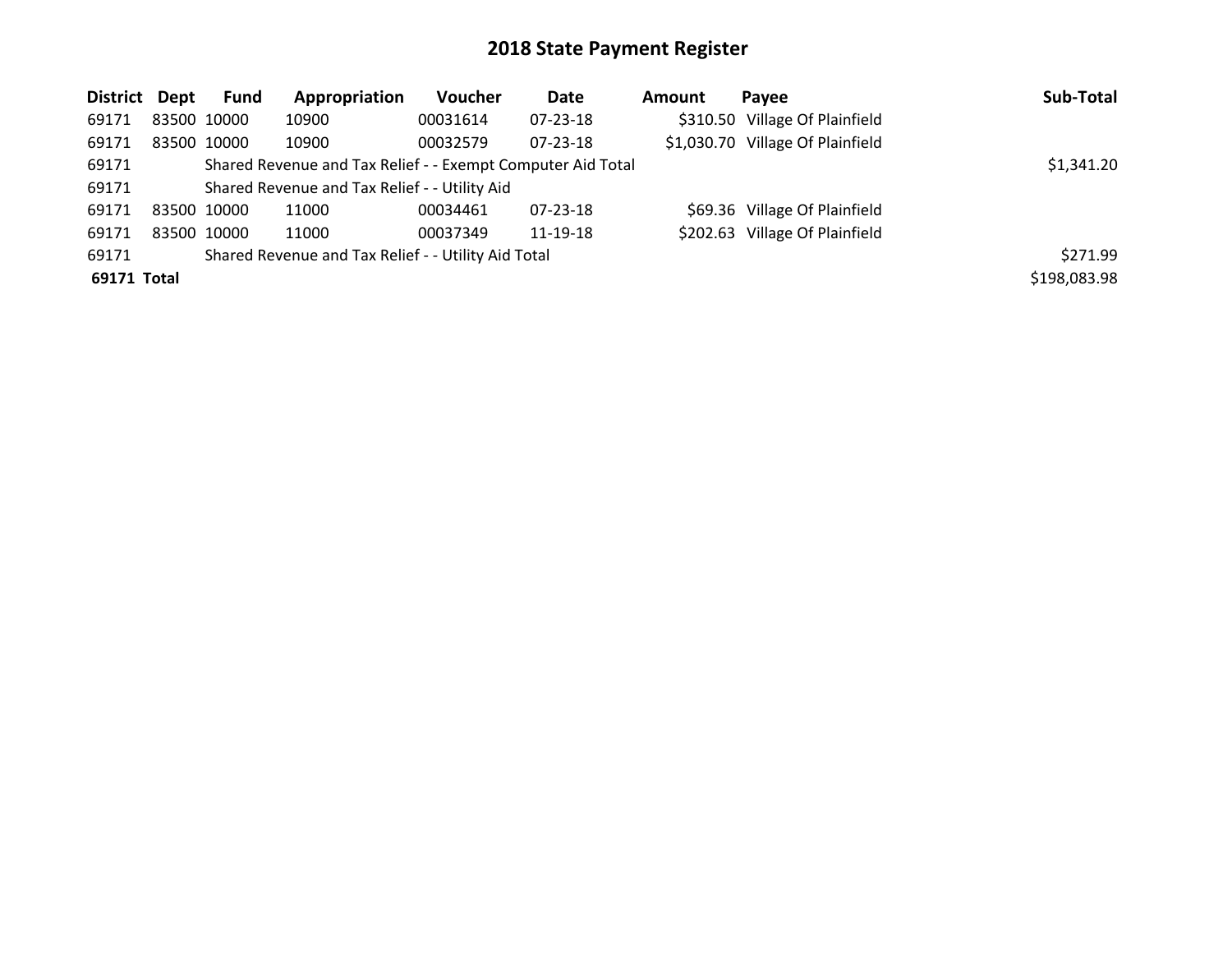| District Dept | <b>Fund</b> | Appropriation                                                      | Voucher  | <b>Date</b>    | <b>Amount</b> | Payee                             | Sub-Total   |
|---------------|-------------|--------------------------------------------------------------------|----------|----------------|---------------|-----------------------------------|-------------|
| 69176         |             | Dept of Safety & Prof Services - - Fire Dues Distribution          |          |                |               |                                   |             |
| 69176         | 16500 10000 | 22500                                                              | 00018271 | 07-02-18       |               | \$2,092.96 Village Of Redgranite  |             |
| 69176         |             | Dept of Safety & Prof Services - - Fire Dues Distribution Total    |          |                |               |                                   | \$2,092.96  |
| 69176         |             | Dept of Natural Resources - - Aids In Lieu Of Taxes - Gener        |          |                |               |                                   |             |
| 69176         | 37000 10000 | 50300                                                              | 00212625 | 02-05-18       |               | \$779.79 Village Of Redgranite    |             |
| 69176         | 37000 10000 | 50300                                                              | 00230359 | 04-20-18       |               | \$60.85 Village Of Redgranite     |             |
| 69176         |             | Dept of Natural Resources - - Aids In Lieu Of Taxes - Gener Total  |          |                |               |                                   | \$840.64    |
| 69176         |             | Dept of Natural Resources - - Resaids - Cnty Forst, Cl & Mfl       |          |                |               |                                   |             |
| 69176         | 37000 21200 | 57100                                                              | 00248367 | 06-28-18       |               | \$8.00 Village Of Redgranite      |             |
| 69176         |             | Dept of Natural Resources - - Resaids - Cnty Forst, Cl & Mfl Total |          |                |               |                                   | \$8.00      |
| 69176         |             | WI Dept of Transportation - - Trns Aids To Mnc.-Sf                 |          |                |               |                                   |             |
| 69176         | 39500 21100 | 19100                                                              | 00205479 | 01-02-18       |               | \$12,786.48 Village Of Redgranite |             |
| 69176         | 39500 21100 | 19100                                                              | 00235987 | 04-02-18       |               | \$12,786.48 Village Of Redgranite |             |
| 69176         | 39500 21100 | 19100                                                              | 00269686 | 07-02-18       |               | \$12,786.48 Village Of Redgranite |             |
| 69176         | 39500 21100 | 19100                                                              | 00303738 | 10-01-18       |               | \$12,786.50 Village Of Redgranite |             |
| 69176         |             | WI Dept of Transportation - - Trns Aids To Mnc.-Sf Total           |          |                |               |                                   | \$51,145.94 |
| 69176         |             | Department of Corrections - - Energy Costs, Energy-Related A       |          |                |               |                                   |             |
| 69176         | 41000 10000 | 10600                                                              | 00180936 | $01 - 11 - 18$ |               | \$158.83 Village Of Redgranite    |             |
| 69176         | 41000 10000 | 10600                                                              | 00180938 | $01 - 11 - 18$ |               | \$346.83 Village Of Redgranite    |             |
| 69176         | 41000 10000 | 10600                                                              | 00180939 | $01 - 11 - 18$ |               | \$2,103.25 Village Of Redgranite  |             |
| 69176         | 41000 10000 | 10600                                                              | 00180940 | $01 - 11 - 18$ |               | \$4,115.60 Village Of Redgranite  |             |
| 69176         | 41000 10000 | 10600                                                              | 00180941 | $01 - 11 - 18$ |               | \$26,550.06 Village Of Redgranite |             |
| 69176         | 41000 10000 | 10600                                                              | 00180944 | $01 - 11 - 18$ |               | \$20,632.74 Village Of Redgranite |             |
| 69176         | 41000 10000 | 10600                                                              | 00180948 | $01 - 11 - 18$ |               | \$1,940.86 Village Of Redgranite  |             |
| 69176         | 41000 10000 | 10600                                                              | 00180950 | $01 - 11 - 18$ |               | \$126.27 Village Of Redgranite    |             |
| 69176         | 41000 10000 | 10600                                                              | 00180953 | $01 - 11 - 18$ |               | \$7,496.76 Village Of Redgranite  |             |
| 69176         | 41000 10000 | 10600                                                              | 00180955 | $01 - 11 - 18$ |               | \$1,001.57 Village Of Redgranite  |             |
| 69176         | 41000 10000 | 10600                                                              | 00200670 | $04 - 10 - 18$ |               | \$172.89 Village Of Redgranite    |             |
| 69176         | 41000 10000 | 10600                                                              | 00200673 | $04 - 10 - 18$ |               | \$362.37 Village Of Redgranite    |             |
| 69176         | 41000 10000 | 10600                                                              | 00200674 | 04-10-18       |               | \$2,056.85 Village Of Redgranite  |             |
| 69176         | 41000 10000 | 10600                                                              | 00200676 | $04 - 10 - 18$ |               | \$4,012.79 Village Of Redgranite  |             |
| 69176         | 41000 10000 | 10600                                                              | 00200678 | $04 - 10 - 18$ |               | \$28,099.93 Village Of Redgranite |             |
| 69176         | 41000 10000 | 10600                                                              | 00200680 | $04 - 10 - 18$ |               | \$21,657.96 Village Of Redgranite |             |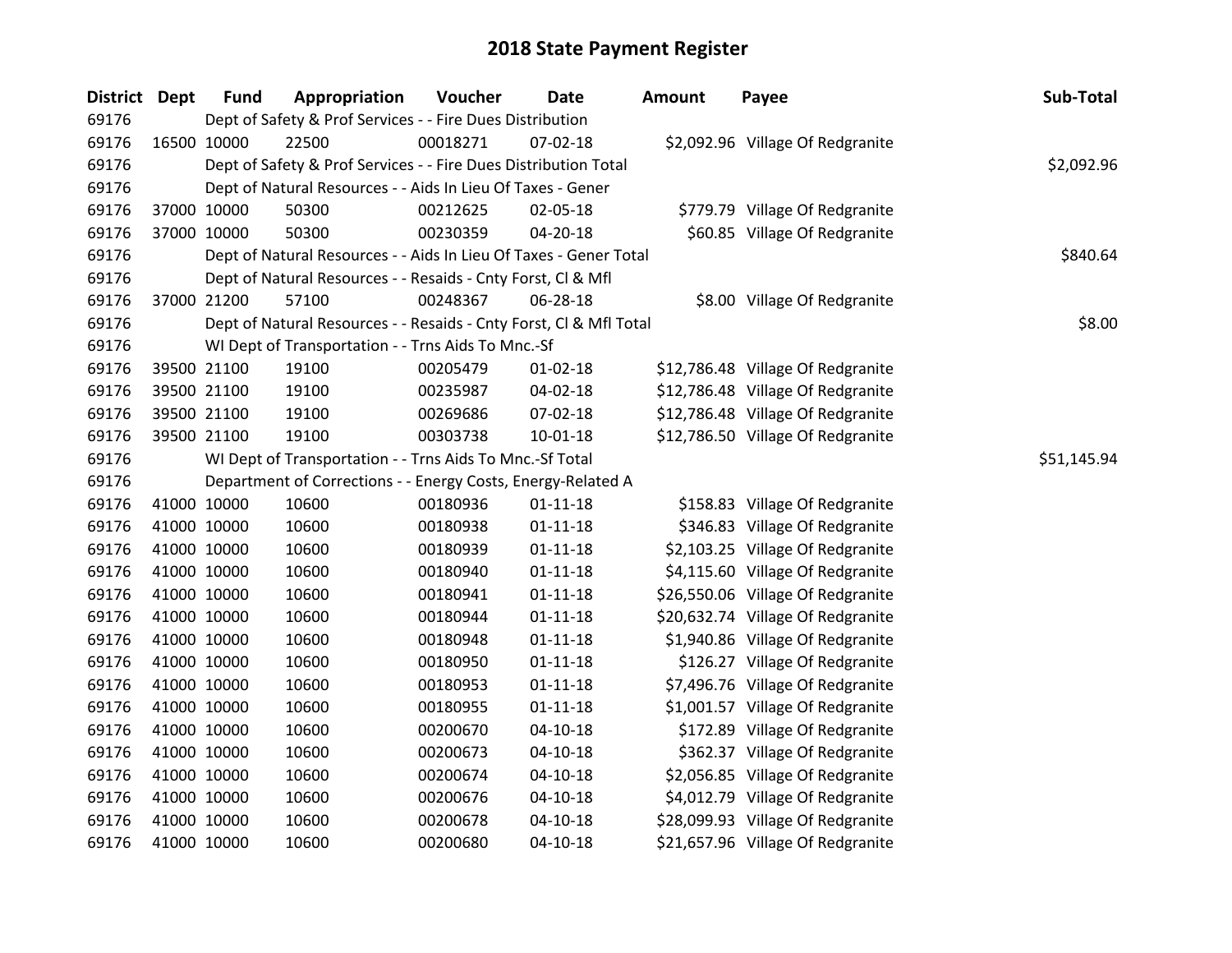| <b>District Dept</b> |             | <b>Fund</b> | Appropriation                                                      | Voucher  | <b>Date</b>    | <b>Amount</b> | Payee                              | Sub-Total    |
|----------------------|-------------|-------------|--------------------------------------------------------------------|----------|----------------|---------------|------------------------------------|--------------|
| 69176                |             | 41000 10000 | 10600                                                              | 00200683 | $04 - 10 - 18$ |               | \$1,714.66 Village Of Redgranite   |              |
| 69176                |             | 41000 10000 | 10600                                                              | 00200684 | $04 - 10 - 18$ |               | \$123.31 Village Of Redgranite     |              |
| 69176                |             | 41000 10000 | 10600                                                              | 00200693 | $04 - 10 - 18$ |               | \$4,957.94 Village Of Redgranite   |              |
| 69176                | 41000 10000 |             | 10600                                                              | 00200697 | 04-10-18       |               | \$1,001.57 Village Of Redgranite   |              |
| 69176                |             | 41000 10000 | 10600                                                              | 00220707 | 07-09-18       |               | \$1,001.57 Village Of Redgranite   |              |
| 69176                |             | 41000 10000 | 10600                                                              | 00220714 | 07-09-18       |               | \$165.12 Village Of Redgranite     |              |
| 69176                |             | 41000 10000 | 10600                                                              | 00220718 | 07-09-18       |               | \$361.08 Village Of Redgranite     |              |
| 69176                |             | 41000 10000 | 10600                                                              | 00220722 | 07-09-18       |               | \$2,210.88 Village Of Redgranite   |              |
| 69176                |             | 41000 10000 | 10600                                                              | 00220726 | 07-09-18       |               | \$4,571.61 Village Of Redgranite   |              |
| 69176                |             | 41000 10000 | 10600                                                              | 00220729 | 07-09-18       |               | \$29,006.87 Village Of Redgranite  |              |
| 69176                |             | 41000 10000 | 10600                                                              | 00220733 | 07-09-18       |               | \$22,182.15 Village Of Redgranite  |              |
| 69176                |             | 41000 10000 | 10600                                                              | 00220736 | 07-09-18       |               | \$1,634.44 Village Of Redgranite   |              |
| 69176                |             | 41000 10000 | 10600                                                              | 00220742 | 07-09-18       |               | \$124.08 Village Of Redgranite     |              |
| 69176                | 41000 10000 |             | 10600                                                              | 00220748 | 07-09-18       |               | \$2,082.21 Village Of Redgranite   |              |
| 69176                |             | 41000 10000 | 10600                                                              | 00220755 | 07-13-18       |               | \$6,878.94 Village Of Redgranite   |              |
| 69176                |             | 41000 10000 | 10600                                                              | 00240586 | $10-26-18$     |               | \$162.08 Village Of Redgranite     |              |
| 69176                |             | 41000 10000 | 10600                                                              | 00240587 | 10-26-18       |               | \$409.72 Village Of Redgranite     |              |
| 69176                |             | 41000 10000 | 10600                                                              | 00240589 | $10-26-18$     |               | \$2,261.54 Village Of Redgranite   |              |
| 69176                | 41000 10000 |             | 10600                                                              | 00240591 | $10 - 26 - 18$ |               | \$4,869.29 Village Of Redgranite   |              |
| 69176                |             | 41000 10000 | 10600                                                              | 00240592 | 10-26-18       |               | \$26,861.41 Village Of Redgranite  |              |
| 69176                |             | 41000 10000 | 10600                                                              | 00240593 | $10 - 26 - 18$ |               | \$21,034.61 Village Of Redgranite  |              |
| 69176                |             | 41000 10000 | 10600                                                              | 00240594 | 10-26-18       |               | \$1,720.16 Village Of Redgranite   |              |
| 69176                |             | 41000 10000 | 10600                                                              | 00240596 | $10 - 26 - 18$ |               | \$123.32 Village Of Redgranite     |              |
| 69176                |             | 41000 10000 | 10600                                                              | 00240598 | 10-26-18       |               | \$11,222.16 Village Of Redgranite  |              |
| 69176                | 41000 10000 |             | 10600                                                              | 00240599 | $10-26-18$     |               | \$1,001.57 Village Of Redgranite   |              |
| 69176                |             |             | Department of Corrections - - Energy Costs, Energy-Related A Total |          |                |               |                                    | \$268,517.85 |
| 69176                |             |             | Department of Justice - - Law Enforcement Train, Local             |          |                |               |                                    |              |
| 69176                |             | 45500 10000 | 23100                                                              | 00053673 | $10 - 18 - 18$ |               | \$800.00 Village Of Redgranite     |              |
| 69176                |             |             | Department of Justice - - Law Enforcement Train, Local Total       |          |                |               |                                    | \$800.00     |
| 69176                |             |             | Department of Administration - - Federal Aid, Local Assistance     |          |                |               |                                    |              |
| 69176                |             | 50500 10000 | 74300                                                              | 00087394 | 09-05-18       |               | \$133,713.00 Village Of Redgranite |              |
| 69176                |             | 50500 10000 | 74300                                                              | 00089661 | $10-10-18$     |               | \$120,467.75 Village Of Redgranite |              |
| 69176                | 50500 10000 |             | 74300                                                              | 00092865 | 12-03-18       |               | \$92,122.25 Village Of Redgranite  |              |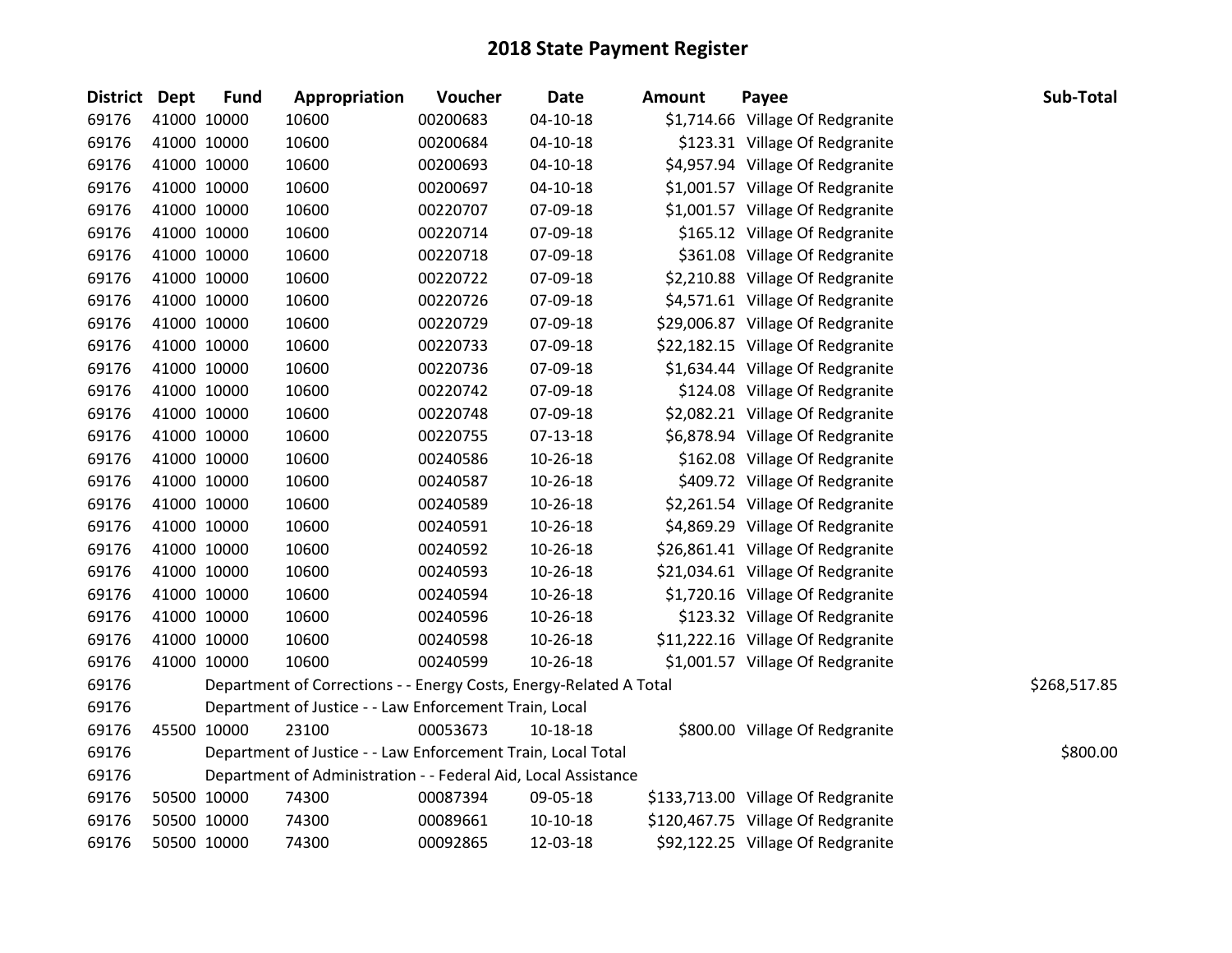| <b>District</b> | Dept  | <b>Fund</b> | Appropriation                                                        | Voucher  | Date           | <b>Amount</b> | Payee                              | Sub-Total    |
|-----------------|-------|-------------|----------------------------------------------------------------------|----------|----------------|---------------|------------------------------------|--------------|
| 69176           |       |             | Department of Administration - - Federal Aid, Local Assistance Total |          |                |               |                                    | \$346,303.00 |
| 69176           |       |             | Department of Revenue - - Payments For Municipal Svcs                |          |                |               |                                    |              |
| 69176           |       | 56600 10000 | 50100                                                                | 00026980 | 01-31-18       |               | \$23,093.53 Village Of Redgranite  |              |
| 69176           |       |             | Department of Revenue - - Payments For Municipal Svcs Total          |          |                |               |                                    | \$23,093.53  |
| 69176           |       |             | Shared Revenue and Tax Relief - - County And Municipal Aid           |          |                |               |                                    |              |
| 69176           |       | 83500 10000 | 10500                                                                | 00034462 | $07 - 23 - 18$ |               | \$33,397.29 Village Of Redgranite  |              |
| 69176           |       | 83500 10000 | 10500                                                                | 00037350 | 11-19-18       |               | \$189,251.31 Village Of Redgranite |              |
| 69176           |       |             | Shared Revenue and Tax Relief - - County And Municipal Aid Total     |          |                |               |                                    | \$222,648.60 |
| 69176           |       |             | Shared Revenue and Tax Relief - - Exempt Computer Aid                |          |                |               |                                    |              |
| 69176           |       | 83500 10000 | 10900                                                                | 00031615 | $07 - 23 - 18$ |               | \$183.66 Village Of Redgranite     |              |
| 69176           |       | 83500 10000 | 10900                                                                | 00032580 | $07 - 23 - 18$ |               | \$172.64 Village Of Redgranite     |              |
| 69176           |       |             | Shared Revenue and Tax Relief - - Exempt Computer Aid Total          |          |                |               |                                    | \$356.30     |
| 69176           |       |             | Shared Revenue and Tax Relief - - Lottery & Gaming Credit            |          |                |               |                                    |              |
| 69176           | 83500 | 52100       | 36300                                                                | 00027688 | 03-26-18       |               | \$856.08 Village Of Redgranite     |              |
| 69176           |       |             | Shared Revenue and Tax Relief - - Lottery & Gaming Credit Total      |          |                |               |                                    | \$856.08     |
| 69176 Total     |       |             |                                                                      |          |                |               |                                    | \$916,662.90 |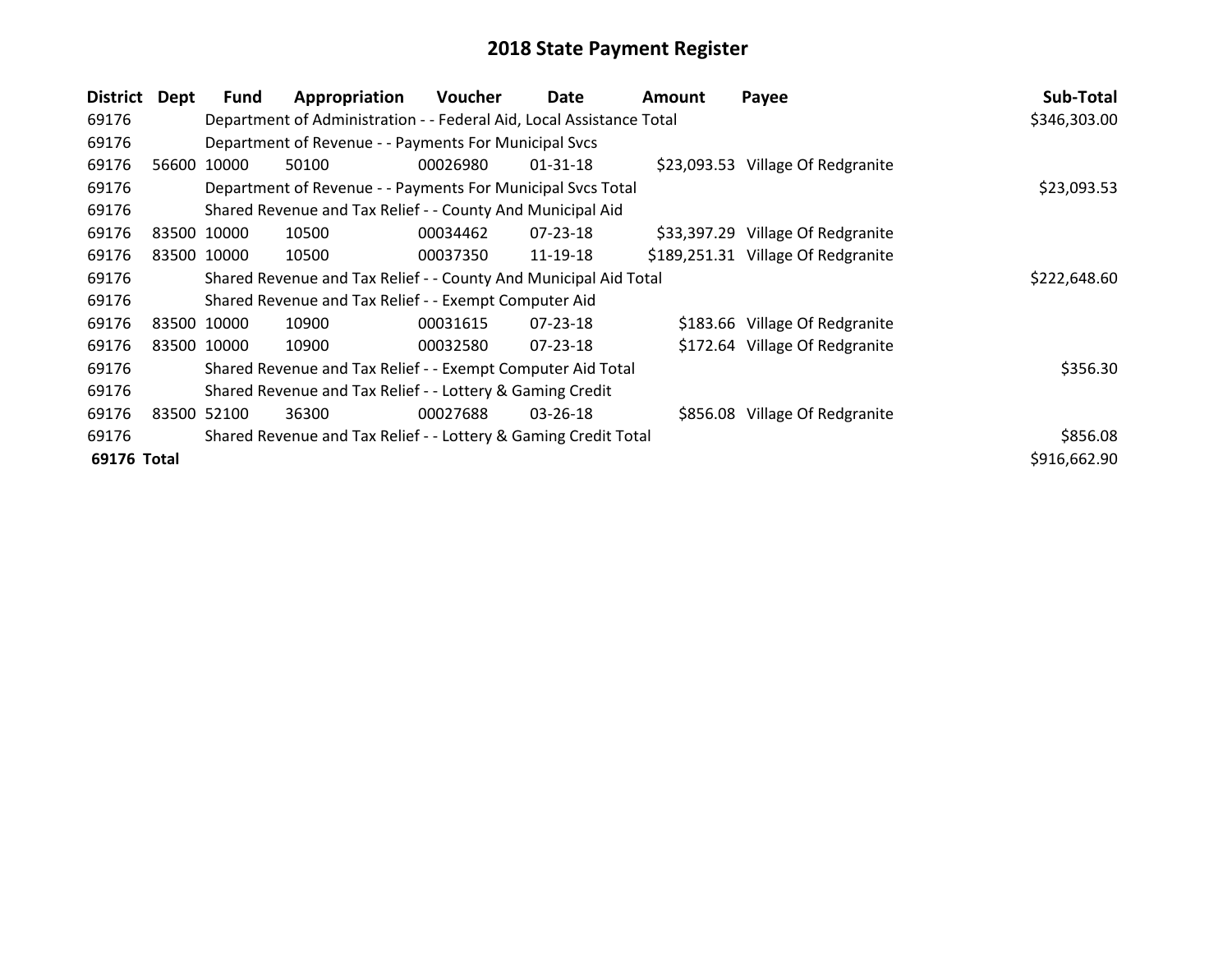| District Dept |             | <b>Fund</b>                                                         | Appropriation                                                      | Voucher  | Date           | <b>Amount</b> | Payee                             | Sub-Total    |
|---------------|-------------|---------------------------------------------------------------------|--------------------------------------------------------------------|----------|----------------|---------------|-----------------------------------|--------------|
| 69191         |             | Dept of Safety & Prof Services - - Fire Dues Distribution           |                                                                    |          |                |               |                                   |              |
| 69191         | 16500 10000 |                                                                     | 22500                                                              | 00022763 | $07 - 25 - 18$ |               | \$1,418.34 Village Of Wild Rose   |              |
| 69191         |             | Dept of Safety & Prof Services - - Fire Dues Distribution Total     | \$1,418.34                                                         |          |                |               |                                   |              |
| 69191         |             | Dept of Natural Resources - - Aids In Lieu Of Taxes - Gener         |                                                                    |          |                |               |                                   |              |
| 69191         |             | 37000 10000                                                         | 50300                                                              | 00229093 | 04-20-18       |               | \$29.96 Village Of Wild Rose      |              |
| 69191         |             |                                                                     | Dept of Natural Resources - - Aids In Lieu Of Taxes - Gener Total  |          |                |               |                                   | \$29.96      |
| 69191         |             |                                                                     | Dept of Natural Resources - - Fin Asst For Responsible Units       |          |                |               |                                   |              |
| 69191         |             | 37000 27400                                                         | 67000                                                              | 00235338 | $05 - 11 - 18$ |               | \$5,529.84 Village Of Wild Rose   |              |
| 69191         |             |                                                                     | Dept of Natural Resources - - Fin Asst For Responsible Units Total |          |                |               |                                   | \$5,529.84   |
| 69191         |             |                                                                     | Dept of Natural Resources - - Dnr-Dam Safety Projects              |          |                |               |                                   |              |
| 69191         |             | 37000 36300                                                         | <b>TX100</b>                                                       | 00218834 | 03-08-18       |               | \$134,402.74 Village Of Wild Rose |              |
| 69191         |             |                                                                     | Dept of Natural Resources - - Dnr-Dam Safety Projects Total        |          |                |               |                                   | \$134,402.74 |
| 69191         |             |                                                                     | WI Dept of Transportation - - Trns Aids To Mnc.-Sf                 |          |                |               |                                   |              |
| 69191         |             | 39500 21100                                                         | 19100                                                              | 00205480 | $01 - 02 - 18$ |               | \$8,619.00 Village Of Wild Rose   |              |
| 69191         |             | 39500 21100                                                         | 19100                                                              | 00235988 | 04-02-18       |               | \$8,619.00 Village Of Wild Rose   |              |
| 69191         |             | 39500 21100                                                         | 19100                                                              | 00269687 | 07-02-18       |               | \$8,619.00 Village Of Wild Rose   |              |
| 69191         |             | 39500 21100                                                         | 19100                                                              | 00303739 | $10 - 01 - 18$ |               | \$8,619.00 Village Of Wild Rose   |              |
| 69191         |             |                                                                     | WI Dept of Transportation - - Trns Aids To Mnc.-Sf Total           |          |                |               |                                   | \$34,476.00  |
| 69191         |             |                                                                     | Department of Justice - - Law Enforcement Train, Local             |          |                |               |                                   |              |
| 69191         | 45500 10000 |                                                                     | 23100                                                              | 00053836 | $10-25-18$     |               | \$160.00 Village Of Wild Rose     |              |
| 69191         |             |                                                                     | Department of Justice - - Law Enforcement Train, Local Total       |          |                |               |                                   | \$160.00     |
| 69191         |             |                                                                     | Department of Military Affairs - - Major Disaster Assist; Pif      |          |                |               |                                   |              |
| 69191         |             | 46500 27200                                                         | 36500                                                              | 00047505 | 08-08-18       |               | \$18,364.47 Village Of Wild Rose  |              |
| 69191         |             | Department of Military Affairs - - Major Disaster Assist; Pif Total | \$18,364.47                                                        |          |                |               |                                   |              |
| 69191         |             | Shared Revenue and Tax Relief - - County And Municipal Aid          |                                                                    |          |                |               |                                   |              |
| 69191         | 83500 10000 |                                                                     | 10500                                                              | 00034463 | $07 - 23 - 18$ |               | \$26,243.26 Village Of Wild Rose  |              |
| 69191         |             | 83500 10000                                                         | 10500                                                              | 00037351 | 11-19-18       |               | \$156,033.13 Village Of Wild Rose |              |
| 69191         |             |                                                                     | Shared Revenue and Tax Relief - - County And Municipal Aid Total   |          |                |               |                                   | \$182,276.39 |
| 69191         |             | Shared Revenue and Tax Relief - - Exempt Computer Aid               |                                                                    |          |                |               |                                   |              |
| 69191         | 83500 10000 |                                                                     | 10900                                                              | 00031616 | 07-23-18       |               | \$945.29 Village Of Wild Rose     |              |
| 69191         | 83500 10000 |                                                                     | 10900                                                              | 00032581 | 07-23-18       |               | \$291.32 Village Of Wild Rose     |              |
| 69191         |             | Shared Revenue and Tax Relief - - Exempt Computer Aid Total         | \$1,236.61                                                         |          |                |               |                                   |              |
| 69191 Total   |             |                                                                     |                                                                    |          |                |               |                                   | \$377,894.35 |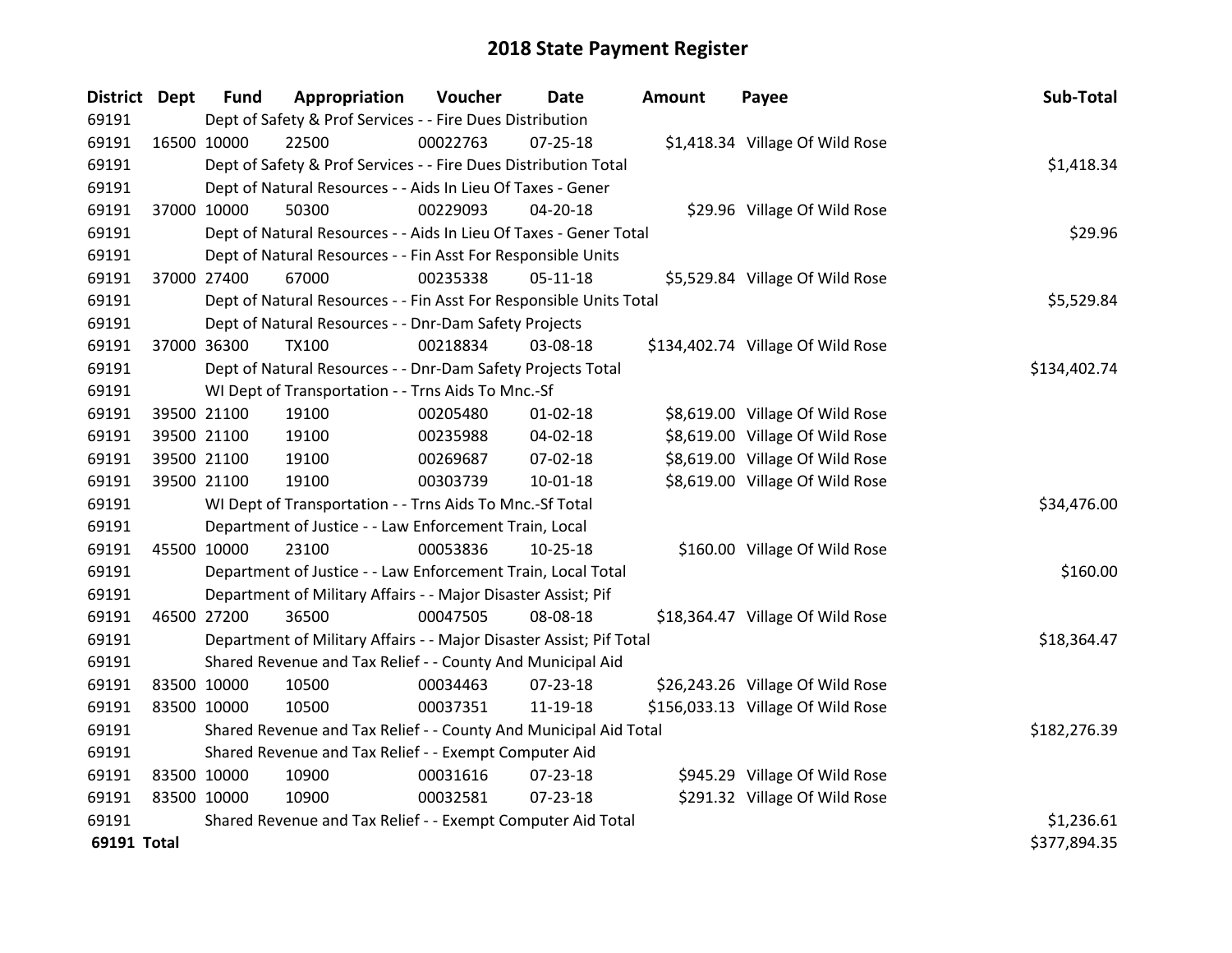| District Dept |             | Fund | <b>Appropriation</b>                                        | Voucher  | Date     | Amount | Pavee                     | Sub-Total  |
|---------------|-------------|------|-------------------------------------------------------------|----------|----------|--------|---------------------------|------------|
| 69206         |             |      | Shared Revenue and Tax Relief - - Exempt Computer Aid       |          |          |        |                           |            |
| 69206         | 83500 10000 |      | 10900                                                       | 00032582 | 07-23-18 |        | \$5,713.47 City Of Berlin |            |
| 69206         |             |      | Shared Revenue and Tax Relief - - Exempt Computer Aid Total |          |          |        |                           | \$5,713.47 |
| 69206 Total   |             |      |                                                             |          |          |        |                           | \$5,713.47 |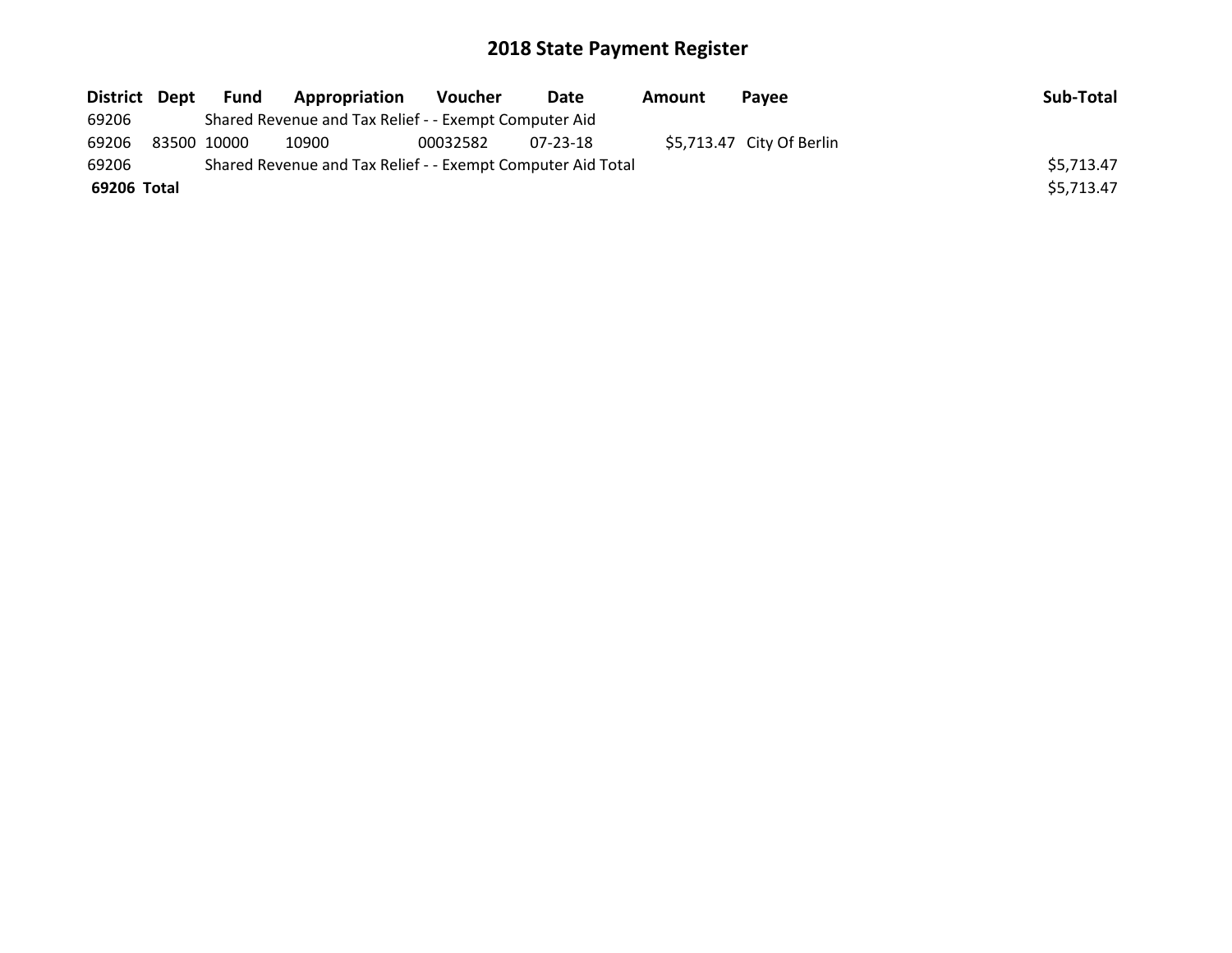| District Dept |             | <b>Fund</b>                                                           | Appropriation                                                      | Voucher  | <b>Date</b>    | <b>Amount</b> | Payee                        | Sub-Total  |  |
|---------------|-------------|-----------------------------------------------------------------------|--------------------------------------------------------------------|----------|----------------|---------------|------------------------------|------------|--|
| 69291         |             | Dept of Safety & Prof Services - - Fire Dues Distribution             |                                                                    |          |                |               |                              |            |  |
| 69291         | 16500 10000 |                                                                       | 22500                                                              | 00018273 | $07 - 02 - 18$ |               | \$4,311.48 City Of Wautoma   |            |  |
| 69291         |             | Dept of Safety & Prof Services - - Fire Dues Distribution Total       | \$4,311.48                                                         |          |                |               |                              |            |  |
| 69291         |             | Dept of Natural Resources - - Aids In Lieu Of Taxes - Gener           |                                                                    |          |                |               |                              |            |  |
| 69291         |             | 37000 10000                                                           | 50300                                                              | 00212545 | 02-05-18       |               | \$2,659.94 City Of Wautoma   |            |  |
| 69291         |             |                                                                       | Dept of Natural Resources - - Aids In Lieu Of Taxes - Gener Total  |          |                |               |                              | \$2,659.94 |  |
| 69291         |             |                                                                       | Dept of Natural Resources - - Resaids - Cnty Forst, Cl & Mfl       |          |                |               |                              |            |  |
| 69291         |             | 37000 21200                                                           | 57100                                                              | 00248368 | 06-28-18       |               | \$6.70 City Of Wautoma       |            |  |
| 69291         |             |                                                                       | Dept of Natural Resources - - Resaids - Cnty Forst, Cl & Mfl Total |          |                |               |                              | \$6.70     |  |
| 69291         |             |                                                                       | WI Dept of Transportation - - Trns Aids To Mnc.-Sf                 |          |                |               |                              |            |  |
| 69291         |             | 39500 21100                                                           | 19100                                                              | 00205481 | $01 - 02 - 18$ |               | \$35,054.95 City Of Wautoma  |            |  |
| 69291         |             | 39500 21100                                                           | 19100                                                              | 00235989 | 04-02-18       |               | \$35,054.95 City Of Wautoma  |            |  |
| 69291         |             | 39500 21100                                                           | 19100                                                              | 00269688 | 07-02-18       |               | \$35,054.95 City Of Wautoma  |            |  |
| 69291         |             | 39500 21100                                                           | 19100                                                              | 00303740 | 10-01-18       |               | \$35,054.96 City Of Wautoma  |            |  |
| 69291         |             | WI Dept of Transportation - - Trns Aids To Mnc.-Sf Total              | \$140,219.81                                                       |          |                |               |                              |            |  |
| 69291         |             |                                                                       | Department of Justice - - Law Enforcement Train, Local             |          |                |               |                              |            |  |
| 69291         | 45500 10000 |                                                                       | 23100                                                              | 00053894 | $10-25-18$     |               | \$960.00 City Of Wautoma     |            |  |
| 69291         |             |                                                                       | Department of Justice - - Law Enforcement Train, Local Total       |          |                |               |                              | \$960.00   |  |
| 69291         |             |                                                                       | Shared Revenue and Tax Relief - - Expenditure Restraint Program    |          |                |               |                              |            |  |
| 69291         |             | 83500 10000                                                           | 10100                                                              | 00034464 | 07-23-18       |               | \$44,858.87 City Of Wautoma  |            |  |
| 69291         |             | 83500 10000                                                           | 10100                                                              | 00037352 | 11-19-18       |               | \$0.06 City Of Wautoma       |            |  |
| 69291         |             | Shared Revenue and Tax Relief - - Expenditure Restraint Program Total |                                                                    |          |                |               |                              |            |  |
| 69291         |             |                                                                       | Shared Revenue and Tax Relief - - County And Municipal Aid         |          |                |               |                              |            |  |
| 69291         |             | 83500 10000                                                           | 10500                                                              | 00034464 | 07-23-18       |               | \$66,930.41 City Of Wautoma  |            |  |
| 69291         | 83500 10000 |                                                                       | 10500                                                              | 00037352 | 11-19-18       |               | \$387,029.96 City Of Wautoma |            |  |
| 69291         |             | Shared Revenue and Tax Relief - - County And Municipal Aid Total      | \$453,960.37                                                       |          |                |               |                              |            |  |
| 69291         |             | Shared Revenue and Tax Relief - - Exempt Computer Aid                 |                                                                    |          |                |               |                              |            |  |
| 69291         | 83500 10000 |                                                                       | 10900                                                              | 00031617 | $07 - 23 - 18$ |               | \$2,578.35 City Of Wautoma   |            |  |
| 69291         | 83500 10000 |                                                                       | 10900                                                              | 00032583 | 07-23-18       |               | \$2,967.77 City Of Wautoma   |            |  |
| 69291         |             | Shared Revenue and Tax Relief - - Exempt Computer Aid Total           | \$5,546.12                                                         |          |                |               |                              |            |  |
| 69291         |             | Shared Revenue and Tax Relief - - Utility Aid                         |                                                                    |          |                |               |                              |            |  |
| 69291         | 83500 10000 |                                                                       | 11000                                                              | 00034464 | 07-23-18       |               | \$4,785.79 City Of Wautoma   |            |  |
| 69291         | 83500 10000 |                                                                       | 11000                                                              | 00037352 | 11-19-18       |               | \$26,704.12 City Of Wautoma  |            |  |